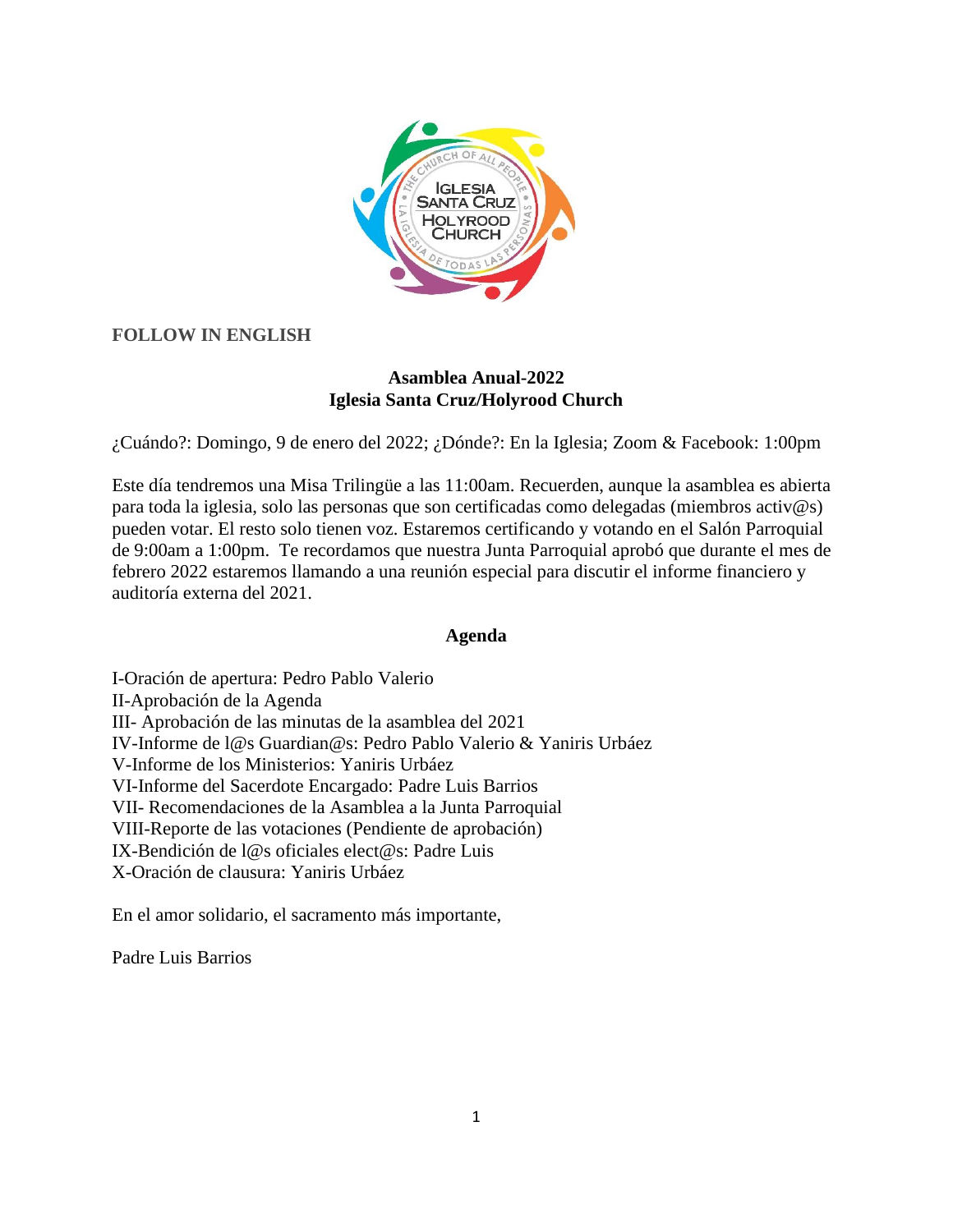

# **2021 Annual Meeting Holyrood Church / Iglesia Santa Cruz**

When? Sunday, January 10, 2021; Where: In the Church; Zoom & Facebook: 1:00 pm

This day we will have a Trilingual Mass at 11:00 am. Remember, although the assembly is open to the whole church, only people who are certified as delegates (active members) can vote. The rest only have a voice. Voting and delegates certification from 9:00am to 1:00pm at the Social Hall. We remind you that our Vestry approved that during the month of February 2022 we will be calling a special meeting to discuss the financial report and external audit for 2021.

# **AGENDA**

I-Opening prayer: Warden Pedro Pablo Valerio II-Approval of the Agenda III- Approval of the 2020 Assembly minutes IV-Warden's Report: Pedro Pablo Valerio & Yaniris Urbáez V-Report of the Ministries: Yaniris Urbáez VI- Priest in Charge's report: Father Luis Barrios VII- Recommendations to the Vestry VIII-Voting report IX-Blessing of the elected officials: Father Luis X-Closing prayer: Warden Yaniris Urbáez

In solidarity love, the most important sacrament,

Fr. Luis Barrios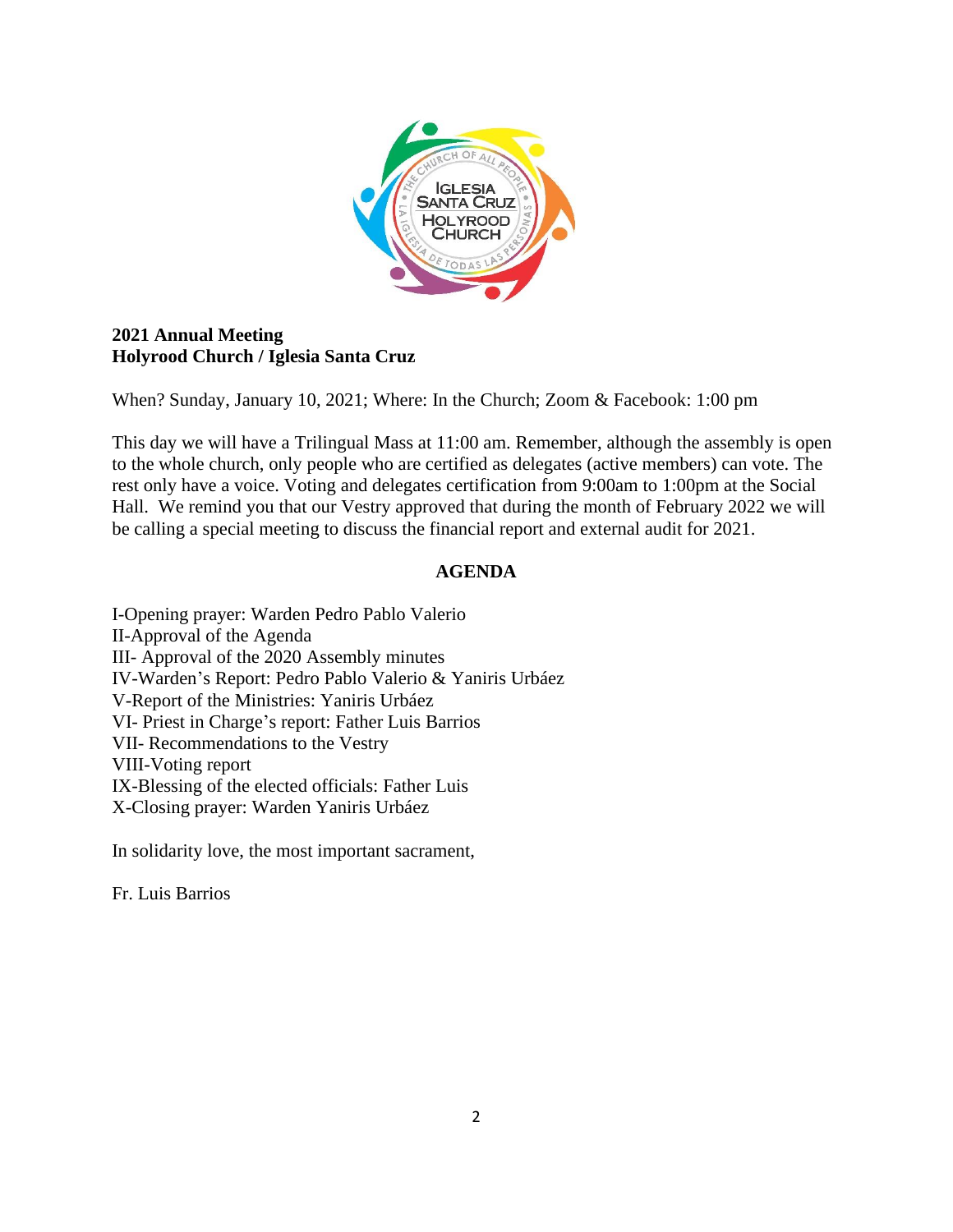Annual Assembly Minutes **Assembly Minutes** Assemble Anual Minuta

**Holyrood Church Iglesia Santa Cruz** January 10th, 2021 10 de enero, 2021

# **Call to Order**

The Annual Assembly meeting on Sunday, January 10<sup>th</sup>, 2021, was called to order by Father Luis at 1:03 p.m.

Pedro Valerio opened the meeting with a prayer. Diely Martínez will serve as the ASL interpreter. Rosita Romero will serve as the English translator.

## **Attendance**

75 people were present – virtually and in person.

#### **Agenda and Minutes**

Rhadames Morales motioned to approve Agenda. Angela Gutierrez seconded. Motion passed.

Yaniris Urbáez motioned to approve Minutes María Balbosa seconded Motion passed

#### **Financial Report**

William (Bill) Leighton, the accountant, prepared the report and presents it.

The year closed with \$17, 040. Unfortunately, the number is low and the reason for this was because of the pandemic.

Holyrood received \$10,000 extra from Diocese for pandemic support.

DWDC owed a considerable amount of rent the year which was owed from 2019.

In total, Holyrood received about \$40,000 for the year.

Pledges and plate collection was low, and the pandemic might have played a big part.

Fundraising for food programs was a success but the Church needs to do fundraising activities.

# **Questions**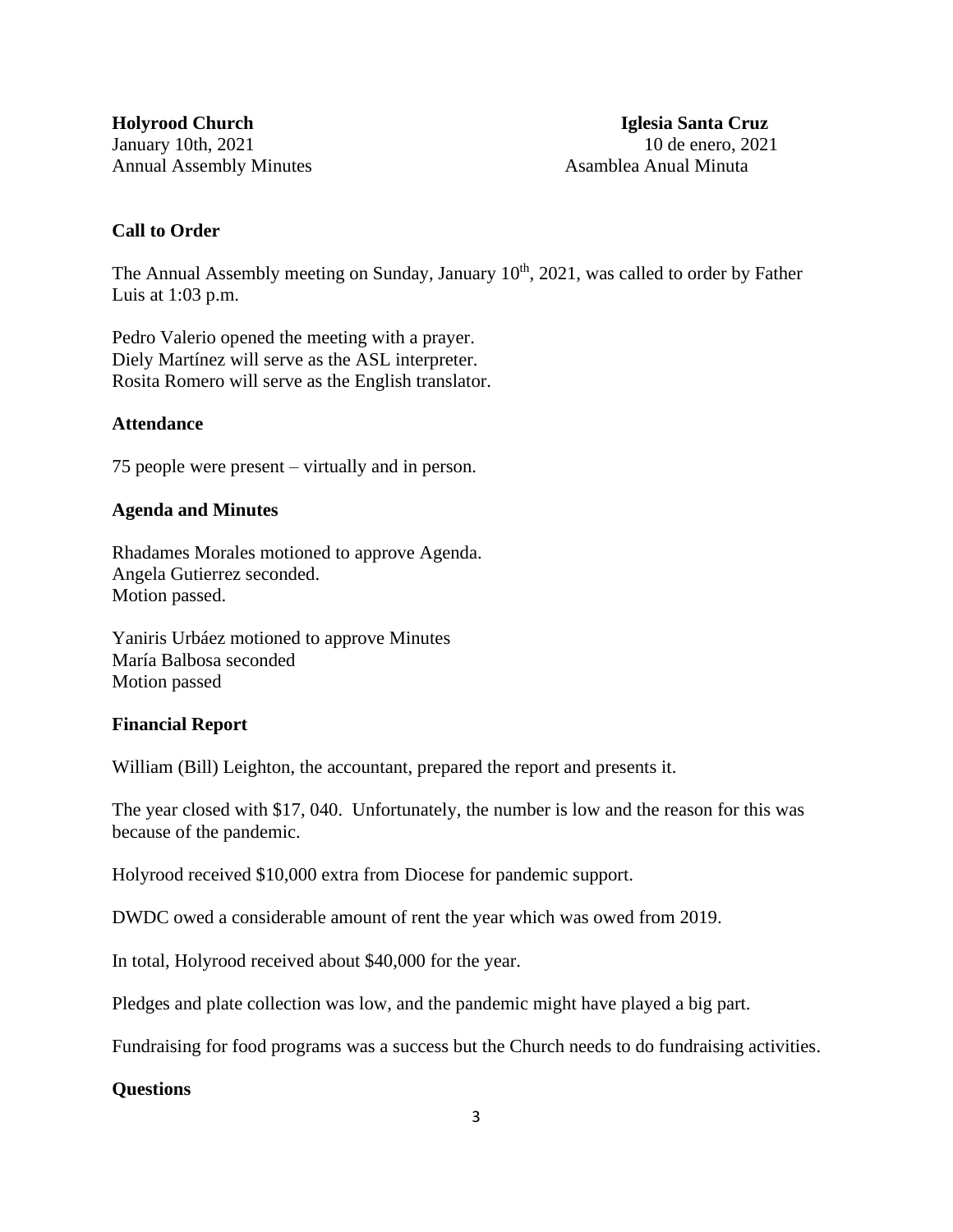Shoji Mizumoto: Where the funds for the soup kitchen included in the budget?

Bill: Holyrood received support from various organizations – New York University, Columbia University, Hispanic Federation and Episcopal Charities - \$117,903.

\$125,799 was spent on food and the difference came from Church funds.

This is the reason why funds need to be raised. All these funds were because of Father Luis' efforts.

Reason was it reflects zero under Diocesan is because the budge was approved late January 2019 and pandemic didn't start until later.

After the pandemic began, the Diocese gave \$10,000

Fr. Luis: The amount was supposed to be higher but because of the pandemic the amount was lower.

The Diocese also gave \$16,000 for the Deaf Ministry.

For Food Ministry there is still money pending that is already approved. Most of this money is coming from NYU.

2018 and 2019 inconsistencies with payment from DWDC but this was resolved in the last six or seven months. They are up to date with their payments. The city and state gave them funds because prior to this they were not receiving it.

# **Warden Report**

Yaniris Urbáez and Pedro Valerio took over as wardens in August. Since then, they along with members of the Vestry worked together with Father Luis to keep the Church running during a difficult year. The Vestry worked with Fr. Luis in all aspects, administration, pastoral care, and finances.

# **Ministry Reports**

The past year was difficult but blessed as well because the ministries never stopped working. Twelve ministries were functioning. Many churches closed doors and their ministries stopped working but Holyrood found a way to keep functioning. Ministries don't work alone; they work because of the people.

The list of ministries and their work is on page 32.

# **Priest-in-Charge Report**

Fr. Luis asked for all to read the Pastoral report and to feel free to ask questions.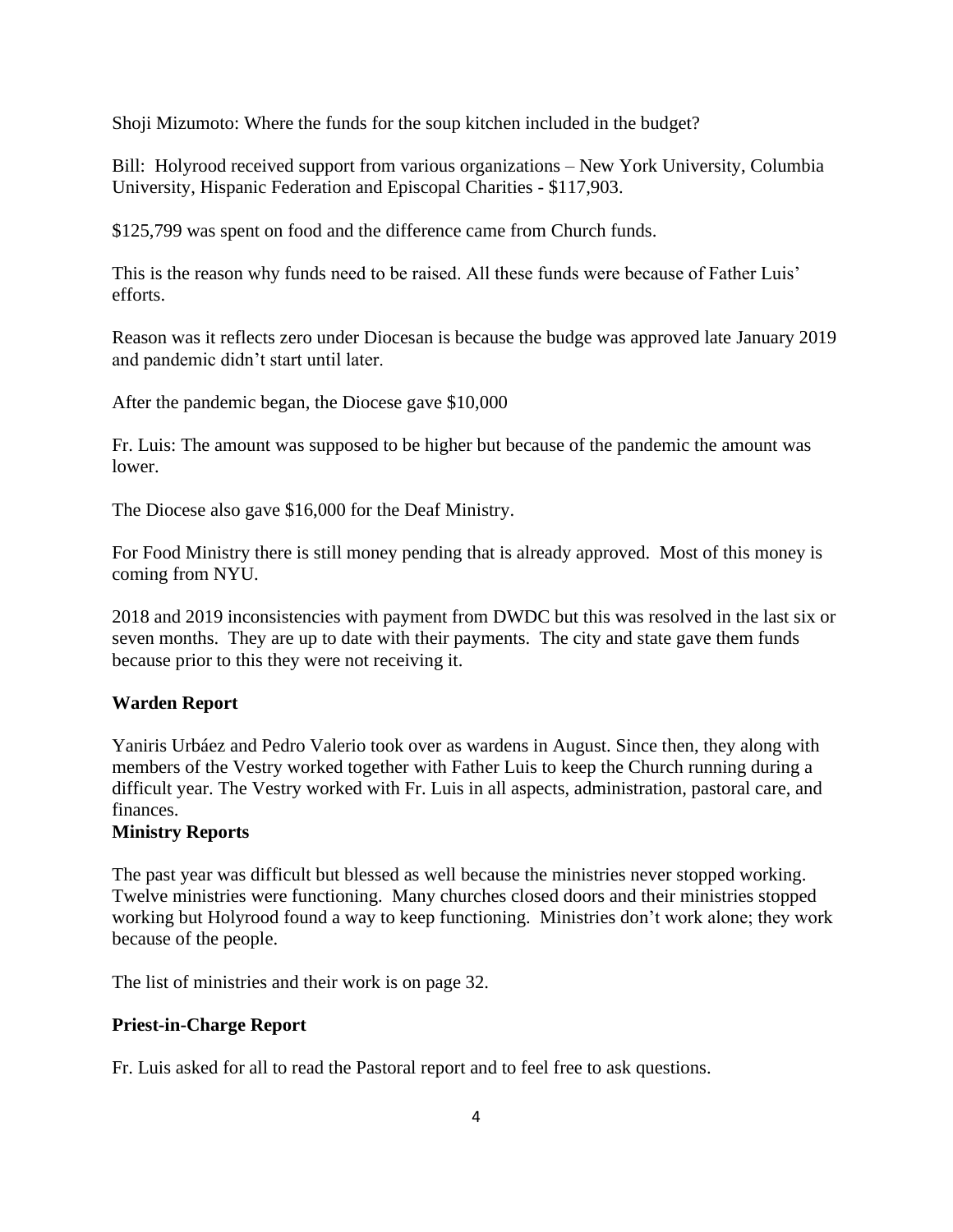He reminded everyone that the Nominating Committee was downstairs counting and voting closed at 1:00 p.m.

Fr. Luis spoke about the candidates who were in the process of becoming ordained. The candidates are Shoji Mizumoto, Simón Morrell and Waleska Cabrera.

Shoji Mizumoto is the most advanced and just waiting on Bishop's response. Simón Morrel is in the process of submitting documentation and must go through the interview process.

Waleska Cabrera is in the process of changing churches but still presents as a candidate from Holyrood.

This year there will be a meeting with the Diocese because there was an issue of not having an African American or women candidates. And now there is a matter of having a deaf candidate. There is a strong possibility that there might be a deaf candidate to be ordained. We need to continue praying for this to happen.

2021 should be a year to promote increase a discipleship of evangelism. Jesus said, "Come and See." We can do the same. We as a church need to develop a stable sustainable and prosperous financial.

Pledges and offerings need to increase. We need to have more fundraising activities. If we can have a sustainable financial church, we have a better prosperous church.

The goal should be to have a full-time priest. Fr Luis is a paid part-time priest but works more than 40 hours. This won't always happen this way. Next priest won't be like that. Holyrood needs to start working so it is economically independent from the Diocese.

There needs to be a capital campaign for the roof. There will be a meeting with the Landmarks Conservancy and Diocese.

\$300,000 to replace roof. Advantage in this is that Holyrood is a historical building. The Diocese will hep but there needs to be a campaign.

It is not a question about the money since we walk by faith. This is not only a place of worship but a community center as well. The community will respond.

We are a vanguard Church with our ministries, LGTBQ, youth and elderly. The Deaf Ministry needs to be strengthened outside of the four walls of the Church. There is a telephone system so the community can come and use. We need to let them know.

COVID is a reality and for not it is staying. We need to find new ways to operate. We need to see this as a challenge not a problem. Where can we exercise our love, compassion, and respect for humanity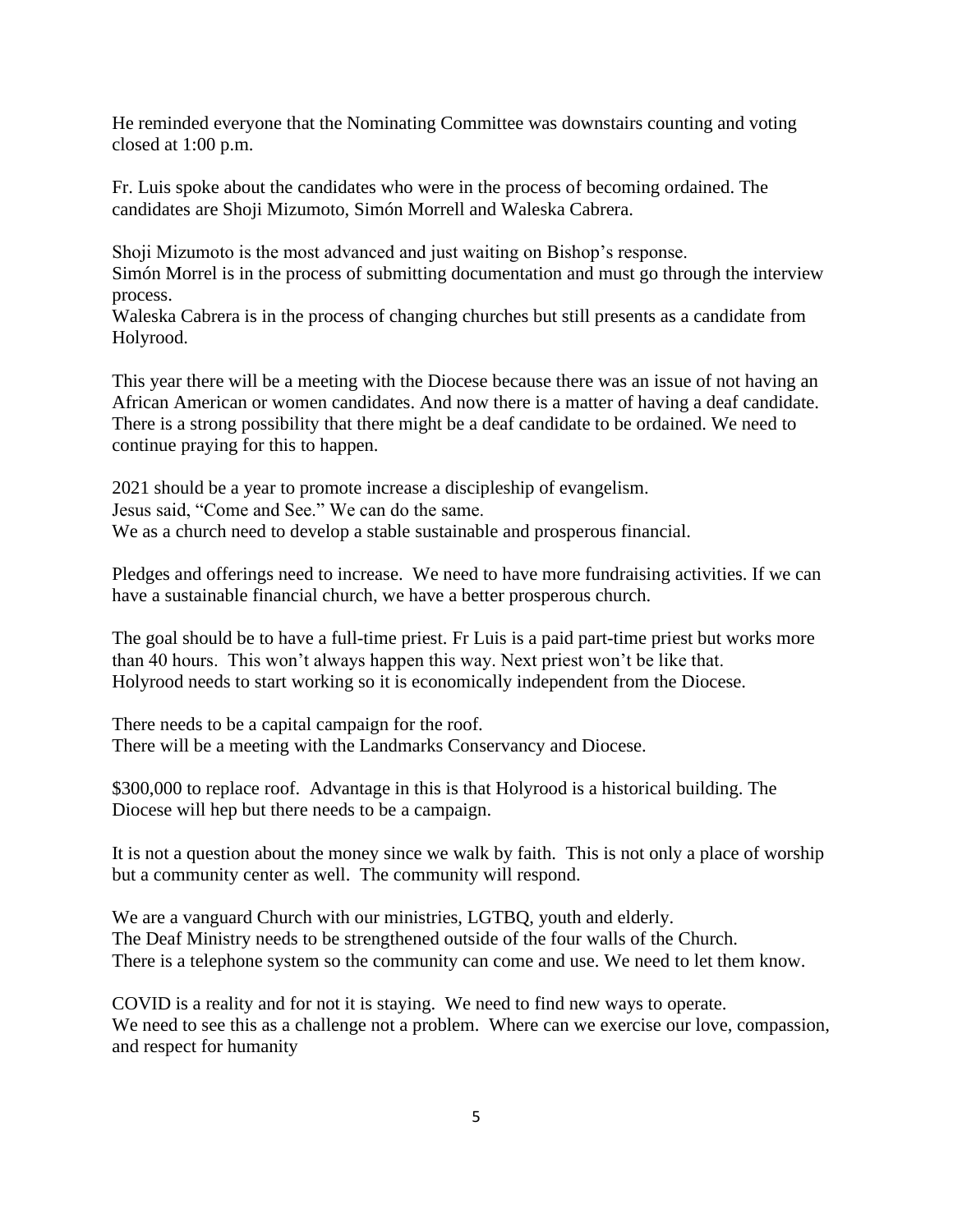Fr. Luis stated that he won't always be here at Holyrood. He is planning on staying for two or three more years.

Fr. Luis opened floor for recommendations.

# **Recommendations**

- 1. Alma Gutierrez
- a. Research companies that offer faith-based organizations financial help regarding roof project.
- b. Church should be open all days and for more hours.
- c. Create a ministry for domestic violence.

# 2. Jacky Medrano

a. To do outreach with compassion and love

\* Note: Father Luis emphasized on this recommendation to always have the open-door policy and to promote the principle of "come and see" not only in person but also through Facebook and Zoom.

1. Frank Vergara

a. To publish an educational pamphlet with information regarding the pandemic issue that includes information about taking precautions and the importance of doing routine tests. b. To have regular open houses were Holyrood invites the community to show what programs/ activities are available.

- 2. Alejandrina Álvaro
- a. For people to start coming back to church despite pandemic

# 3. Alma Gutierrez

a. To have a ministry that offers support to individuals who have been incarcerated

\* Yaniris Urbáez noted that towards the end of January a ministry that offers pastoral care will be established.

If there are any other suggestions, please put them in writing and submit them.

# **Voting Report:** Luisa Terrero

60 votes were counted 15 received by mail 45 voted in person 2 were voided. Not valid.

Jacky Medrano received 50. Rhadames received 44. Rocío Frías received 39.

A prayer was said over the new members of the Vestry.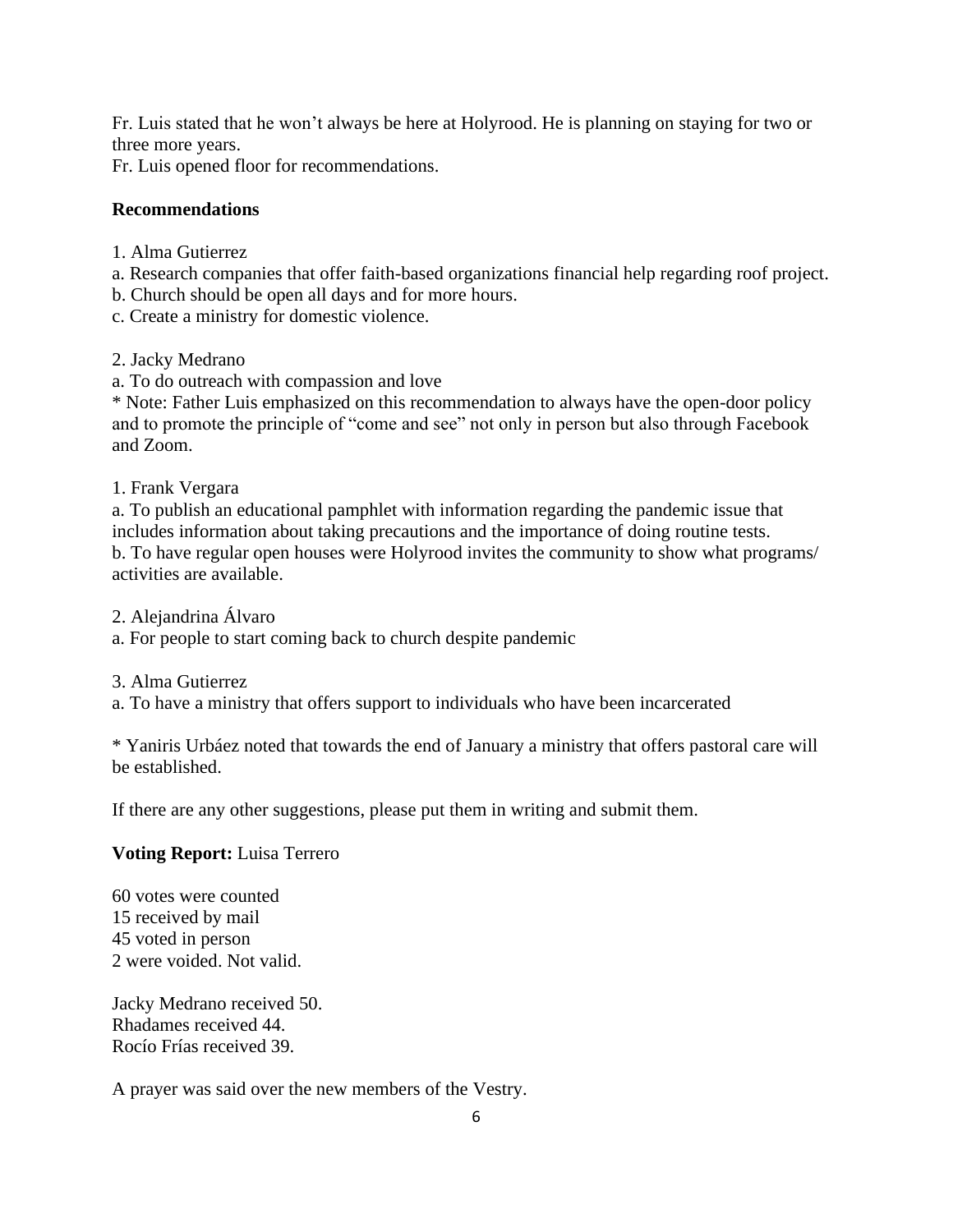Meeting ended at 2:54 p.m.

Minutes taken by María Zepeda.

# **Llamada al Orden**

La Asamblea Anual del domingo, 10 de enero del 2021 fue convocada por el Padre Luis a la 1:03 p.m.

Pedro Valerio inicio la reunión con una oración e instrucciones sobre el proceso de la reunión. Interpretación de ASL por Diely Martínez Traducción al inglés proporcionada por Rosita Romero

### **Asistencia**

75 personas estuvieron presentes – virtual y en persona.

## **Agenda y Minuta**

Rhadames Morales hizo una moción para aprobar la agenda. Angela Gutierrez secundó. Moción fue aprobada.

Yaniris Urbáez hizo una moción para aprobar las minuta María Balbosa secundó. Moción fue aprobada.

## **Informe Financiero**

William (Bill) Leighton, el contador, preparó el informe y lo presentó.

El año cerró con \$17, 040. Desafortunadamente, el número es bajo y la razón de esto fue quizás por la pandemia.

Holyrood recibió \$10,000 adicionales de la Diócesis en apoyo por la situación de la pandemia.

DWDC adeudaba una cantidad considerable de alquiler por el año anterior.

En total, Holyrood recibió alrededor de \$40,000 para el año.

Las promesas y la colección de platos fueron escasas, y la pandemia podría haber jugado un papel importante en esto.

La recaudación de fondos para los programas de alimentos fue un éxito, pero la Iglesia necesita realizar actividades de recaudación de fondos.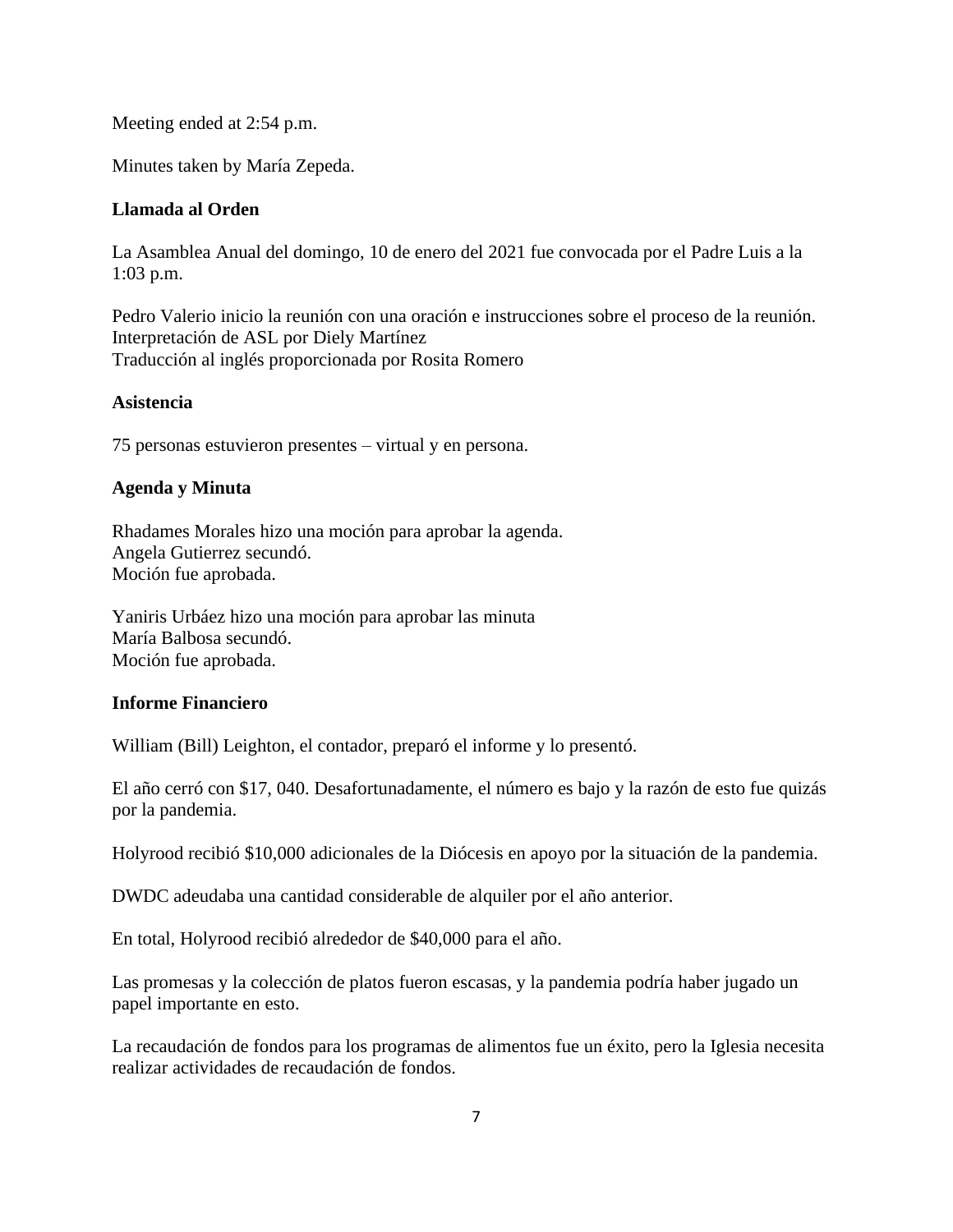# **Preguntas**

Shoji Mizumoto: ¿Está incluido en el presupuesto los fondos para el Ministerio de Alimentación?

Bill: Holyrood recibió apoyo de varias organizaciones - Universidad de Nueva York, Universidad de Columbia, Federación Hispana y Caridades Episcopales – \$117,903.

Se gastaron \$125,799 en alimentos y la diferencia provino de los fondos de la Iglesia.

Ésta es la razón por la que es necesario recaudar fondos. Todos estos fondos fueron gracias a los esfuerzos del padre Luis.

La razón por la que se refleja cero bajo Diocesano es porque el presupuesto se aprobó a fines de enero del 2019 y la pandemia no comenzó hasta más tarde.

Después de que comenzó la pandemia, la Diócesis dio \$10,000

P. Luis: Se suponía que la cantidad era mayor pero debido a la pandemia la cantidad era menor.

La Diócesis también donó \$16,000 para el Ministerio de Sordos.

Para el Ministerio de Alimentación aún hay dinero pendiente que ya está aprobado. La mayor parte de este dinero proviene de NYU.

Hubo incoherencias con el pago de DWDC por los años del 2018 y 2019, pero esto se resolvió en los últimos seis o siete meses. Están al día con sus pagos. La ciudad y el estado les dieron fondos porque antes no los estaban recibiendo.

# **Informe de Guardianes**

Yaniris Urbáez y Pedro Valerio asumieron como guardianes en agosto. Desde entonces, junto con los miembros de la Junta Parroquial trabajaron con el Padre Luis para mantener la Iglesia en funcionamiento durante un año difícil. La Junta trabajó con el P. Luis en todos los aspectos, administración, pastoral y finanzas.

# **Informes de los Ministerios – Yaniris Urbáez**

El año pasado fue difícil pero también bendecido porque los ministerios nunca dejaron de funcionar. Doce ministerios estaban funcionando. Muchas iglesias cerraron sus puertas y sus ministerios dejaron de funcionar, pero Santa Cruz encontró la manera de seguir funcionando. Los ministerios no trabajan solos; trabajan por la gente.

La lista de ministerios y su trabajo está en la página 32.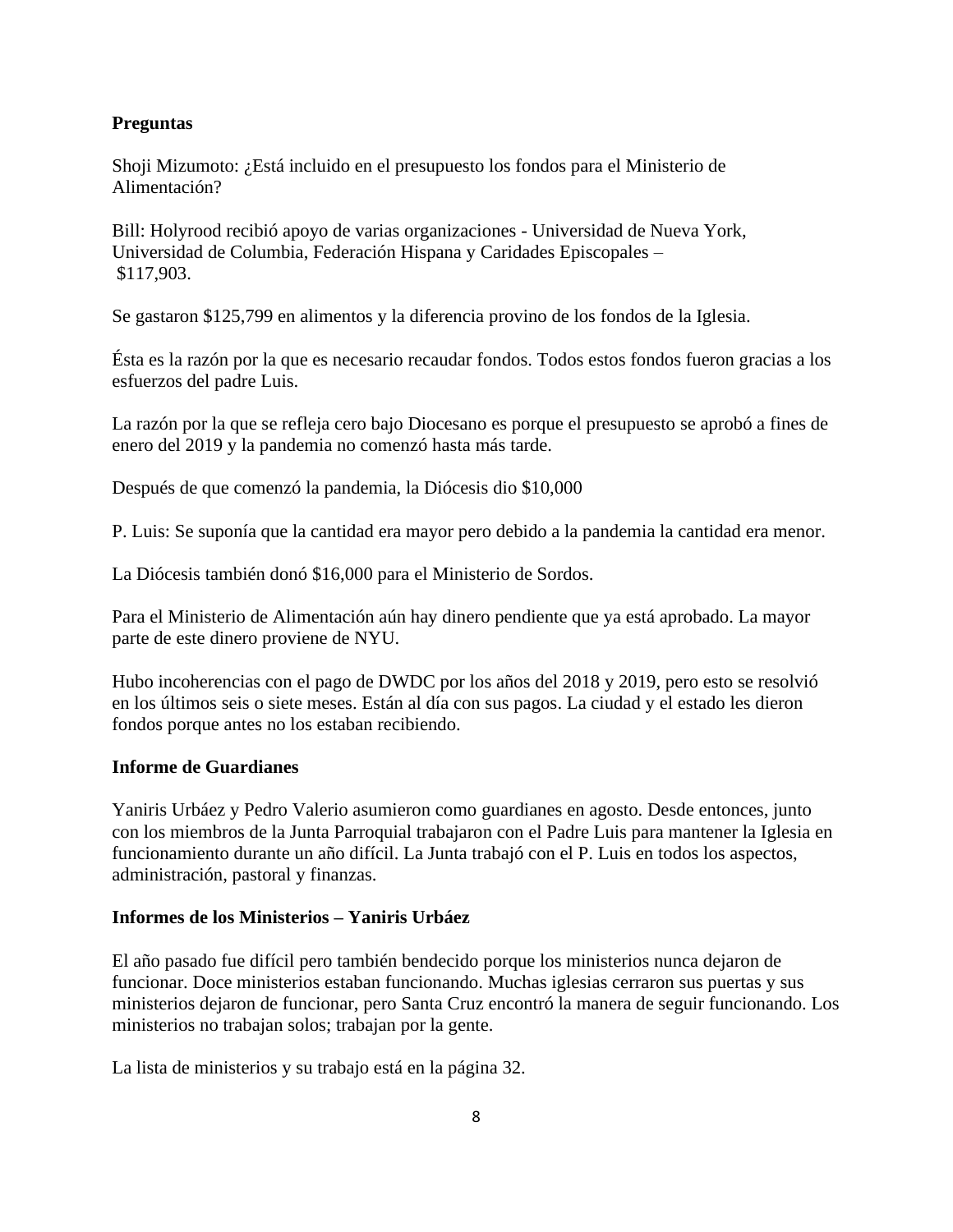### **Informe del Sacerdote a Cargo**

P. Luis pidió que todos leyeran el informe Pastoral y que se sintieran libres de hacer preguntas.

Les recordó a todos que el Comité de Nominaciones estaba abajo contando y la votación cerró a la 1:00 p.m.

P. Luis habló sobre los candidatos que estaban en proceso de ordenación. Los candidatos son Shoji Mizumoto, Simón Morell y Waleska Cabrera.

Shoji Mizumoto es el más avanzado y está esperando la respuesta del Obispo.

Simón Morrel está en proceso de presentar documentación y debe pasar por el proceso de entrevista.

Waleska Cabrera está en proceso de cambiar de iglesia, pero todavía se presenta como candidata de la Santa Cruz.

Este año habrá una reunión con la Diócesis porque surgió el problema de no tener candidatos afroamericanos o mujeres. Y ahora se trata de tener un candidato sordo. Existe una gran posibilidad de que haya un candidato sordo para ser ordenado. Necesitamos seguir orando para que esto suceda.

2021 debería ser un año para promover el aumento del discipulado de la evangelización.

Jesús dijo: "Ven y ve". Podemos hacer lo mismo.

Nosotros, como iglesia, necesitamos desarrollar una economía estable, sostenible y próspera.

Las promesas y las ofrendas deben aumentar. Necesitamos tener más actividades de recaudación de fondos. Si podemos tener una iglesia financiera sostenible, tendremos una iglesia más próspera.

El objetivo debería ser tener un sacerdote a tiempo completo. El P. Luis es un sacerdote de tiempo parcial, pero trabaja más de 40 horas. Esto no siempre sucederá de esta manera. El próximo sacerdote no será así.

La Iglesia Santa Cruz necesita comenzar a trabajar para que sea económicamente independiente de la Diócesis.

Es necesario que haya una campaña de capital para el techo. Habrá una reunión con la Conservación de Monumentos y la Diócesis.

Se necesita \$300,000 para reemplazar el techo. La ventaja de esto es que la Iglesia Santa Cruz es un edificio histórico. La Diócesis ayudará, pero es necesario que haya una campaña.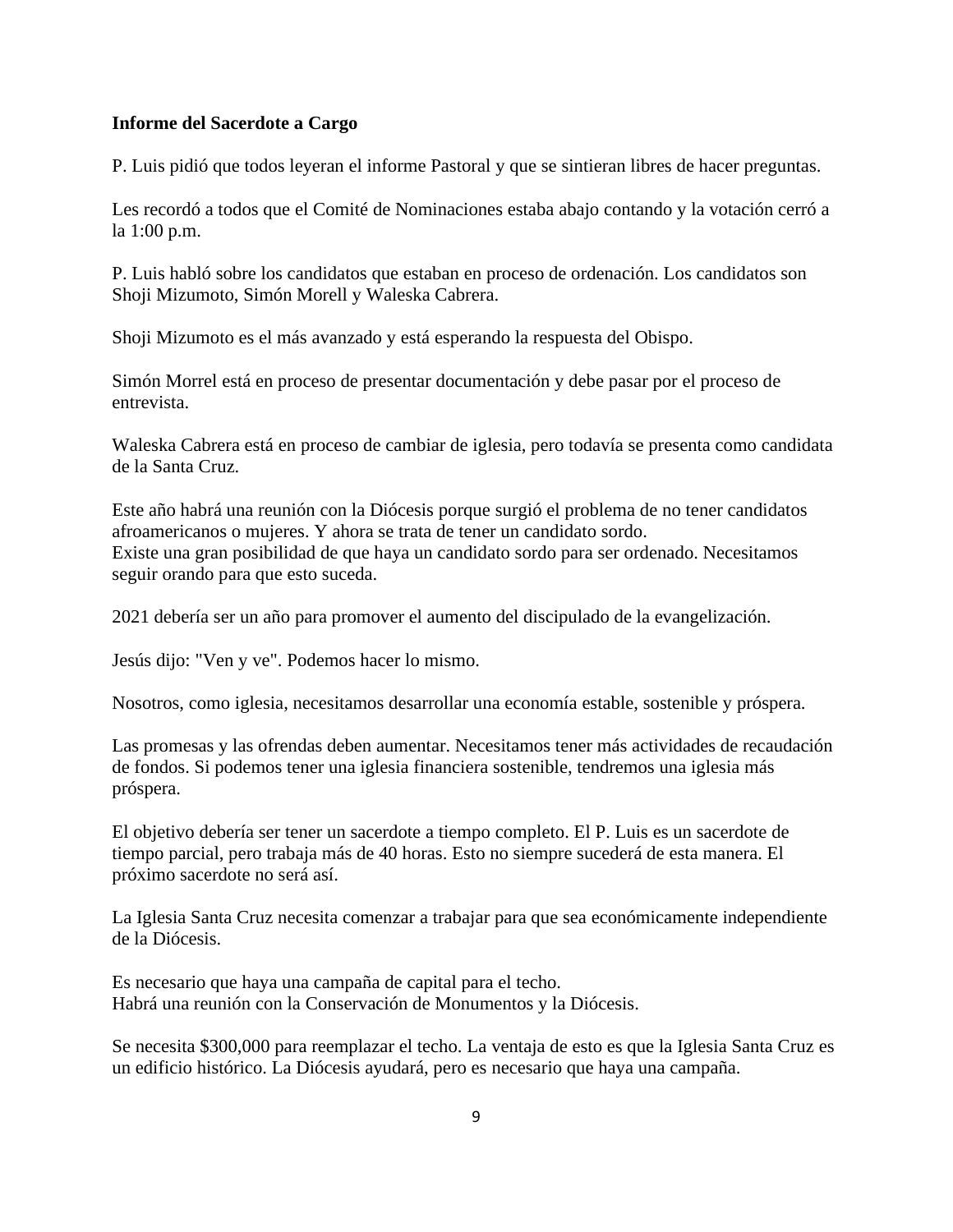No se trata del dinero ya que caminamos por fe. Este no es solo un lugar de culto, sino también un centro comunitario. La comunidad responderá.

Somos una Iglesia de vanguardia con nuestros ministerios, LGTBQ, jóvenes y ancianos.

El Ministerio de Sordos debe fortalecerse fuera de las cuatro paredes de la Iglesia. Hay un sistema telefónico para que la comunidad pueda venir a usarlo. Necesitamos hacérselo saber.

COVID es una realidad y está aquí para quedarse. Necesitamos encontrar nuevas formas de operar. Necesitamos ver esto como un desafío, no como un problema. ¿Dónde podemos ejercitar nuestro amor, compasión y respeto por la humanidad?

P. Luis dijo que no siempre estará aquí en la Iglesia Santa Cruz siempre. Tiene previsto quedarse dos o tres años más.

P. Luis abrió piso para recomendaciones.

# **Recomendaciones**

# 1. **Alma Gutiérrez**

a. Buscar información sobre organizaciones que ofrecen ayuda financiera a organizaciones religiosas con respecto al proyecto del techo.

b. La iglesia debe estar abierta todos los días y por más tiempo.

C. Crear un ministerio que trate de violencia doméstica.

# 2. **Jacky Medrano**

a. Realizar alcance a la comunidad con compasión y amor

\* Nota: El Padre Luis enfatizó en esta recomendación tener siempre en mente puertas abiertas y promover el principio de "venir y ver" no solo en persona sino también a través de Facebook y Zoom.

# 3. **Frank Vergara**

a. Publicar un folleto educativo con información sobre el tema de la pandemia que incluya información sobre como tomar precauciones y la importancia de hacerse pruebas del Covid 19 constantemente.

b.Tener dias donde se hace "puertas abiertas". Que se invite a la comunidad para que vean los distintos programas o actividades que tiene la iglesia.

# 4. **Alejandrina Álvaro**

a. Que las personas que se encuentran en casa comiencen a participar personalmente en la misa.

# 5. **Alma Gutiérrez**

a. Tener un ministerio que ofrezca apoyo a las personas que han sido encarceladas.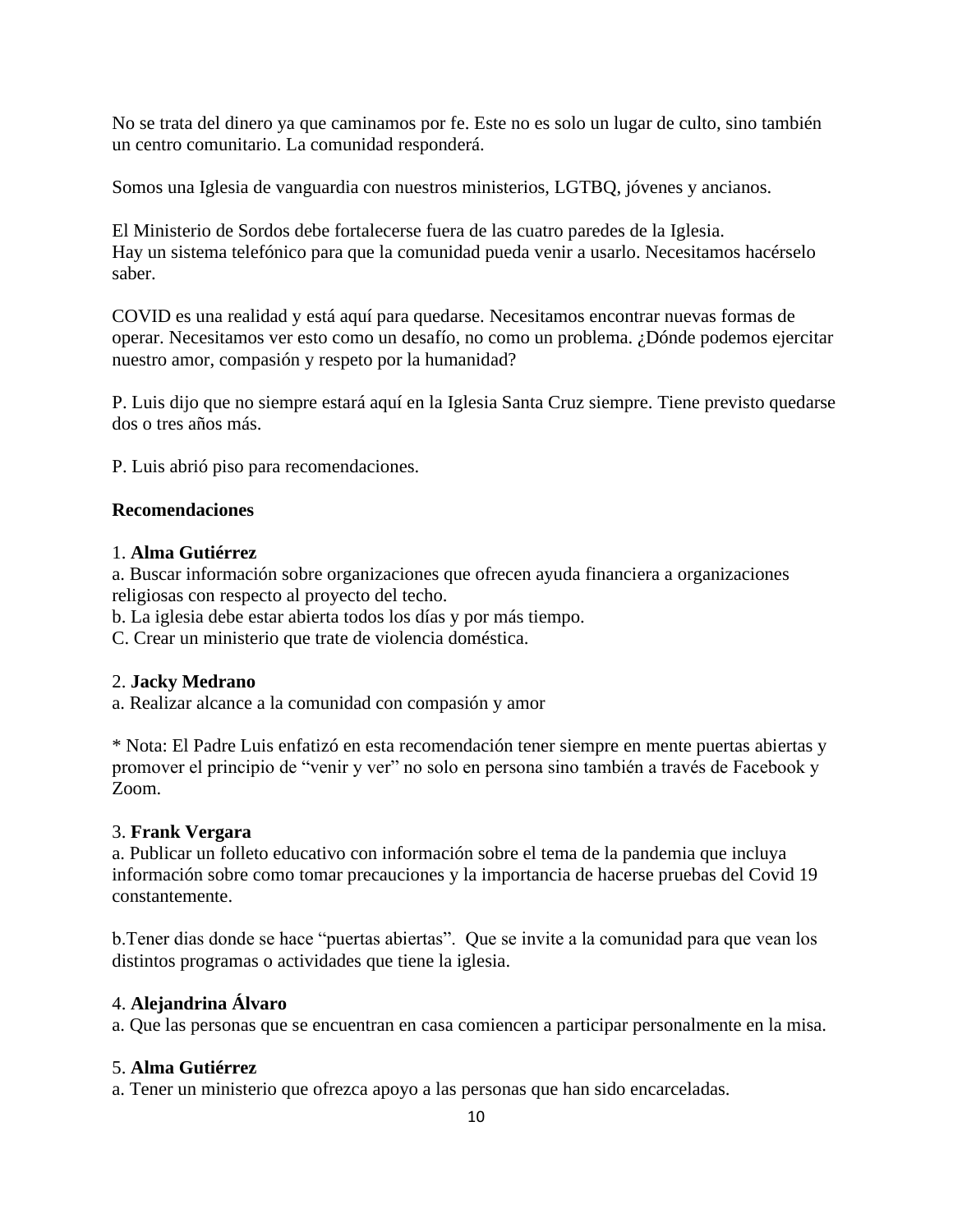\* Yaniris Urbáez señaló que a finales de enero se establecerá un ministerio que ofrece cuidado pastoral.

Si hay otras sugerencias, escríbalas y envíelas.

## **Informe de votación: Luisa Terrero**

Se contaron 60 votos 15 recibidos por correo 45 votado en persona 2 fueron anulados. No eran válidos.

Jacky Medrano recibió 50. Rhadames Morales recibió 44. Rocío Frías recibió 39.

Se cerró la reunión con una oración por los nuevos miembros de la Junta.

La reunión terminó a las 2:54 p.m.

Minutas tomadas por María Zepeda.



**Reporte de los Ministerios Ministries Report 2021 Follow in English**

**Ministerio del Santuario:** Mantener una iglesia santuario ha sido un gran desafío, especialmente en medio de la pandemia de COVID-19. Pero hemos aprendido como iglesia que estos desafíos se convierten en oportunidades para demostrar nuestro amor compasivo por nuestros hermanos y hermanas inmigrantes indocumentados@.

Hasta septiembre 2021, ofrecimos albergue a la familia de Edin y Reyna y sus tres hijos@). Esta familia incluyó a Italo, el hermano de Edin, y en octubre recibimos a la hermana de Edin, Esmeralda y su hija de 5 años. -Esta familia, a excepción de Italo, quien continúa viviendo en la iglesia, fue relocada a su propio apartamento.

En noviembre, nuestro ministerio recibió a Misael e Isabel, del Salvador y Honduras, respectivamente. En diciembre 2021, después de muchos esfuerzos, logramos reunir a la familia con la llegada de sus cuatro hijas. Nuestro apoyo socio-legal sigue manteniendo a estas familias en los Estados Unidos para evitar que sean deportadas a sus países de origen.

El cuidado pastoral que requieren estas familias es enorme, pero al mismo tiempo gratificante. Agradezco a Rosita González, Pedro Pablo Valerio, Luisa Terrero, Yaniris Urbaez y otras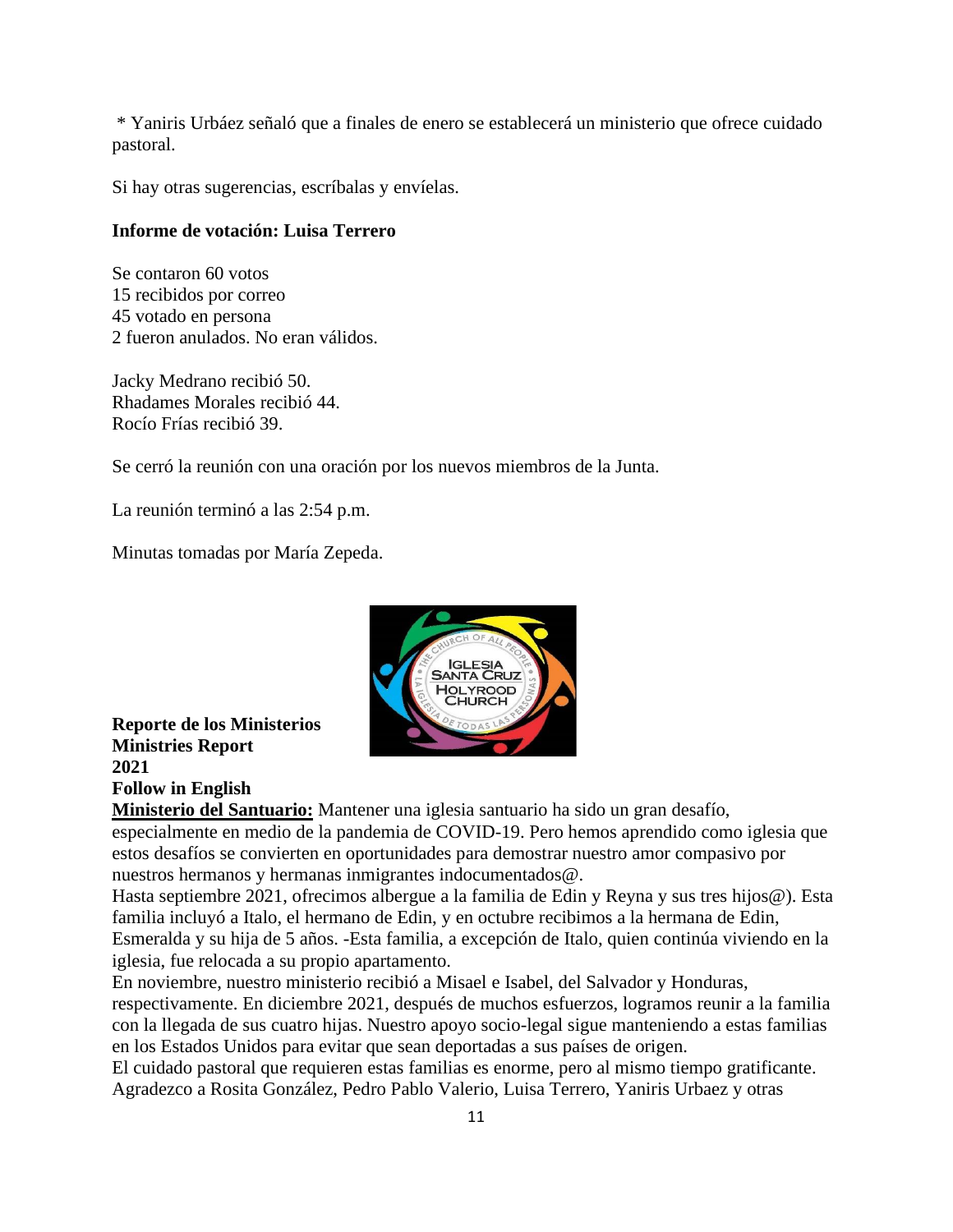personas de la feligresía quienes han trabajado muy de cerca conmigo para ayudar a estas familias en cuanto a vestimenta, alimentación, apoyo social, emocional, espiritual y legal. Vale la pena mencionar el maravilloso apoyo económico, legal, social y espiritual que hemos recibido de Action Putlock-NYC, bajo la coordinación de Tara Geer. La promesa de Dios nos sigue moviendo: *"¡Sed fuertes y valientes! No tengas miedo ni te desanimes".* Josué 1: 9

#### **Coordinador:** Padre Luis Barrios

**Sanctuary Ministry:** Maintaining a Sanctuary Church has been a major challenge, especially amid the COVID-19 pandemic. But we have learned as a church that these challenges become opportunities to demonstrate our compassionate love for our undocumented immigrant brothers and sisters.

Until September 2021, we offered shelter to Edin and Reyna's family and their three children. This family included Italo, Edin's brother, and in October we welcomed Edin's sister, Esmeralda and her 5-year-old daughter. This family, except for Italo, who continues to live in the church, was relocated to their own apartment.

In November, our ministry received Misael and Isabel, from El Salvador and Honduras, respectively. In December 2021, after many efforts, we managed to reunite the family with the arrival of their four daughters. Our socio-legal support continues to keep these families in the United States to prevent them from being deported to their home countries. The attention and pastoral care these families require is enormous, but at the same time rewarding. I thank Rosita González, Pedro Pablo Valerio, Luisa Terrero, Yaniris Urbaez, and other parishioners who have worked very closely with me to help these families in terms of clothing, food, social, emotional, spiritual, and legal support. It is worth mentioning the wonderful financial, legal, social and spiritual support we have received from Action Putlock-NYC, under the coordination of Tara Geer. God's promise keeps us moving: *"Be strong and courageous! Don't be afraid or discouraged."* Joshua 1:9

#### **Coordinator:** Father Luis Barrios

**Futuros Episcopales:** Futuros Episcopales es una nueva iniciativa diocesana con miras a la transformación colaborativa entre diferentes iglesias. Este programa es un paso hacia un ecosistema holístico, energizado y guiado por el Espíritu para todos los episcopales y sus vecinos en la Diócesis de Nueva York. Una de las premisas de Futuros Episcopales es determinar la visión de la congregación y cómo lograrla en colaboración con otras parroquias hermanas. Después de completar con éxito nuestro propio proceso de discernimiento, estudio y planificación en comunidades de aprendizaje, nuestra iglesia presentó una propuesta, y fuimos aceptados para ser parte de esta iniciativa transformadora y colaborativa. En la actualidad, nuestra iglesia ha sido elegida para la primera fase de financiamiento inicial y capacitación con el objetivo de desarrollar soluciones innovadoras en nuestra comunidad. Nuestro comité está integrado por: Yaniris Urbaéz, Luisa Terrero, Pedro Valerio, Ítalo Villanueva y Luis Barrios.

**Episcopal Future:** Episcopal Future is a new diocesan initiative with a view to collaborative transformation between different churches. This program is a step toward a holistic, energized, and Spirit-led ecosystem for all Episcopalians and their neighbors in the Diocese of New York. One of the premises of Episcopal Future is to determine the vision of the congregation and how to achieve it in collaboration with other sister parishes.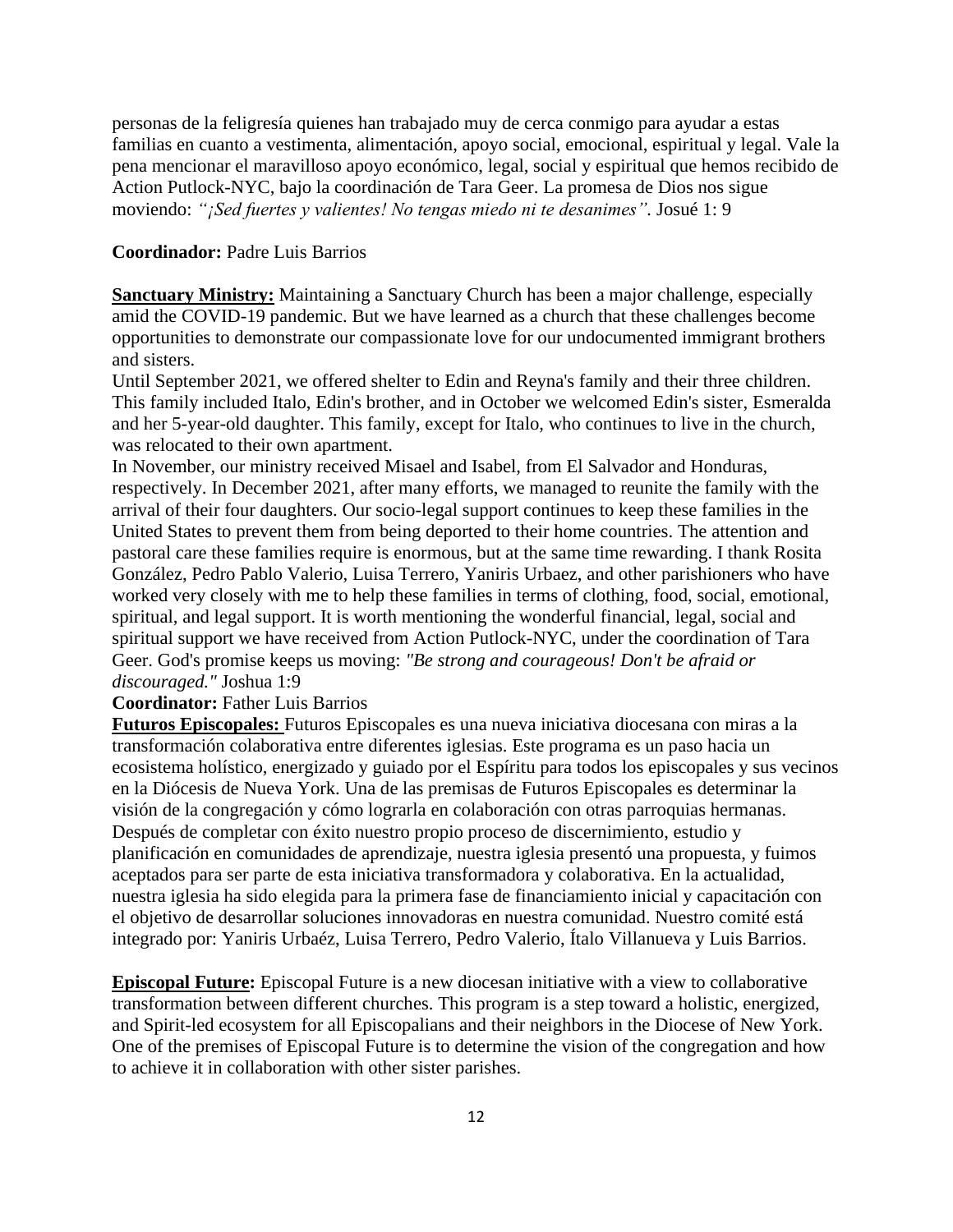After successfully completing our own process of discernment, study and planning in Learning Communities, our church presented a proposal, and we were accepted to be part of this collaborative transformative initiative.

At present, our church has been chosen for the first phase of seed funding and training with the goal of developing innovative solutions in our community.

**Committee members**: Yaniris Urbaéz, Luisa Terrero, Pedro Valerio, Ítalo Villanueva and Luis Barrios.

**Ministerio Techos Azules:** Tras la emergencia provocada por el huracán María en 2017, la Agencia Federal para el Manejo de Emergencias (FEMA) y el Cuerpo de Ingenieros del Ejército de los Estados Unidos (USACE) implementaron el programa de "techos azules" (Blue Roofs). A través de este programa, se instalaron aproximadamente 125,000 toldos en hogares puertorriqueños. El huracán María golpeó más de 786.000 hogares el 20 de septiembre de 2017, causando daños menores a algunos y arrancando otros de sus cimientos. María barrió Puerto Rico con vientos de 249 kilómetros por hora (155 mph) y su ojo pasó ocho horas sobre el territorio, destruyendo la red eléctrica y provocando daños estimados en más de 100 mil millones de dólares. Se estima que 2.975 personas murieron después de su impacto.

A pesar del tiempo que ha pasado desde el huracán María, todavía se pueden ver casas en todo Puerto Rico con "techos azules". La realidad es que casi 4 años después del huracán María, todavía quedan 30.000 viviendas con techos azules, sobre todo en la zona de Loíza. Loíza es una ciudad y municipio en la costa noreste de Puerto Rico que fue azotada por los huracanes Irma y María y sufrió daños substanciales. La demografía de la población en 2017-2018 era 30,060. La población es predominantemente afrolatina que siempre ha experimentado la privación de derechos, tiene un alto nivel de pobreza y es el hogar de muchas personas inmigrantes indocumentadas. Dolor, sufrimiento, necesidad, estrechez, marginación, miseria, discriminación ... Todas esas palabras describen las penurias que viven día a día muchas personas de Loíza que

tienen que lidiar con el estigma de la pobreza y la discriminación por el color de su piel.

Para algunas personas, el atraso económico y social que se palpa en la ciudad, rica en cultura y folclore, es incomprensible. Poder reemplazar estas lonas y poner nuevos techos en estas casas tiene un costo de alrededor de \$3,000.00 por unidad y nuestra meta este ano fue poder reparar alrededor de 5 casas, lo que hizo un presupuesto de \$15,000.00. Esta contribución tendría un impacto positivo en unas 5 familias y unas 30 personas y que podemos reparar estas viviendas en un período no más largo de seis meses. Es de gran importancia la labor socio espiritual que realiza la parroquia San Felipe y Santiago Apóstoles en esta comunidad. Su ministerio tiene credibilidad entre los miembros de la comunidad que ven a la parroquia como una entidad que está a su lado, acompañándolos en sus luchas.

El Fondo para los Objetivos de Desarrollo Sostenible de la Diócesis Episcopal de Nueva York aprobó la subvención de \$ 15,000.00. Todo esto se ha trabajado en colaboración con los Ministerios de Camino de Emaús y Solidaridad con los Pueblos.

**Blue Roofs Ministry:** Following the emergency caused by Hurricane Maria, the Federal Emergency Management Agency (FEMA) and the United States Army Corps of Engineers (USACE) implemented the "blue roofs" (t*echos azules*) program. Through this program, approximately 125,000 awnings were installed in Puerto Rican homes. María hit more than 786,000 homes on September 20, 2017, causing minor damage to some and tearing others off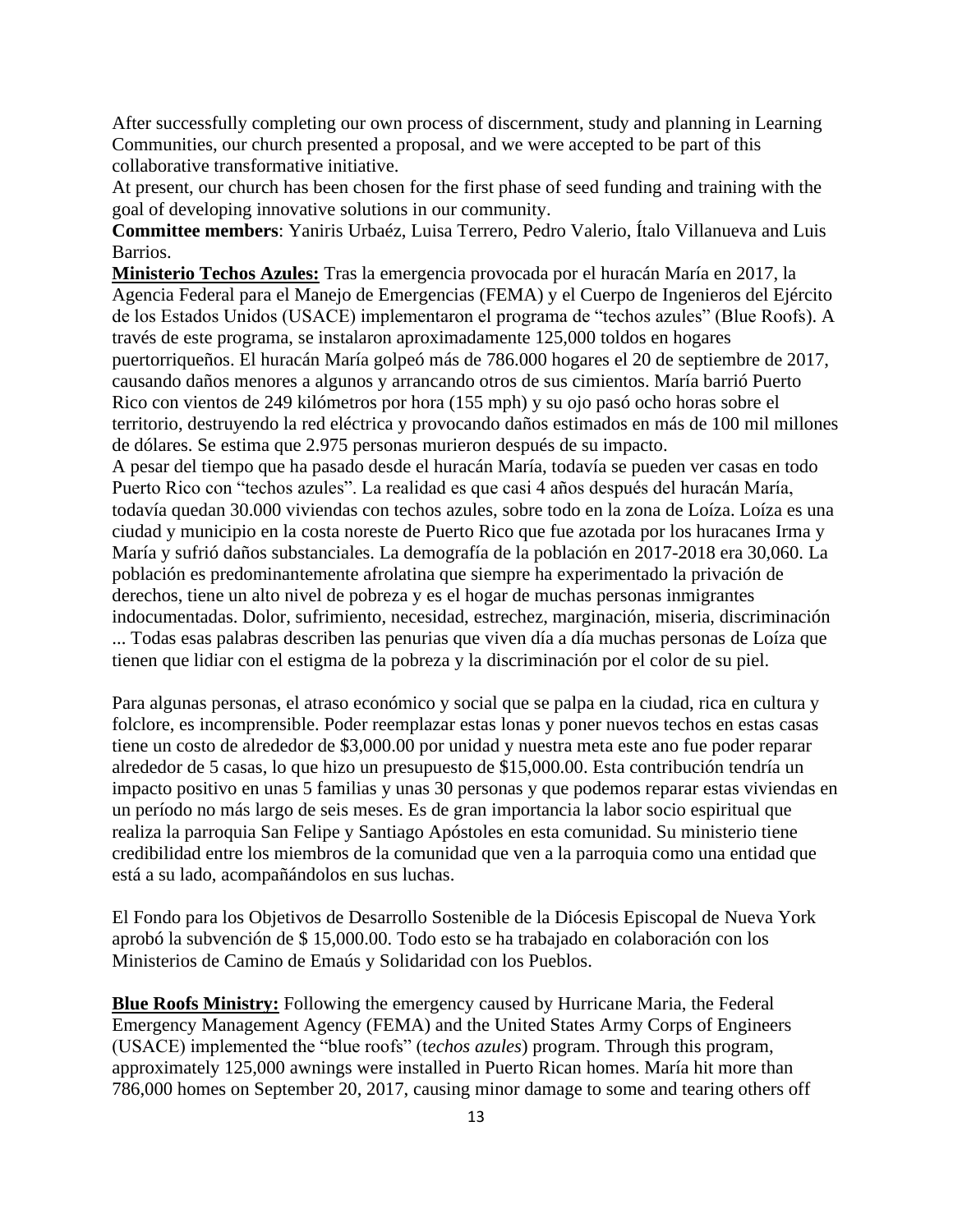their foundations. María swept through Puerto Rico with winds of 249 kilometers / hour (155 mph) and her eye spent eight hours over the territory, destroying the electrical grid and causing damage estimated at more than 100 billion dollars. An estimated 2,975 people died after it passed.

Despite the time that has passed since Hurricane María, homes can still be seen across Puerto Rico with "blue roofs." The reality is that almost 4 years after Hurricane María, there are still 30,000 homes with blue roofs, most notably in the Loíza area.

Loíza, a town and municipality on the northeastern coast of Puerto Rico, was hit by both Hurricanes Irma and María, and suffered substantial damages. Population in 2017-2018 was 30,060. The town is a predominantly Afro Latin@ community that has always experienced disenfranchisement, has a high poverty level, and is home to many undocumented immigrants.

Pain, suffering, marginalization, misery, discrimination ... All those words depict the hardships that many people from Loíza live day by day; people who must deal with the stigma of being poor and discriminated against due to their skin color. For some, the economic and social impoverishment that is palpable in the town-rich in culture and folklore- is incomprehensible.

To be able to replace these tarps and lay new roofs on these houses has a cost of about \$3,000.00 per unit and our goal is to be able to repair about 5 houses, which amounts to a budget of \$ 15,000.00. This would positively impact about 5 families and around 30 people. We believe that we can repair these homes in a period of no more than six months.

The socio-spiritual work that the *San Felipe and Santiago Apóstoles* parish carries out in this community is of great importance. Their ministry has credibility with members of the community, and they see the parish as an entity that is at their side, accompanying them in their struggles.

The Sustainable Development Goals Fund of the Episcopal Diocese of New York approved the \$15,000.00 grant.

All of this has been worked on in collaboration with the Emmaus Road Ministries and Solidarity with the Peoples.

**Ministerio de Comidas:** El Ministerio de Comidas comenzó a servir a la comunidad en el 2002, como un medio para proporcionar cena a las personas sin hogar y necesitadas de la comunidad. Nuestro nombre original era Friday Food Fest. Sin embargo, con la adición del almuerzo del miércoles en 2018, cambiamos nuestro nombre a Food Fest. En marzo de 2020, iniciamos el desayuno dominical un domingo al mes. Desafortunadamente, solo servimos el desayuno una vez debido a las restricciones de la pandemia. En mayo logramos un objetivo a largo plazo para iniciar una despensa de alimentos debido a que la pandemia cambió todas nuestras vidas. Además de la cuarentena y los hospitales abarrotados, muchos residentes de la comunidad de la iglesia fueron despedidos, las tiendas cerraron y, las que todavía podían operar se quedaron casi sin provisiones. El Ministerio de Comidas, bajo la coordinación de Luisa Terrero, cambió de un almuerzo en nuestro comedor, a una variedad de sándwiches, frutas, bocadillos y una botella de agua para l;levar. Los miércoles se distribuyeron de 40 a 60 cajas de productos donados por "Nos Quedamos", una organización comunitaria bajo la dirección de Edwin Pagan, a personas de la tercera edad y personas que, por diversas razones, fueron encerradas. El viernes se distribuyeron a la comunidad comidas calientes donadas por La Morada y entregadas a hogares de adultos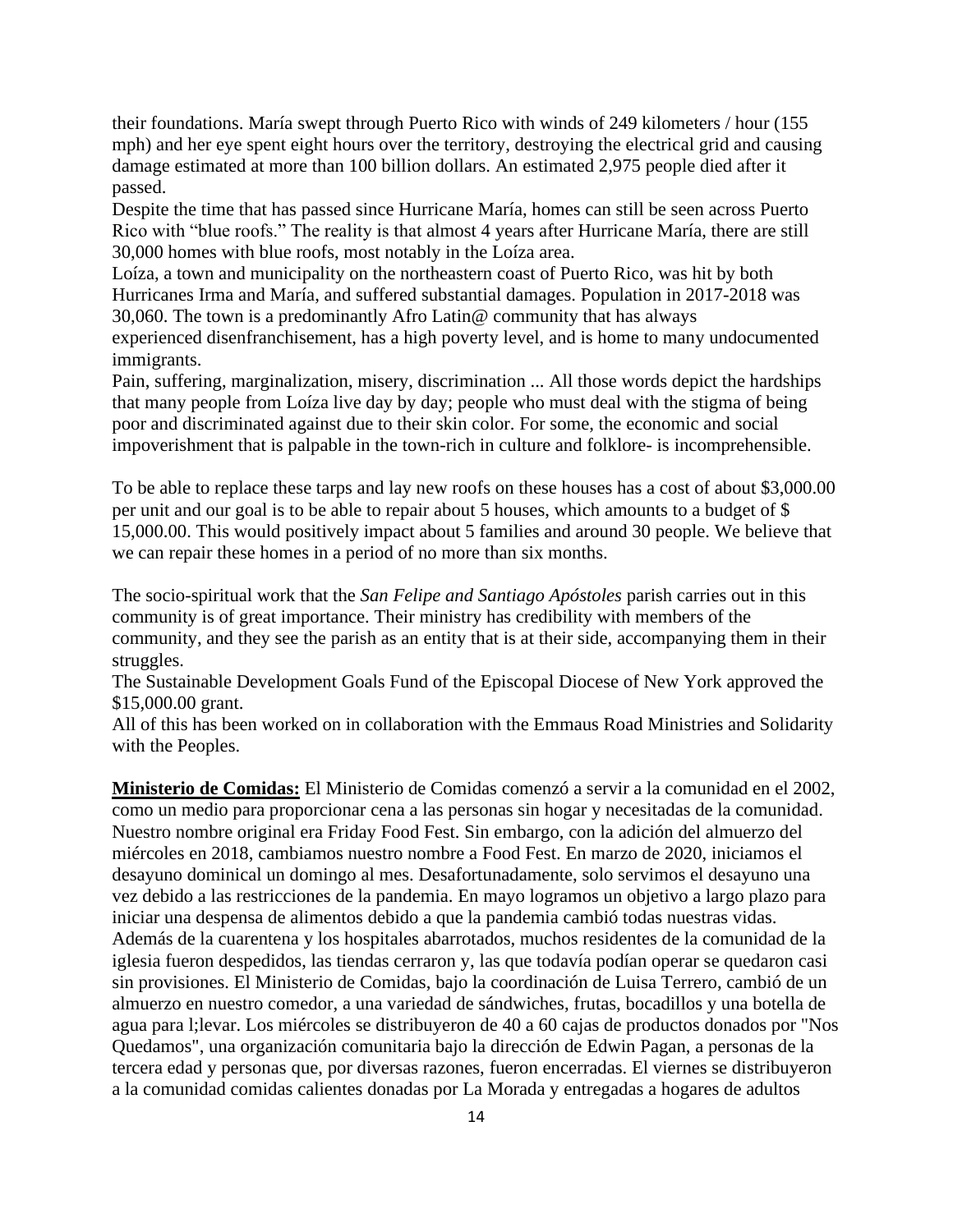mayores y discapacitados. La Iglesia Holyrood/Santa Cruz escuchó el llamado, y la despensa de comidas fue la respuesta. En mayo de 2020, comenzamos a servir a 125 personas/familias coordinadas por Paula Miranda y un grupo de voluntarios comprometidos; y, cada semana, aumentaba el número de recipientes. Afortunadamente, recibimos varias subvenciones y generosas contribuciones. Agradecemos a nuestro fiel equipo de voluntarios que trabajan incansablemente para que este ministerio sea un éxito. También agradecemos a todas las personas por sus contribuciones para hacer de cada día, un mejor día para aquellos a quienes servimos. Terminamos el 2020 con un saldo que requería que solicitáramos fondos para continuar sirviendo a la comunidad. Afortunadamente, pudimos recaudar suficiente dinero para mantener el ministerio en marcha hasta que comenzamos a recibir subvenciones. Fuimos bendecidos este año con donaciones de alimentos de amigos de la comunidad, de la Federación Hispana, Westside Campaign Against Hunger, The Hungry Monk y generosas donaciones de alimentos del Centro de Desarrollo de la Mujer Dominicana. Para nuestra sorpresa, también recibimos una gran cantidad de artículos para bebés y Paula, los voluntarios@ y yo decidimos celebrar un "baby shower" para las mujeres embarazadas que recibieron la comida. La celebración se hizo para 5 mujeres de la comunidad, y los feligreses de Holyrood, junto con otros@ voluntarios, proporcionaron artículos para el evento. Las recipientes de los regalos estaban muy agradecidas y llevaron a sus bebés a la iglesia para ser bendecidos@ por el obispo Dietsche. Damos gracias a Dios por proporcionar a este ministerio voluntarios fieles y los medios para proporcionar alimentos y otras necesidades para personas necesitadas en la comunidad. Nuestro ministerio continuará sirviendo a nuestra comunidad recordando el llamado de Dios de amar a nuestro prójimo como a nosotros@ mismos, de alimentar a los hambrientos y vestir a los desnudos.

**Directora:** Jacqueline Kellum-Foster **Coordinadoras** Paula Miranda y Luisa Terrero

**Food Fest Ministry:** The Food Fest Ministry began serving the community in 2002, as a ministry to provide dinner to homeless and needy persons in the community. Our original name was Friday Food Fest. However, with the addition of Wednesday's lunch in 2018, we changed our name to Food Fest. In March of 2020, we initiated Sunday's breakfast one Sunday a month. Unfortunately, we only served breakfast one time due to restrictions imposed by the pandemic. In May, we accomplished a long-term goal to start a food pantry.

The Pandemic changed all our lives. In addition to sheltering in, quarantine, hospitals overcrowded, many residents in the church community were either laid off, stores closed, and unlike anything in our lifetime, stores ran out of almost everything. Food Fest under the coordination of Luisa Terrero, changed from a sit-down lunch to a variety of sandwiches, fruits, snacks, and a bottle of water. On Wednesdays 40 to 60 boxes of produce donated by "Nos Quedamos", a community-based organization under the direction of Edwin Pagan, were distributed to senior citizens and people who, for various reasons, were shut in. On Friday's hot meals donated by La Morada were distributed to the community and delivered to homes of seniors and the disable.

Holyrood Church heard the call, and the Food Fest Pantry was the answer. In May 2020, Food Fest Pantry began serving 125 individuals/families coordinated by Paula Miranda and a hardworking committed group of volunteers. Each week the number of recipients increased. Fortunately, Holyrood Food Fest was the recipient of several grants and generous contributions.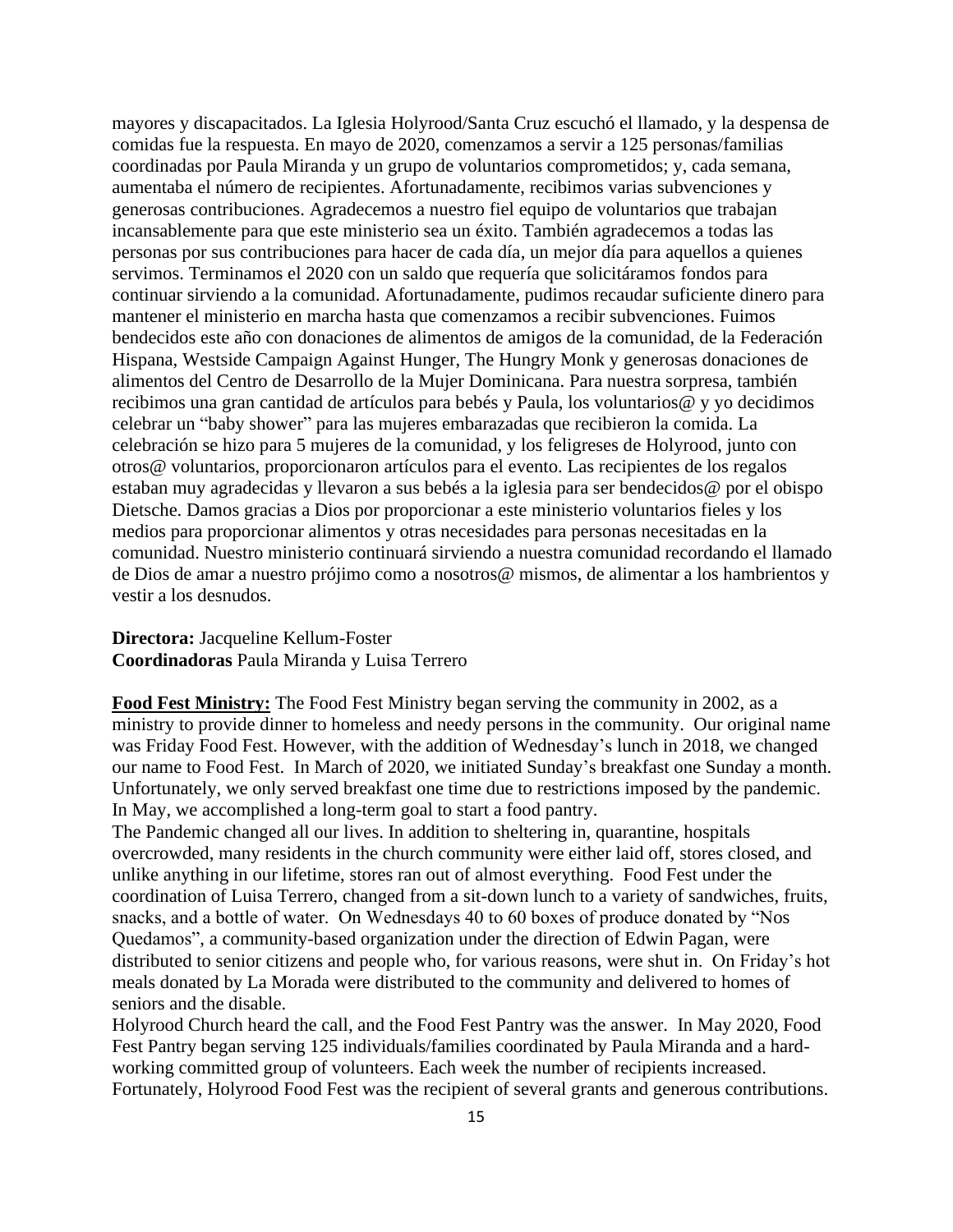We thank our faithful cadre of volunteers who work tirelessly to make this ministry a success. We also thank everyone for their contributions to make each day we distribute food a better day for those we serve.

We ended 2020 with a balance that required Food Fest to solicit funds for us to continue serving the community. Fortunately, we were able to raise enough money to keep the ministry going until we began receiving grants. We were blessed this year with food donations from friends in the community, The Hispanic Federation, Westside Campaign Against Hunger, The Hungry Monk, and generous food donations from the Dominican Women's Development Center. To our surprise, we additionally receive a large number of items for babies. Paula and I, and the volunteers decided to have a baby shower for the pregnant women that received the food. A shower was organized for 5 women from the community, and Holyrood parishioners, along volunteers, provided items for the shower. The recipients of the shower were very thankful and brought their babies to church to be blessed by Bishop Dietsche.

We thank God for providing this ministry with faithful volunteers and the means to provide food and other needs for those in the Community in need. Food Fest will continue to serve our community remembering Gods calls to love your neighbor as yourself; to feed the hungry and clothe the naked.

**Director:** Jacqueline Kellum-Foster

**Coordinators:** Paula Miranda y Luisa Terrero

**Ministerio de Medios Sociales:** El alcance de nuestra iglesia en las redes sociales tiene dos objetivos: llegar a una nueva audiencia e involucrar mejor a la audiencia existente. Podemos destacar que nuestro ministerio de redes sociales:

- Nos ha ayudado a transmitir la visión y misión de nuestra iglesia.
- Nos ha ayudado a reducir las barreras físicas y sociales que han experimentado miembros de nuestra iglesia, como es la restricción de salir fuera de la casa, o la ansiedad de estar en una habitación con cientos de personas.
- Ha logrado mantener a la feligresía al día con los eventos y otros temas relacionados con la iglesia.
- Ha permitido que la iglesia llegue a una amplia variedad de personas y esto permite que la iglesia alcance a aquellas personas que no pueden llegar a la iglesia.
- Y ha facilitado el discipulado diario. ¡Esto es enorme! El discipulado en línea ha requerido un cambio mental de la norma de los sermones del domingo por la mañana y los estudios bíblicos de los miércoles por la noche. A través de las redes sociales, estamos llegando a las personas todos los días.

-El año 2021 ha sido un tiempo de ardua labor y mucha satisfacción del trabajo en equipo que estamos realizando hasta este momento. A continuación, un panorama más gráfico y especifico de nuestro informe:

**-La página web** <http://www.holyroodsantacruz.org/> es uno de los principales rostros de presentación de nuestra iglesia por su amplitud informativa, la belleza de la página y la calidad de trabajo y evaluaciones constantes que se llevan a cabo para hacer de la misma una magnifica experiencia al visitarla. Hasta la fecha de hoy, 12/06/2, hemos realizado:

- 474 publicaciones
- 19 boletines (newsletters)
- 9,911 usuarios registrad $@s$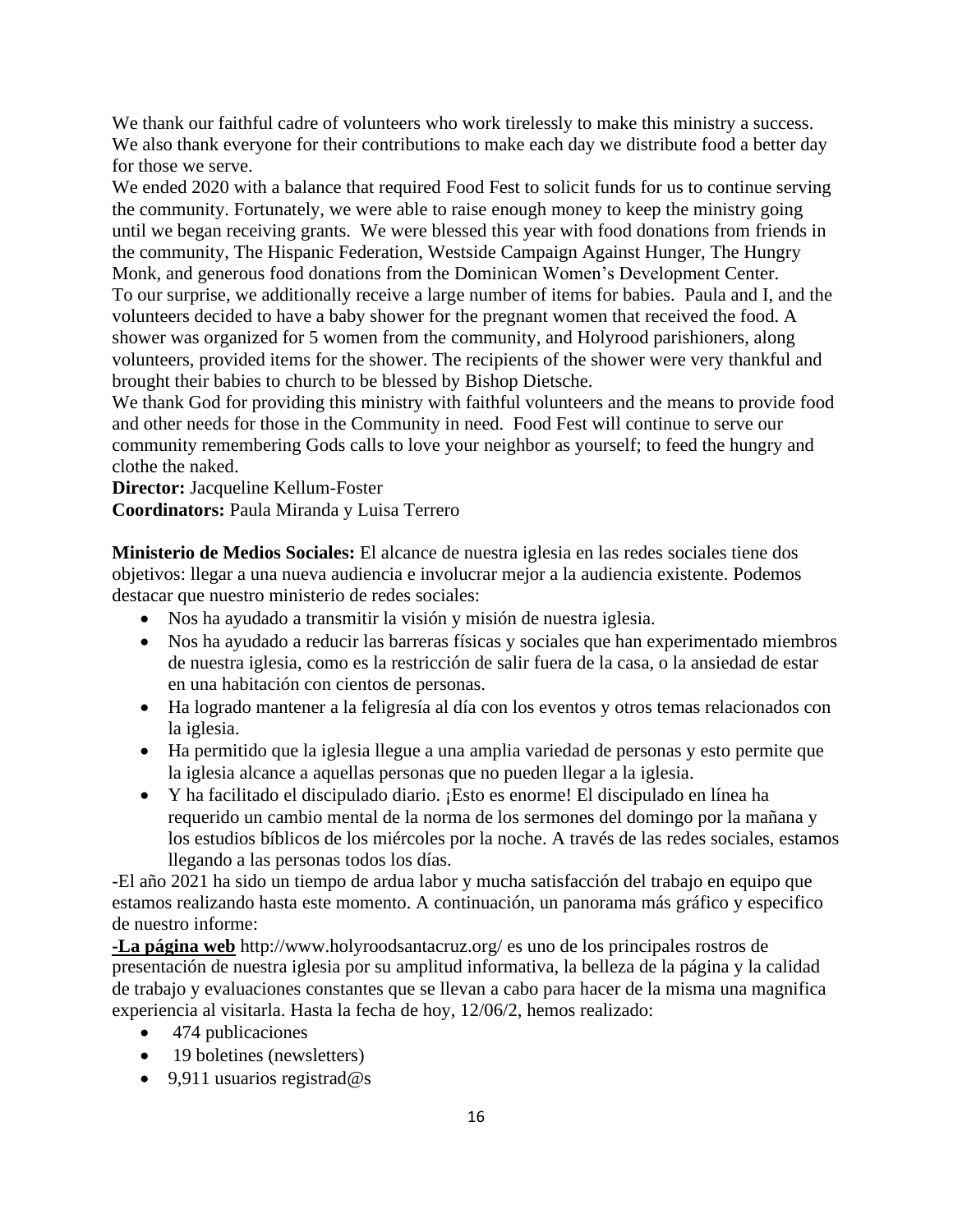• 34,794 personas que han accedido a la página web.

**-Redes sociales:** Facebook, YouTube e Instagram, estas redes se nutren frecuentemente y las visitas y seguidores siguen aumentando considerablemente.

**Facebook,** una de las redes más frecuentadas consta de:

- 1,159 suscritores en comparación con el 2020, un aumento del 32% el 2021.
- 97 fans que interactúan constantemente. Las publicaciones que más han generado interacciones, comentarios y compartir siguen siendo las transmisiones en vivo de las misas, además de las actividades de la iglesia.
- Publicaciones de Reflexiones del Padre Luis y de la Esquina Roja.
- Publicaciones de actividades y proyectos que se realizan en la iglesia, entre muchas otras cosas más.

**-YouTube,** este canal tiene toda una historia de actividades de nuestra iglesia con:

- 130 videos subidos.
- 5.816 vistas al canal.
- 173 suscriptores. Cabe destacar que el 80.3% de las personas que ven los videos no se han suscrito al canal. Aunque para nuestra satisfacción hemos logrado en gran manera el interés de ver los videos, deseamos que los suscriptores aumenten.
- Una vez a la semana un video audio visual desde la Esquina Roja del Padre Luis, grabada por Amarilis en español e interpretada en ASL por Dielis, con subtítulos en inglés.

**-Instagram,** es una de las redes más difíciles de conseguir seguidores por ser una red más dirigida a las personas jóvenes, un déficit que experimentamos en nuestra iglesia. Sin embargo, nos mantenemos publicando de lunes a viernes con temas reflexivos e imágenes relevantes a nuestro ministerio como iglesia pueblo. Comenzamos el año con 72 y al momento tenemos 109 seguidores. Crecimos un 44%.

**-Zoom,** es otra de las herramientas que utilizamos, especialmente para la transmisión y participación de las misas en inglés.

-El promedio de personas participando en las misas de los domingos por Zoom en inglés y ASL es de 6 a 10 personas. Facebook entre 350-400 y YouTube de 15-20 personas, en ambas misas. -Queremos enfatizar que la calidad de las transmisiones en vivo y grabaciones han mejorado considerablemente con las instalaciones de 6 cámaras de grabaciones para mejorar la proyección. También el colocar todo el equipo de sonido y producción en un solo lugar ha sido de gran ayuda.

En otras palabras, los miles de personas que nos siguen ven, escuchan, interpretan (ASL) y comentan son importantes, y gran parte de esto se debe a estos favorables cambios. La publicidad grande que hacemos por envío de textos, WhatsApp y correo electrónicos ayuda a que esos valiosos números sean una realidad. Hasta el momento, esta ardua labor la están

realizando Amarilis y el Padre Luis. Te invitamos a promocionar y sentirte orgullos@ de toda esta fuente informativa.

# **-Que debemos mejorar e incrementar:**

- Uno de nuestros retos para el año 2022 es involucrarnos más en la comunidad, hacer pequeños cortes de reportaje y llevar a través de las cámaras la iglesia al pueblo.
- Las instalaciones de monitores de TV proyectando imágenes atractivas que inviten a conocer más todo el trabajo de nuestra iglesia y las redes sociales para comenzar en inglés y español e ir trabajando para la inclusión de ASL (lenguaje de señas).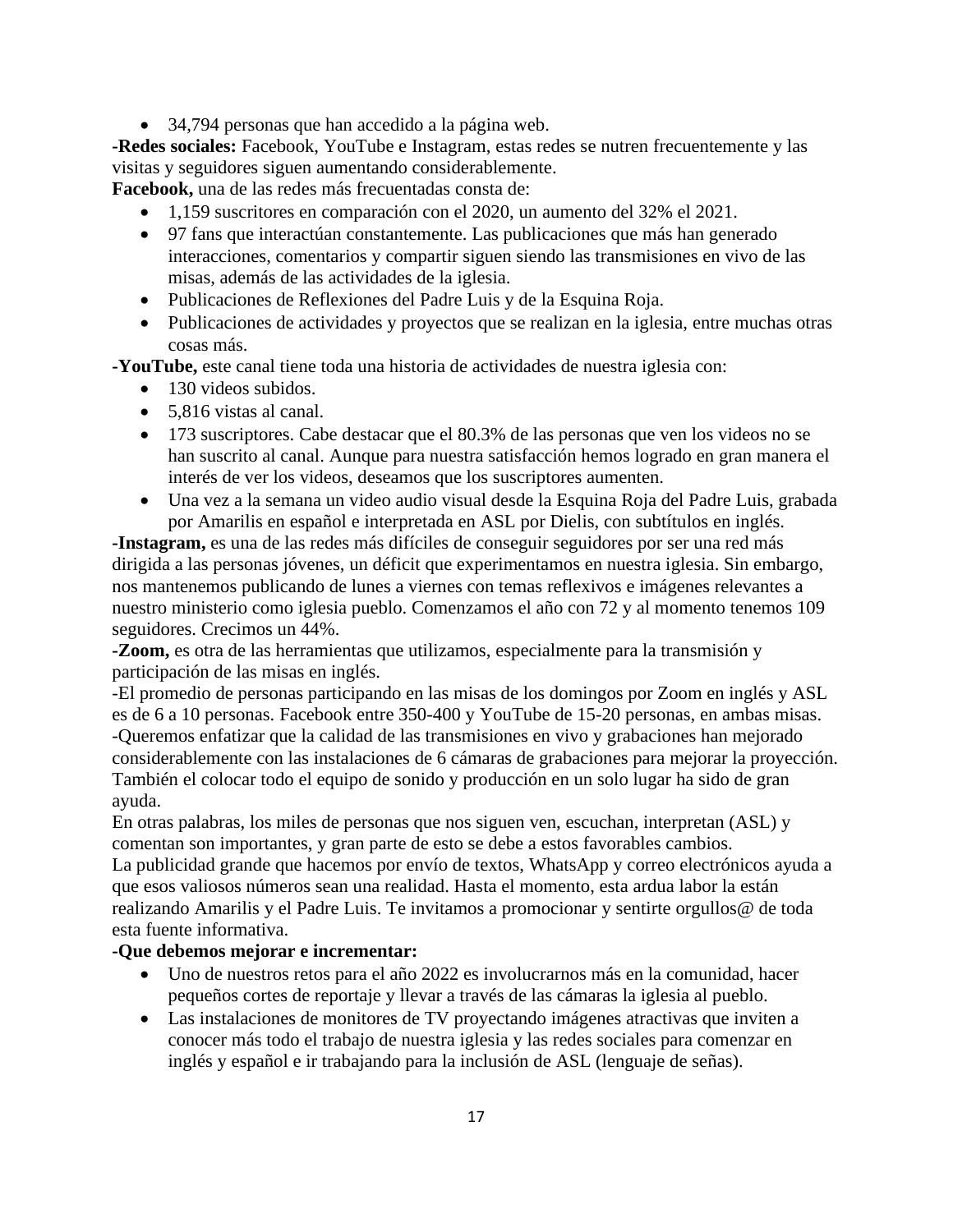• Necesitamos personas que deseen unirse a este ministerio. Si estas interesad@ habla con algun@s de l@s miembros de este ministerio.

-El Ministerio de Medios Sociales ha realizado un trabajo en equipo de mucho esfuerzo y calidad y gran importancia para nuestra iglesia. Pero, como hemos dicho repetidamente, este es un trabajo de toda la iglesia. La comunidad tiene que saber que estamos en las redes sociales y en ese trabajo deben involucrarse más personas de nuestra iglesia.

**Coordinadores@:** Amarilis Guzmán, Ítalo Villanueva, Shanti Ramnarie y Radhamés Morales

# **Social Media Ministry Progress Report 2021**

-Our church's social media outreach has two goals: to reach a new audience, and to better engage the existing audience.

We can highlight that our Social Networks Ministry:

- Has helped us to convey the vision and mission of our church.
- Has helped us reduce physical and social barriers that members of our church have experienced, such as the restriction from going out or the anxiety of being in a room with hundreds of people.
- Has managed to keep the congregation up to date with events and other church-related topics.
- Has allowed the church to reach a wide variety of people. This allows the church to reach those who cannot reach the church.
- And it has facilitated daily discipleship. This is huge! Online discipleship has required a mental shift from the norm for Sunday morning sermons and Wednesday night Bible studies. Through social media, we are reaching people every day.

The year 2021 has been a time of hard work and a lot of satisfaction from the teamwork that we are doing up to now. Here is a more graphic and specific overview of our report:

**The website http://www.holyroodsantacruz.org/** is one of the main presenting faces of our church due to the breadth of information, the beauty of the page and the quality of work carried out with continuous feeding, constant evaluations to make it a delightful experience when visiting it. To date we have carried out:

- 474 publications
- 19 bulletins (newsletter)
- 9,911 registered users
- 34,794 people who have accessed the website

**Social networks:** Facebook, YouTube and Instagram, these networks are fed frequently, and visits and followers continue to increase considerably.

**Facebook**, one of the most frequented networks.

• 1,159 subscribers compared to 2020 increased 32% in 2021.

• 97 fans who constantly interact. The publications that have generated the most interactions, comments and sharing continue to be the live broadcasts of the masses, in addition to the activities of the church.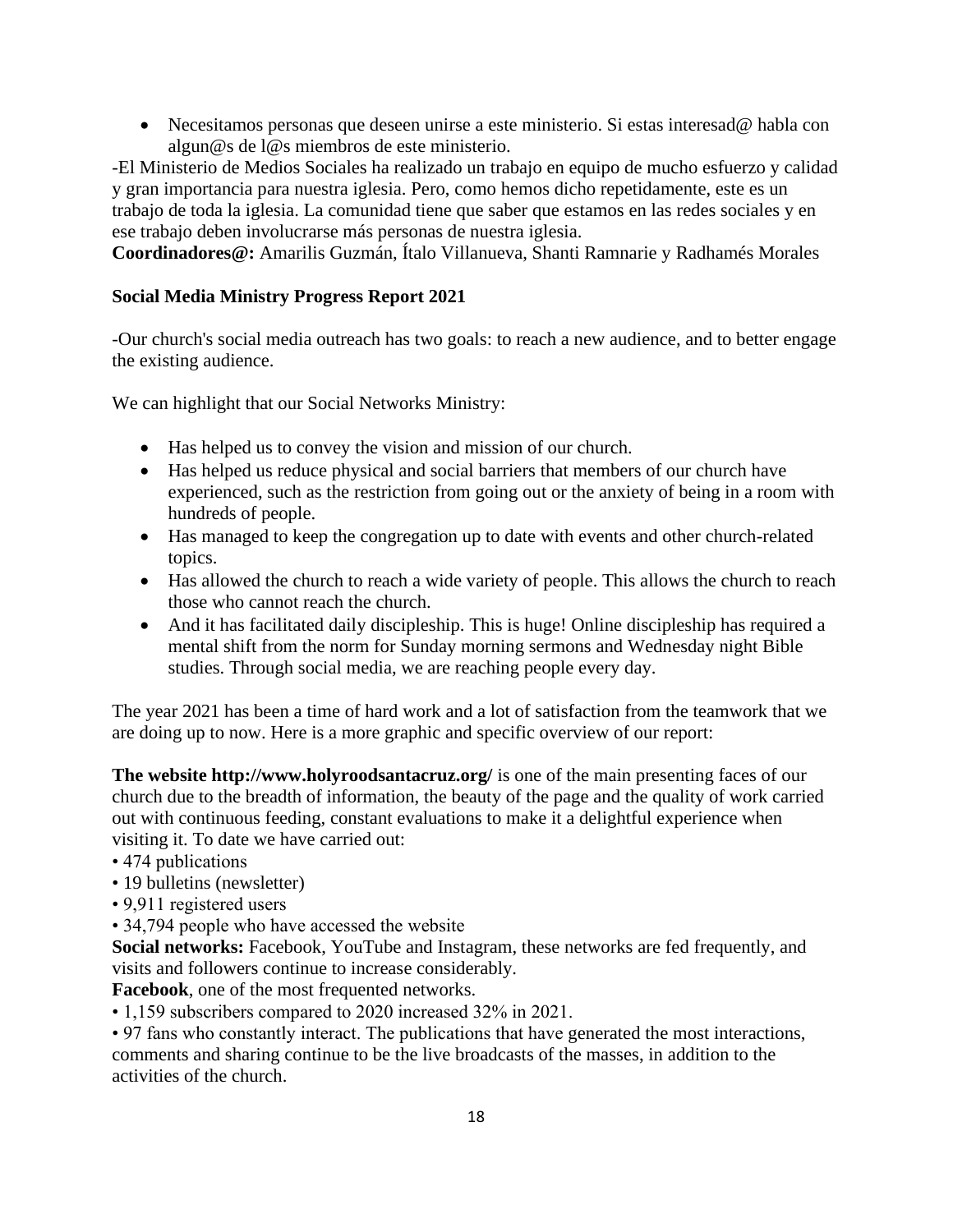• Publications of Reflections of Father Luis and of the Red Corner.

• Publications of activities and projects carried out in the church, among many other things.

**YouTube**, this channel has a whole history of activities of our church.

- 130 videos uploaded.
- 5,816 views of the canal.

• 173 subscribers. It should be noted that 80.3% of the people who watch the videos have not subscribed to the channel. Although to our satisfaction we have greatly achieved the interest of watching the videos, we want the subscribers to increase.

**• Once a week an audio-visual video** from Fr. Luis' Red Corner, spoken by Amarilis in Spanish and interpreted in ASL by Diely, with English subtitles.

**Instagram** is one of the most difficult networks to get followers because it is a network more aimed at young people. A large deficit that we experience in our church. However, we keep publishing from Monday to Friday with reflective themes and images relevant to our Ministry as a people church. We started the year with 72 and at the moment we have 109 followers. We grew 44%.

**Zoom** is another of the tools we use, especially for the transmission and participation of masses in English.

The average number of people participating in Sunday Masses for Zoom in English and ASL is 6-10 people, Facebook between 350-400 and YouTube 15-20 at both Masses.

We want to emphasize that the quality of live broadcasts and recordings have improved considerably with the installations of 6 recording cameras for better projection. Also putting all the sound and production equipment in one place has been a great help.

In other words, the thousands of people who follow, see, hear, interpret (ASL) comment... they are great and much of this is due to these favorable changes.

Also, the big advertising that we do by sending texts, WhatsApp, and emails, this helps make those beautiful numbers come true. So far, this arduous work is being done by Amarilis and Fr. Luis. We invite you to promote and feel proud of all this information source.

# **What needs to be improved and increased:**

• One of our challenges for the year 2022 is to get more involved in the community and produce short news cuts to bring the church to the people.

• The installations of TV monitors projecting attractive images that invite you to learn more about all the work of our church and social networks. To start in English and Spanish and work towards the inclusion of ASL (sign language). • We need people who want to join this ministry.

If you are interested, talk to some of the members of this ministry. The Social Media Ministry has carried out a quality teamwork effort of great importance for our church. But, as we've repeatedly said, this is a church-wide job. The community must know that we are present through our social media, but that work should be done by the whole church's body. Coordinators: Amarilis Guzmán, Ítalo Villanueva, Shanti Ramnarie & Radhamés Morales

**Ministerio con Personas Sordas e Hipoacúsicas:** ¡Nuestro Ministerio con Personas Sordas comenzó a mediados de agosto de 2017 a pesar de nosotr@s! Este Ministerio está en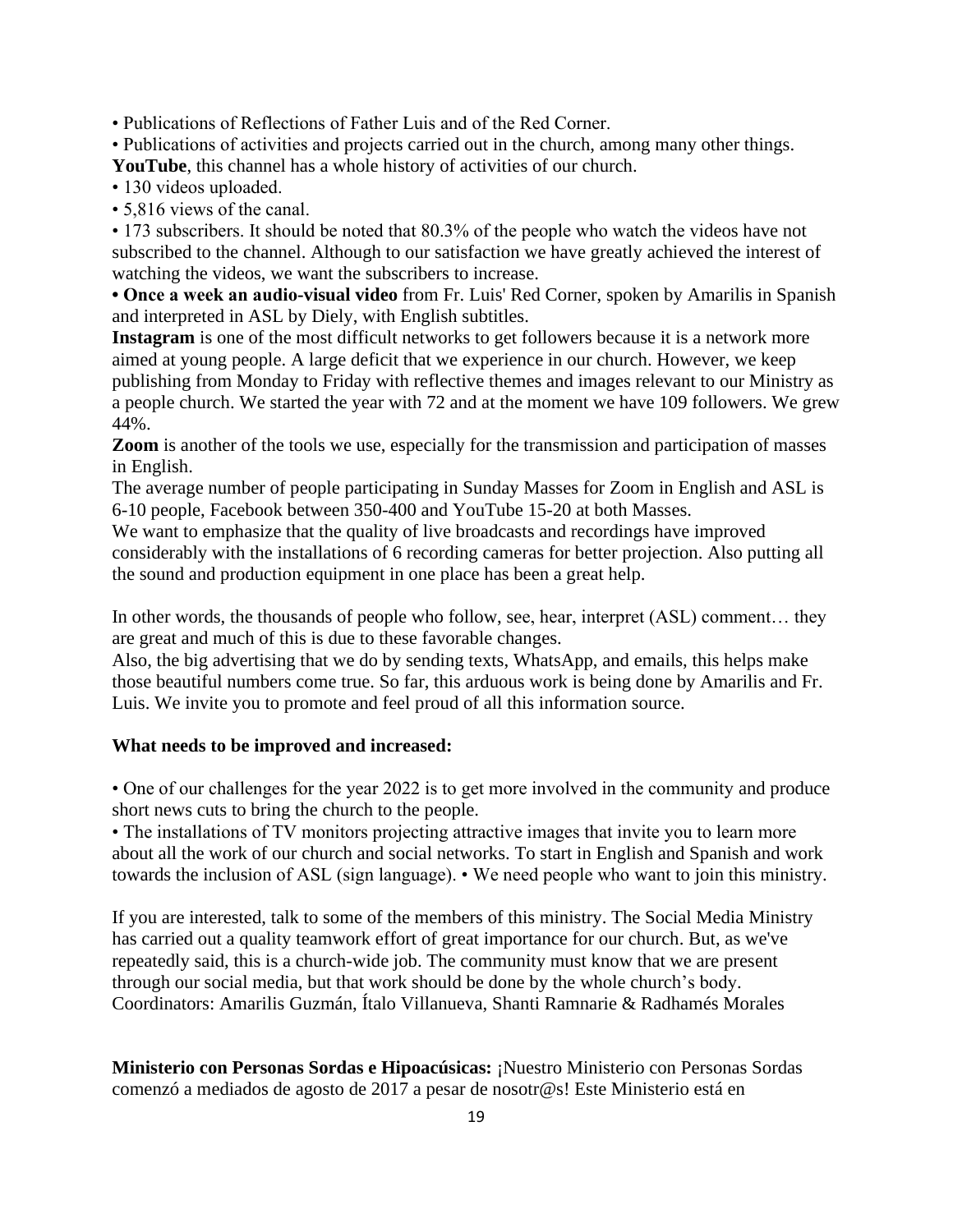consonancia con la realidad de nuestra visión y misión como una iglesia que camina con el pueblo. Nuestro Ministerio es único porque es una parte integral de nuestra iglesia popular, porque nuestros miembros sord@s no son observador@s, sino que participan activamente en nuestras misas y en la vida de la Iglesia. Ell@s sienten que esta iglesia es suya; que es su hogar. Nuestro Ministerio con personas Sordas está compuesto por personas de países de habla hispana que han emigrado a Nueva York.

Tener miembros sordos en una iglesia multiétnica, multirracial, multicultural, bilingüe (español / inglés), de oyentes, presenta muchos desafíos, el más obvio, otro idioma muy diferente (manual / visual). Necesitábamos hacer algo al respecto para comunicarnos.

Al principio, ofrecimos la Eucaristía en inglés/lenguaje manual, (M. María Isabel Celebrante); Eucaristía con interpretación manual (P. Luis Celebrante). Más tarde, pudimos agregar la interpretación de ASL con el apoyo de un nuevo miembro de nuestra iglesia que se ofreció como intérprete de inglés /ASL. En 2020, cuando agregamos ASL a nuestro Servicio en español, la Iglesia contrató a la intérprete, ahora trilingüe (inglés, español, ASL). Con la ayuda de la intérprete, nuestros miembros sord@s pudieron participar plenamente en nuestros servicios en inglés, español y trilingües. La Iglesia asumió su responsabilidad financiera al proporcionar los fondos para pagar una intérprete de ASL.

Este año seguimos viviendo las restricciones del COVID pero también ampliando nuestras posibilidades, incluyendo nuevas tecnologías para mejorar la visibilidad de l@s intérpretes. Usando múltiples cámaras y transmitiendo en vivo. Nuestr@s miembr@s sord@s mostraron preferencia por la participación a través de las redes sociales en vez de Zoom. A pesar del "distanciamiento físico", y a través de la tecnología y la interpretación, continuamos conectad@s socialmente.

A través de los esfuerzos del Ministerio con Personas Sordas, coordinado principalmente por la M. María Isabel y el Diácono Gene, se compartieron videos y servicios religionos transmitidos en vivo para nuestr@s miembr@s sord@s e hipoacúsic@s. Nuestr@s feligreses sord@s también han compartido ampliamente la información mediática a través de sus propias redes aquí y en el extranjero. El Diácono Bourquin se centró en las redes sociales nacionales e internacionales y el contenido se compartió con otras iglesias de personas sordas en todo el país y más allá de las fronteras.

En octubre de 2020, la Conferencia Episcopal de Sord@s (ECD) aprobó un subsidio \$16,200 para la interpretación en ASL de los servicios dominicales y otros servicios, así como también las reuniones y capacitación de la Junta Parroquial para el año 2021 presentada por la Madre María Isabel y el Diácono Gene. Gracias al generoso apoyo financiero de la Conferencia Episcopal de Sord@s, pudimos continuar apoyando a la miembra sorda de la Junta Parroquial, ampliar nuestro servicio de interpretación de inglés/ASL y los servicios dominicales en español/ASL, y apoyar a los intérpretes para su capacitación interna.

Los intérpretes trilingües para la Misa Trilingüe y la Asamblea Anual del 9 de enero de 2022 serán pagados por esta subvención. Otra propuesta se presentará a ECD para su consideración en su reunión de la Junta de Primavera de 2022.

En el verano de este año, nuestro Sacerdote Encargado, el Reverendo Luis Barrios, habló en la 75ª Convención de la Conferencia Episcopal de Sord@s compartiendo con tod@s l@s asistentes sobre nuestra iglesia trilingüe, los desafíos que encontramos cuando las personas sordas comenzaron a llegar, así como también nuestra visión y misión.

Con el fin de complementar aún más el Ministerio con Personas Sordas, en mayo de 2021 Holyrood también recibió un subsidio de \$ 12,000 del Comité Diocesano de Vitalidad y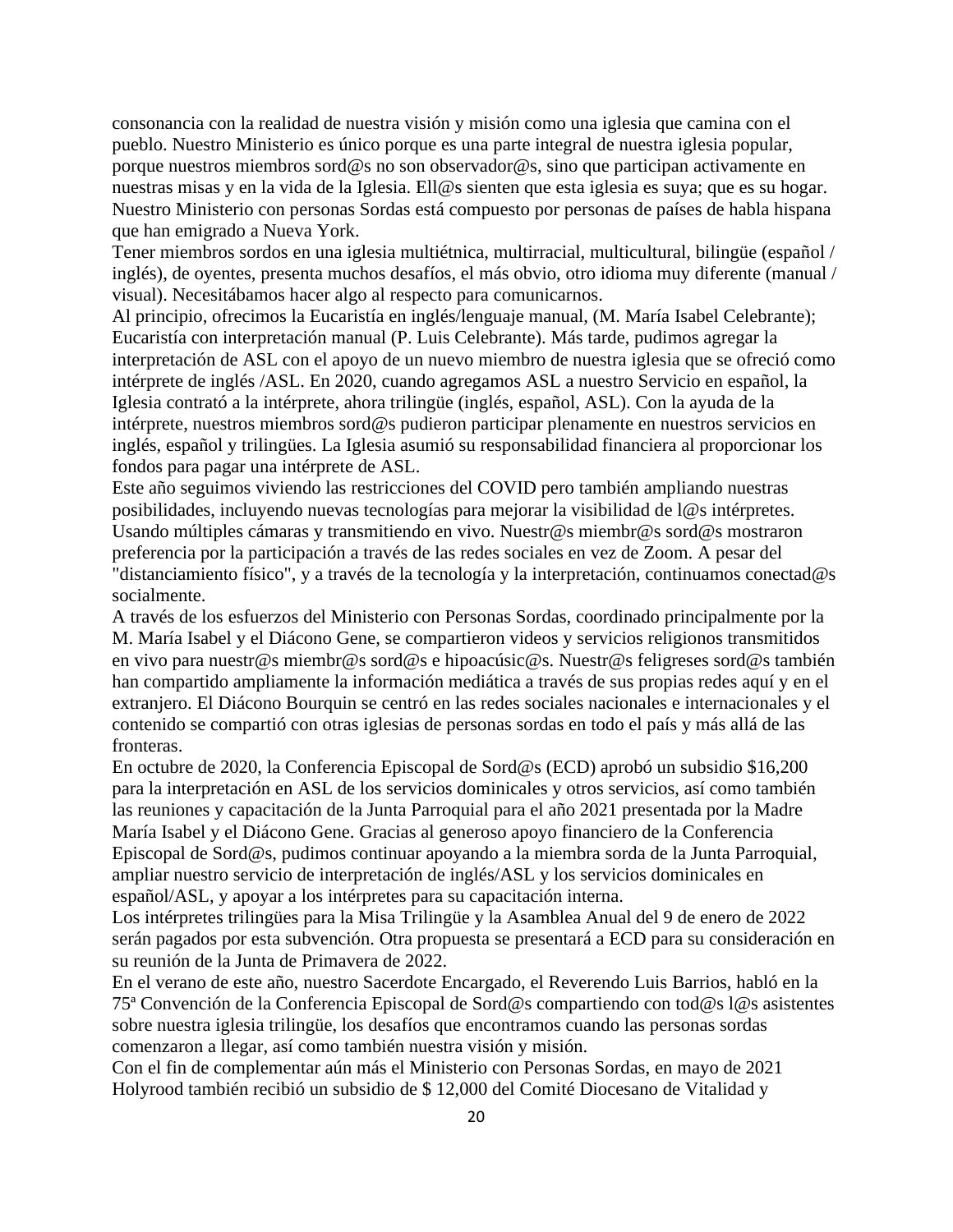Formación Congregacional de Nueva York para reiniciar nuestras clases de ASL/Lenguaje Americano de Seña por sus siglas en inglés. Pudimos compensar a una maestra sorda y a un asistente de enseñanza sordo. Se ofrecieron clases gratuitas, en persona, durante el otoño de 2021 a todas las personas en nuestra iglesia, así como a personas de otras instituciones religiosas en nuestro vecindario y comunidad. Después de unas vacaciones de invierno, las clases se ofrecerán nuevamente en la primavera de 2022. Este subsidio también asignó fondos para la adoración interpretada de los domingos, un ministerio mensual adicional para personas Sordas, y para explorar las posibilidades para el ministerio ordenado de personas latinix / hispanas. Para facilitar aún más la comunicación entre las personas sordas y nuestra iglesia, instalamos un Videoteléfono para personas sordas en nuestra oficina, con extensión al teléfono celular de Madre María Isabel, proporcionando así acceso las 24 horas. Otra unidad para uso público se instaló frente a la oficina. Este año cambiamos nuestro videoteléfono público a un lugar más accesible y cercano a la entrada principal de la Iglesia. Además, pudimos obtener otra línea / número de VP para el teléfono celular del Diácono Gene y así proporcionar más acceso. Los equipos y servicios de VP para personas sordas son gratuitos.

A lo largo de la Pandemia y aún ahora, la Madre María Isabel mantiene contacto diario con nuestros feligreses sordos y amigos para orar, brindar información, apoyo, crecimiento espiritual, cuidado pastoral e inclusión a través de diferentes plataformas de video.

Con el apoyo del Ministerio de Medios Sociales, publicaciones, ECD, las Redes Sociales del Misionero Diocesano y de l@s miembr@s oyentes, sord@s e hipoacúsic@s de la iglesia, nuestro Ministerio local de Personas Sord@s e Hipoacúsic@s salió de nuestra iglesia, de nuestra ciudad y de las fronteras nacionales.

En 2020, una estudiante de la Escuela de Cinematografía de NYU nos seleccionó como tema para un cortometraje documental. La estudiante y su equipo pasaron dos meses filmando a nuestros miembros durante las misas, las reuniones grupales, socializando después del servicio dominical, entrevistándolos y siguiendo a l@s sacerdotes por todos lados. Llegó el COVID, NYU se cerró, se canceló el festival de cine y no se presentó el cortometraje documental sobre nosotros pero, en octubre de 2021 "Whisper" (Susurro), el cortometraje documental sobre nosotros se exhibió en Manhattan en persona y también en línea.

Un periódico de Paraguay, mi país, me contactó para una entrevista y un artículo en una serie sobre mujeres paraguayas que estaban produciendo. El artículo fue publicado el domingo 17 de octubre pasado.

Sin duda, la asistencia presencial a los servicios de la iglesia se redujo y el número de personas sordas que asisten los domingos disminuyó considerablemente. Las reuniones comunitarias de la iglesia y la socialización después del servicio severamente restringidas por la pandemia también afectaron negativamente en la asistencia. Por lo general, en un domingo, el número de personas sordas y que utilizan ASL se puede estimar de unas cuantas a media docena de personas. La asistencia en línea también ha disminuido, aunque no es posible estimar de manera confiable esa métrica. Básicamente estos resultados no son diferentes de los cambios observados con los totales generales entre personas que hablan inglés y español.

El evento más importante del año fue la Visita Pastoral del Reverendísimo Andrew Dietsche, nuestro Obispo Diocesano, el domingo 17 de octubre. Nuestr@s miembros sord@s leyeron y dirigieron oraciones en ASL durante la Misa trilingüe y tres de ell@s fueron confirmad@s. **Equipo de Trabajo:** Reverenda María Isabel Santiviago, Revdo. Diácono Eugene Bourquin, Annette Scudero, Lider Laica, Diely Martínez, Intérprete de ASL de la Iglesia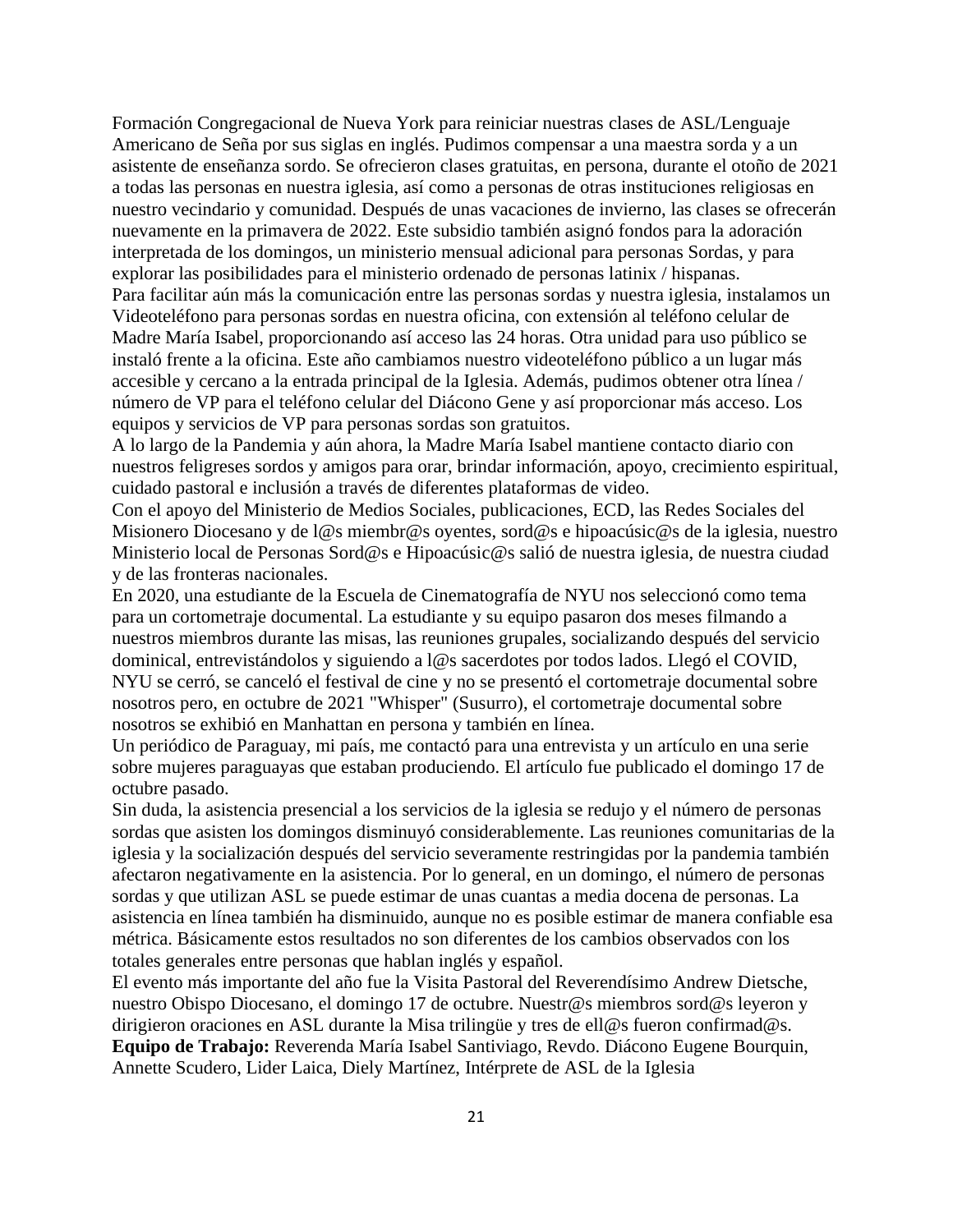**Deaf and Hard of Hearing Ministry:** Our Deaf Ministry began in mid-August 2017. It started despite us! This Ministry is in keeping with the reality of our vision and mission as a church that walks with the people. Our Ministry is unique because it is an integral part of our People's Church, because our Deaf members are not observers but participate actively in our Masses and in the life of the church. They feel the church is theirs; it is their home. Our Deaf Ministry is sustained by people from Spanish speaking countries who have immigrated to NYC. Having Deaf members in a multi-ethnic, multi-racial, multi-cultural, hearing, bilingual (Spanish/English) church presents many challenges, the most obvious, another very different language (manual/visual). We needed to do something about it to communicate. At first, we offered English/Signed Eucharist, (Mo. María Isabel Celebrant); Eucharist with interpreting (Fr. Luis Celebrant). Later, we were able to add ASL interpreting with the support of a new member of our church who volunteered as English/ASL interpreter. In 2020, when we added ASL to our Spanish Service, the now trilingual interpreter (English, Spanish, ASL) was contracted by the Church. With the interpreter's help, our Deaf members were able to participate fully in our English, Spanish, and Trilingual services. The Church embraced its financial responsibility by providing the funds to support an ASL interpreter.

This year has meant living through the restrictions of COVID but expanding our possibilities, including new technology to enhance interpreter visibility. Using multiple cameras and streaming live online. Our Deaf congregation expressed a strong preference for attending by social media rather than Zoom. Despite "physical distancing," and through technology and interpreting we remain socially connected.

Through the efforts of the Deaf Ministry, chiefly coordinated by Mo. María Isabel and Deacon Gene videos and live streamed services were shared with our Deaf and hard of hearing members. Our Deaf congregants have also shared the media widely through their own networks here and abroad. Deacon Bourquin focused on national and international social media and the content was shared with other Deaf churches throughout the country and beyond.

In October 2020, The Episcopal Conference of the Deaf (ECD) approved a Grant for \$16,200 to be used for ASL interpreting of Sunday and other services as well as Vestry meetings and training for the year 2021 submitted by Mo. María Isabel and Deacon Gene. Thanks to the generous support of The Episcopal Conference of the Deaf, we were able to continue our support of our Deaf Vestry member, our expanded interpreted service from English to ASL and Spanish Sunday services, and support interpreters for internal trainings.

The Trilingual interpreters for the Trilingual Mass and the Annual Assembly on January 9th, 2022, will be covered by this Grant. Another proposal will be submitted to ECD for consideration for their 2022 Spring Board Meeting.

In the Summer of this year, our Priest in Charge Rev. Luis Barrios spoke at the75th Convention of The Episcopal Conference of the Deaf telling all attendees about our trilingual church, the challenges we encountered when Deaf people started to drop by, as well as our vision and mission.

To further supplement Deaf Ministries, in May 2021 Holyrood also received a Grant for \$12,000 from the New York Diocesan Congregational Vitality and Formation Committee to restart our in-person American Sign Language classes. We were able to compensate both a deaf teacher and deaf teaching assistant. Free Classes were offered during the Fall 2021 to all in our church, as well as to individuals from other faith institutions in our neighborhood and community. After a Winter recess, Classes will be offered again in the Spring of 2022. This Grant also allocated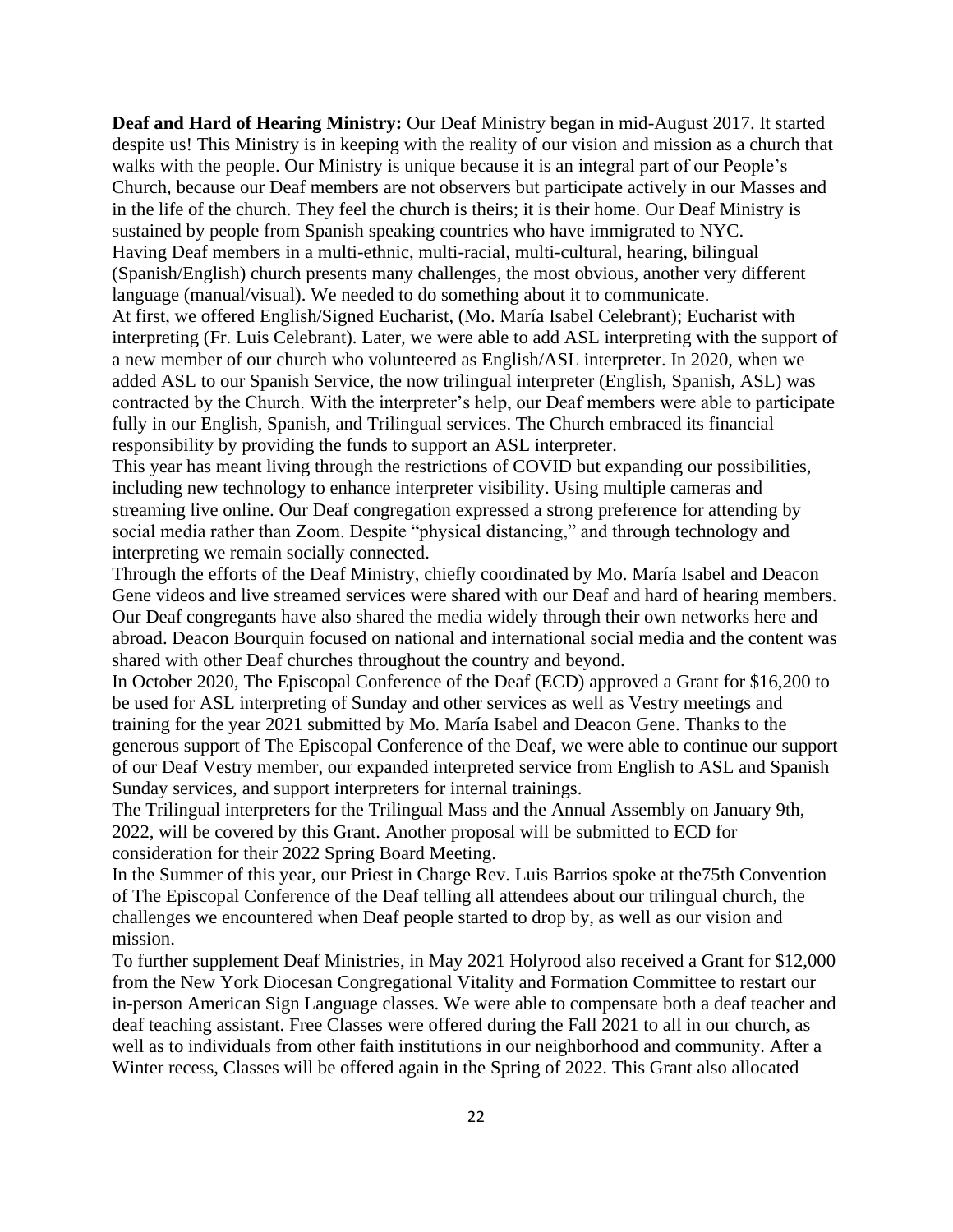funds for interpreted worship on Sundays, additional monthly ministry for the Deaf, and for exploring possibilities for Latinix/Hispanic ordained ministry.

To further facilitate communication between deaf people and our church we installed one Video Phone for the deaf in our office, with extension to Mo. María Isabel's cell phone thus providing 24-hour access. Another unit was installed outside the office for public use. This year we relocated our public video phone to a more accessible spot closer to the church's main entrance. In addition, we were able to get another VP line/number for Deacon Gene's cell phone to provide more access. Equipment and services of VP for the Deaf are free of charge.

Throughout the pandemic and still now, Mo. María Isabel maintains daily contact with our deaf parishioners and friends to pray, provide information, support, spiritual growth, pastoral care and inclusion through different video platforms.

Through the support of our Social Media Ministry, publications, ECD, the Diocesan Missioner for social media and that of our hearing, deaf and hard of hearing church members, our local ministry reached beyond our church, our city and national boundaries.

In 2020, a student from the School of Cinematography at NYU selected us as subject for a short documentary Movie. The student and her crew spent two months filming our members during Mass, group meetings, socializing after Sunday service, interviewing them, and following the priest along. COVID came, NYU closed, the film festival was cancelled and the short documentary film on us was not presented but, in October of 2021 "Whisper" the documental short film about us was shown in person and online in NYC.

I was also contacted by Última Hora, a newspaper from Paraguay, my country, for an interview and article in a series about Paraguayan women they were producing. The article was published on Sunday October 17th.

Without doubt, in-person attendance at services was reduced and the number of Deaf people attending on Sundays fell sharply. With church community gatherings severely curtailed by the pandemic, the social aspects of after-service fellowship also had a depressive effect on attendance. Typically, on a Sunday, the number of Deaf and ASL signing people may be estimated as several to half a dozen people. Online attendance has also declined although it is not possible to reliably estimate that metric. This is basically no different than the changes seen with the general English and Spanish speaking counts.

The most important event of the year was the Pastoral Visitation by The Rt. Rev. Andrew Dietsche on Sunday Oct 17th. Our Deaf members read and led prayers in ASL during the trilingual service and three of them were confirmed.

**Working Team:** Rev. María Isabel Santiviago, Rev Deacon Eugene Bourquin, Annette Scudero, Lay Leader, Diely Martínez, Church

**Ministerio Vida Y Abundancia:** El propósito del Ministerio Vida y Abundancia es fomentar el estudio y reflexión de temas bíblicos y utilizar los mismos como una herramienta esencial para el crecimiento cotidiano y apoyo emocional y espiritual de los@ participantes.

Antes de COVI-19, el grupo se reunía semanalmente en forma presencial en Holyrood/Iglesia Santa Cruz y, desde el comienzo de la pandemia, el ministerio continúo reuniéndose, vía Zoom, todos los miércoles a las 8pm.

Durante el mes de Agoto'21, el grupo le cedió el espacio de los miércoles a la Academia Ecuménica de Liderazgo para la presentación de un curso sobre la historia de la Iglesia Anglicana, facilitado en cuatro sesiones y, en las cuales participaron la mayoría de los miembros del ministerio.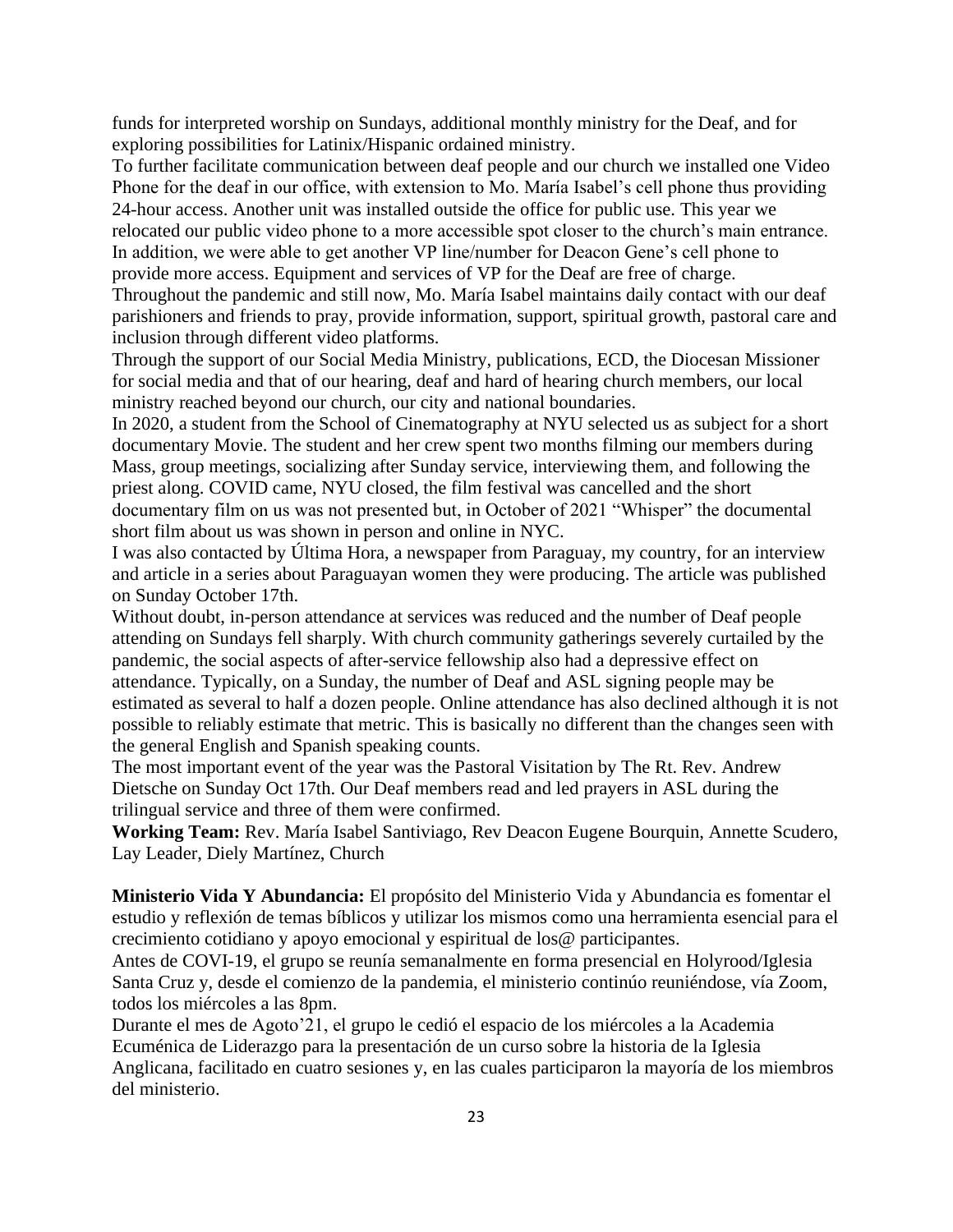De nuevo, desde septiembre hasta Diciembre'21, el grupo cedió el espacio de los miércoles a la Comunidad Internacional de la Esperanza para facilitar un entrenamiento de cuidado pastoral al cual se unieron los miembros del ministerio, junto a personas de la comunidad y miembros de otras iglesias, incluyendo miembros de la Diócesis Episcopal de Puerto Rico.

Una vez concluidas las 14 clases de COHI, las cuales concluirán con un retiro y la entrega de certificados en Enero'22, el ministerio reanudará sus encuentros regulares de los miércoles. Miembros de nuestro ministerio sirven consistentemente como lectores y ujieres en la liturgia dominical y continúan activos en múltiples comités y ministerios de la iglesia. Algunos miembros de nuestro ministerio son coordinadores y participantes de la oración matutina y oración vespertina.

El grupo cuenta con 12 a 14 participantes regulares y Yaniris Urbaez, coordinadora, facilita las discusiones.

Además de la planificación de un retiro programado para el verano'22, el ministerio está discutiendo la posibilidad de publicar su propio libro de oraciones y reflexiones. **Facilitadora:** Yaniris A. Urbaez. Coordinadora: Jacky Medrano,

**Life and Abundance Ministry:** The purpose of Life and Abundance Ministry is to encourage the study and reflection of biblical issues and to use them as an essential tool for the daily growth, emotional and spiritual support of the participants.

Before COVID-19, the group met every Wednesday, in person, at Holyrood Church/Iglesia Santa Cruz and, since the beginning of the pandemic, the ministry continued to meet, via Zoom, weekly at 8pm. During the month of August' 21, the group offered its schedule to the Ecumenical Leadership Academy for the presentation of a course on the history of the Anglican Church, facilitated in four sessions, where most of the members of our ministry participated. Again, from September'21 to December'21, the group ceded its Wednesday schedule to the International Community of Hope (COHI) to facilitate a pastoral care training. The 14-week training was joined by members of our ministry, along with people from the community and members of other churches, including members of the Episcopal Diocese of Puerto Rico. Once the 14-week classes end- it will conclude with a retreat and the delivery of certificates in January'22-the ministry will resume its regular meetings on Wednesdays.

Once the COHI retreat concludes, which includes the delivery of certificates in January'22, the ministry will resume its regular Wednesday meetings. Members of our ministry consistently serve as lectors and ushers during Sunday's liturgy and continue to be active in multiple church committees and ministries. Some members of our ministry are coordinators or participants in the morning/evening prayers. In addition to planning a retreat scheduled for the summer'22, the ministry is discussing the possibility of publishing its own book of prayers and reflections. **Facilitator:** Yaniris A. Urbaez-**Coordinator:** Jacky Medrano, coordinator

## **Escuela Coral de Washington Heights The Washington Heights Choir School (WHCS)**

WHCS es un ministerio de la iglesia Holyrood/Santa Cruz que ofrece un programa de música gratuito, después del horario escolar, 5 días a la semana. El programa está centrado en el canto coral para niños@ del vecindario en edad de primaria desde 2011. Después de un año escolar 2020-2021, durante el cual nos reunimos en un modelo híbrido e incluso completamente virtualmente por un tiempo, estamos encantados de estar de vuelta en la iglesia cantando juntos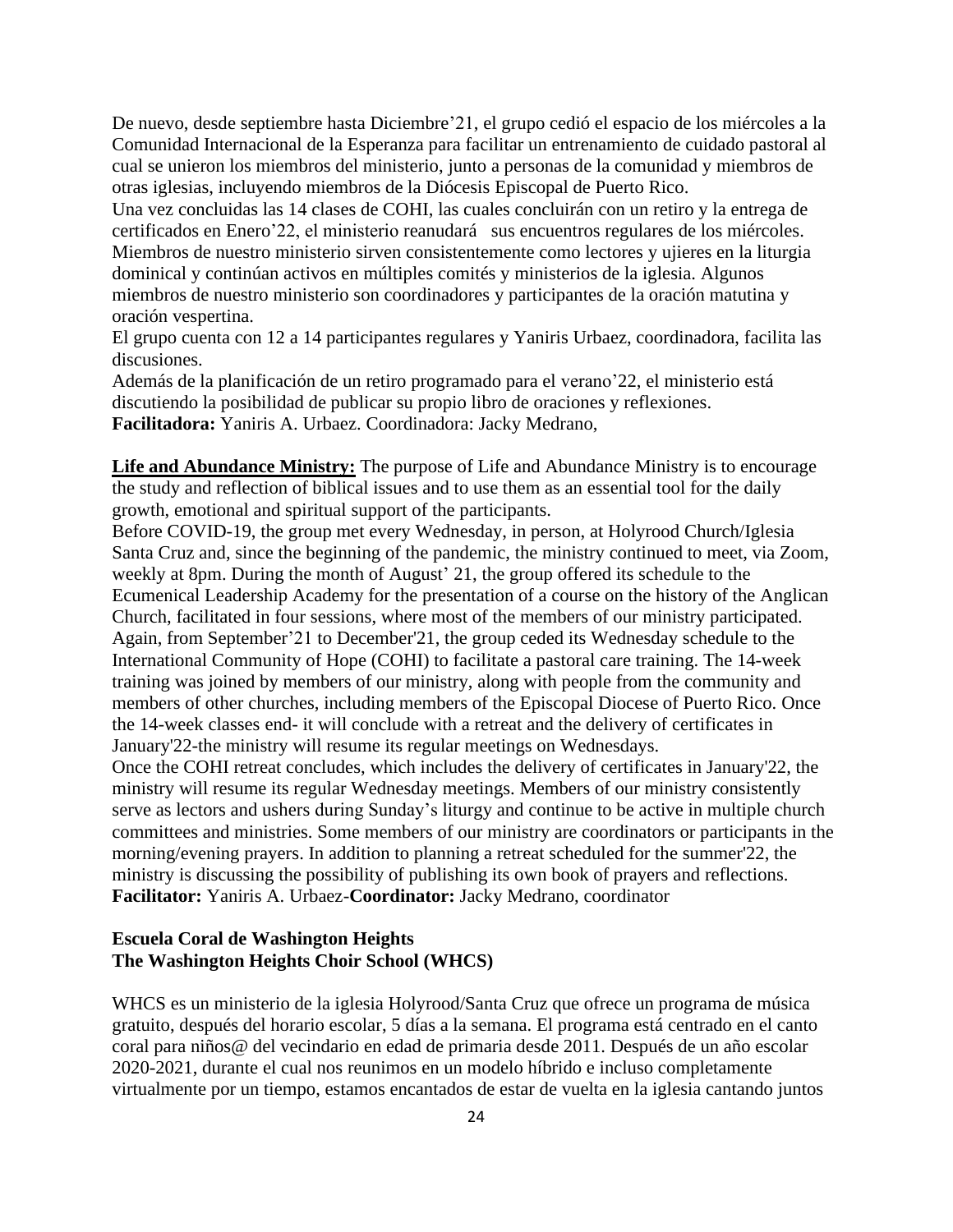en persona este año; y por lo general, tomando en cuenta el presente protocolo de COVID-19, damos la bienvenida a 12-20 niños cada tarde para una tarde de bocadillos, ayuda con la tarea, artes manuales, actividades recreativas, instrucción instrumental sobre ukelele, percusión y piano, y lo más importante, ¡canto!. Incluso en el verano, estábamos trabajando duro para prepararnos para un año de crecimiento y en junio, colectamos dinero para una excursión especial y llevar a nuestros estudiantes a ver In the Heights, una película que celebra nuestro vecindario. En agosto, llevamos a cabo nuestro primer programa de verano de una semana con el apoyo de Holyrood Church/Iglesia Santa Cruz y Caridades Episcopales. Gracias al programa de verano y a la dura tarea de nuestro personal que se dedicó a distribuir volantes, todas las mañanas, en las escuelas locales al comienzo del año escolar, actualmente hemos inscrito a 26 estudiantes, nuestro número más alto en los últimos años. Esperamos que el numero aumente aún más, en enero. También estamos entusiasmados por haber podido compartir el trabajo de nuestros estudiantes con Holyrood Church/Iglesia Santa Cruz y la Comunidad de Washington Heights. Nuestros estudiantes de WHCS cantaron durante la procesión cuando el obispo Dietsche visitó el 14 de octubre, y también actuó en la Mansión Morris Jumel como parte de su Día de la Familia el 12 de diciembre. En el próximo año esperamos encontrar más maneras de, además de la iglesia, llevar nuestro programa a la comunidad. Recaudar los fondos para mantener nuestro programa gratis es un proyecto tremendo, y estamos orgullosos de tener haber tenido varios éxitos en esa área este año. Con la colaboración del P. Barrios, obtuvimos \$5,000 en fondos discrecionales del concejal Ydanis Rodríguez y que, como nuestra primera financiación del gobierno, representa un aspecto organizativo importante. Gracias en gran parte a los esfuerzos de nuestra Directora Artística, Gloria Bangiola, también logramos una conexión con Lin-Manual Miranda, lo cual nos proporcionó una subvención de \$ 5000 de su fundación Tee-Rico. Estamos orgullosos de haber recibido este apoyo de uno de los artistas más famosos de Washington Heights. También estamos agradecidos por el apoyo continuo de Episcopal Charities, St Thomas Church 5th Avenue y el Fondo Comunitario del Centro Médico de la Universidad de Columbia; y por el apoyo que hemos recibido de miembros de Holyrood como Sandra Harris en esos esfuerzos. WHCS está profundamente agradecido a todos en Holyrood Church / Iglesia Santa Cruz por su entusiasmo y apoyo a nuestro programa. Nuestra Gala 2020, celebrada justo antes de que la ciudad estableciera una cuarentena, fue un gran éxito, gracias en gran parte a la increíble ayuda que recibimos de nuestro personal, el clero, los@ feligreses@ y la comunidad de Holyrood. Para el próximo año, esperamos colaborar con la iglesia y celebrar juntos una gran gala juntos a principios de mayo.

#### **The Washington Heights Choir School (WHCS)**

WHCS is a ministry of Holyrood church that has provided a free, 5 day a week after-school music program focused on ensemble singing to elementary-age children in the neighborhood since 2011.After a 2020-2021 school year that saw us meeting in a hybrid model and even completely virtually for a time, we are thrilled to be back at the church singing together in person this year, and typically, welcome 12-20 kids each day for an afternoon of snacks, homework help and arts activities, instrumental instruction on Ukelele, percussion, and piano, and most importantly, singing!

Even in the summer, we were working hard to prepare for a year of growth. In June, we raised money for a special field trip and took our students to see In the Heights, a film celebrating our neighborhood. In August, we held our first one-week summer program with the support of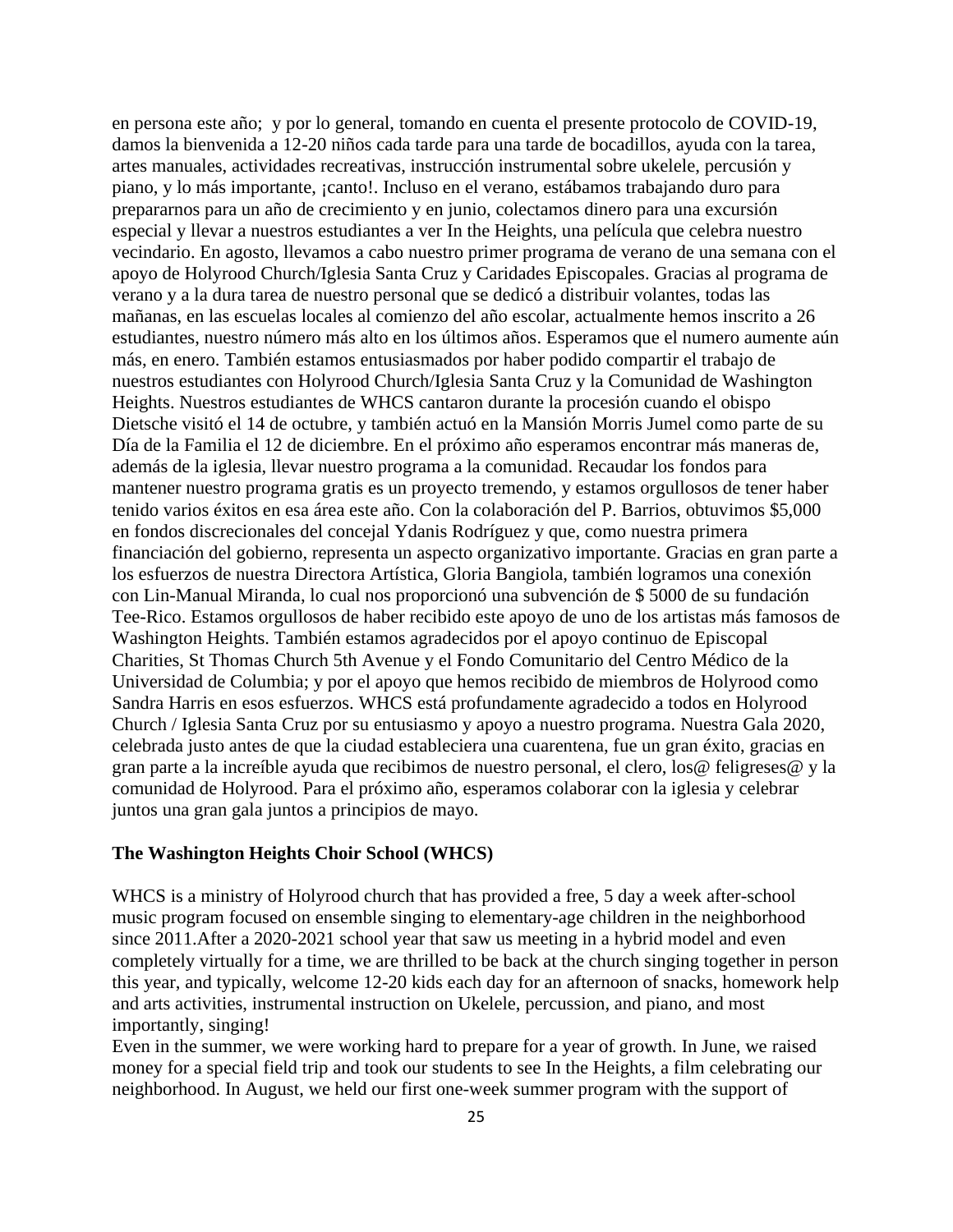Holyrood Church and of Episcopal Charities. Thanks to both that summer program, and hard work by our staff handing out flyers to parents at local schools every morning at the start of the school year, we are currently enrolling 26 students, our highest number in recent years, and we are hopeful that we add even more in January.

We're also excited that we've been able to share our students' work with Holyrood and the Washington Heights community. WHCS students sang the processional when Bishop Dietsche visited on October 14th, and also performed at the Morris Jumel Mansion as part of their December 12th Family Day. We hope to find more ways to take our program out of the church and into the neighborhood in the new year!

Raising the funds to keep our program free is a tremendous project, and we are proud to have had several new successes in that area this year. With the collaboration of Fr. Barrios, we secured \$5,000 in discretionary funding from councilman Ydanis Rodriguez, which, as our first ever government funding, represents a major organizational milestone. Thanks in large part to the efforts of our Artistic Director, Gloria Bangiola, we also forged a connection with Lin-Manuel Miranda, leading to receiving a \$5000 grant from his Tee-Rico foundation. We are proud to have received this recognition from one of Washington Heights' most famous artists. We are also grateful for the continued support of Episcopal Charities, St Thomas Church 5th Avenue, and the Columbia University Medical Center Neighborhood Fund, and for the support we have received from Holyrood members like Sandra Harris in those efforts.

WHCS is deeply grateful to everyone at Holyrood Church/Iglesia Santa Cruz for their enthusiasm and support of our program. Our 2020 Gala, held right before the city went on lockdown, was a great success, thanks in large part to the incredible help we received from the Holyrood staff, vestry, parishioners, and community. We hope to collaborate with Holy rood church on a 2022 Gala in early May and look forward to celebrating together!

*Pictures: WHCS students On the subway, and at the Theater on their Field Trip to see "In the Heights "Arts Activities in the classroom WHCS students sing carols on the steps of Morris Jumel Mansion Students rehearse with Guest Conductor, Malcolm Merriweather*

**Ministerio De Mascotas:** La misión de nuestro ministerio es frecer apoyo y consuelo a todas las criaturas de Dios, grandes y pequeñas.

Somos un ministerio nuevo y por lo tanto estamos desarrollando y trabajando en nuevas ideas para ofrecer apoyo a la comunidad y sus mascotas. En septiembre tuvimos bendición de comenzar a ofrecer comida a las aves del vecindario. Se compró comida y comedero de pájaros y también fundas para perritos para que nuestros vecinos dueños de perritos puedan ayudar a mantener limpio el vecindario.

Gracias a los mercados de pulgas que llevaron a cabo los miembros del Ministerio de Fuente de Juventud, pudimos comprar comederos y comida para las aves.

En octubre, celebramos a San Francisco de Asís, el santo patrón de todos los animalitos, e invitamos a nuestra comunidad a traer a sus amadas mascotas a la Misa para una bendición especial. Durante esa celebración entregamos a nuestros visitantes pequeños obsequios para perritos y gatos.

Esperamos que este ministerio continúe creciendo y podamos ofrecer diferentes oportunidades a nuestras queridas mascotas y sus dueños@.

# **Ideas para el 2022**

- Hora social con mascotas y sus dueños

- Posible colaboración con organizaciones de perritos/gatos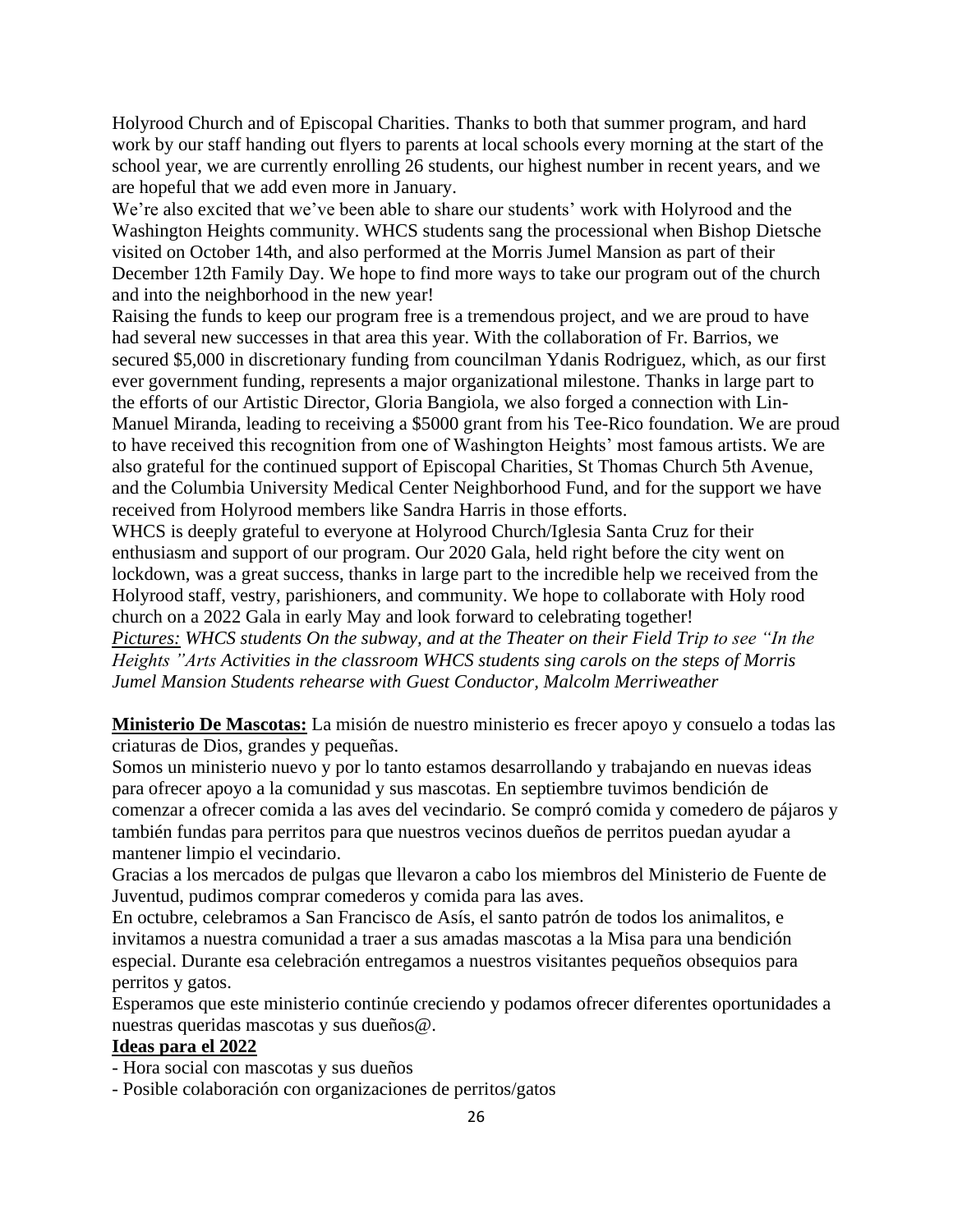- Lanzar una campaña fuerte de alimentos para mascotas de un refugio de animalitos

- Continuar alimentando a las aves del barrio

**Coordinadora:** María Zepeda y Bob, representando el ministerio en el Flea Market.

**Pets' Ministry:** Our mission is to offer support and comfort to all of God's creatures, great and small. We are very new and therefore developing and working on new ideas to offer support to the community and their pets. September brought about a desire to offer warmth/ food to the birds of the neighborhood by having birdfeeders outside and offering doggy bags to our beloved dog owners so they can help keep the neighborhood clean. In October, we celebrated St. Francis of Assisi, the patron saint of all animals, and invited our surrounding community to bring their beloved pets for Mass for a special blessing. We provided our visitors with small gifts for cats and dogs. Thanks to the Flea Markets that were held by members of the Fountain of Youth Ministry, we were able to purchase bird feeders and bird food We hope that this ministry continues to grow and that we're able to offer different opportunities to our beloved pets and owners.

# **2022 - Ideas**

- Social hour for neighborhood pets and their owners
- Possible collaboration with pet organizations
- To fully launch a Pet Food drive to help a shelter in NYC
- Continue feeding the birds of the neighborhood

# **Coordinator:** María Zepeda

**Ministerio Fuente de Juventud:** El ministerio Fuente de Juventud ofrece un lugar seguro y positivo para adultos mayores de 60+ para socializar, tener actividades recreativas, y crecimiento espiritual.

Después de una pausa forzada debido a la situación del COVID-19, el Ministerio Fuente de Juventud regresó en persona el 28 de septiembre de este año. Durante el 2020, nos mantuvimos en contacto a través de WhatsApp. Por lo tanto, estábamos muy emocionados @de regresar y reunirnos en persona para disfrutar de buena compañía y juegos.

Desde que regresamos, el grupo se ha mantenido muy activo celebrando el otoño, Día de las Brujas, Día de los Muertos, el Día de Acción de Gracias y la celebración de las posadas en diciembre, en colaboración con la Iglesia Santa Cruz.

Hubo ciertos días donde el Ministerio Fuente de Juventud y el Ministerio de Mascotas tuvieron mercados de pulgas para recaudar fondos.

Gracias a esas ventas el ministerio pudo comprar una cafetera, un altavoz, refrigerios / comida, un viaje a un huerto para recoger manzanas y demás cosas. Así que, si nos ve vendiendo, por favor apóyenos.

Esperamos terminar el 2021 con un viaje a ver el árbol de Navidad en Rockefeller Center y tener una celebración de Navidad / fin de año.

También nos gustaría recordarle que, aunque el programa está dirigido a adultos mayores de 60 años, tod@s están invitad@s a asistir. Somos un grupo acogedor.

**Coordinadora**: María Zepeda

**Fountain of Youth Ministry:** It offers adults 60+ a safe space for socialization, recreational activities, and spiritual growth.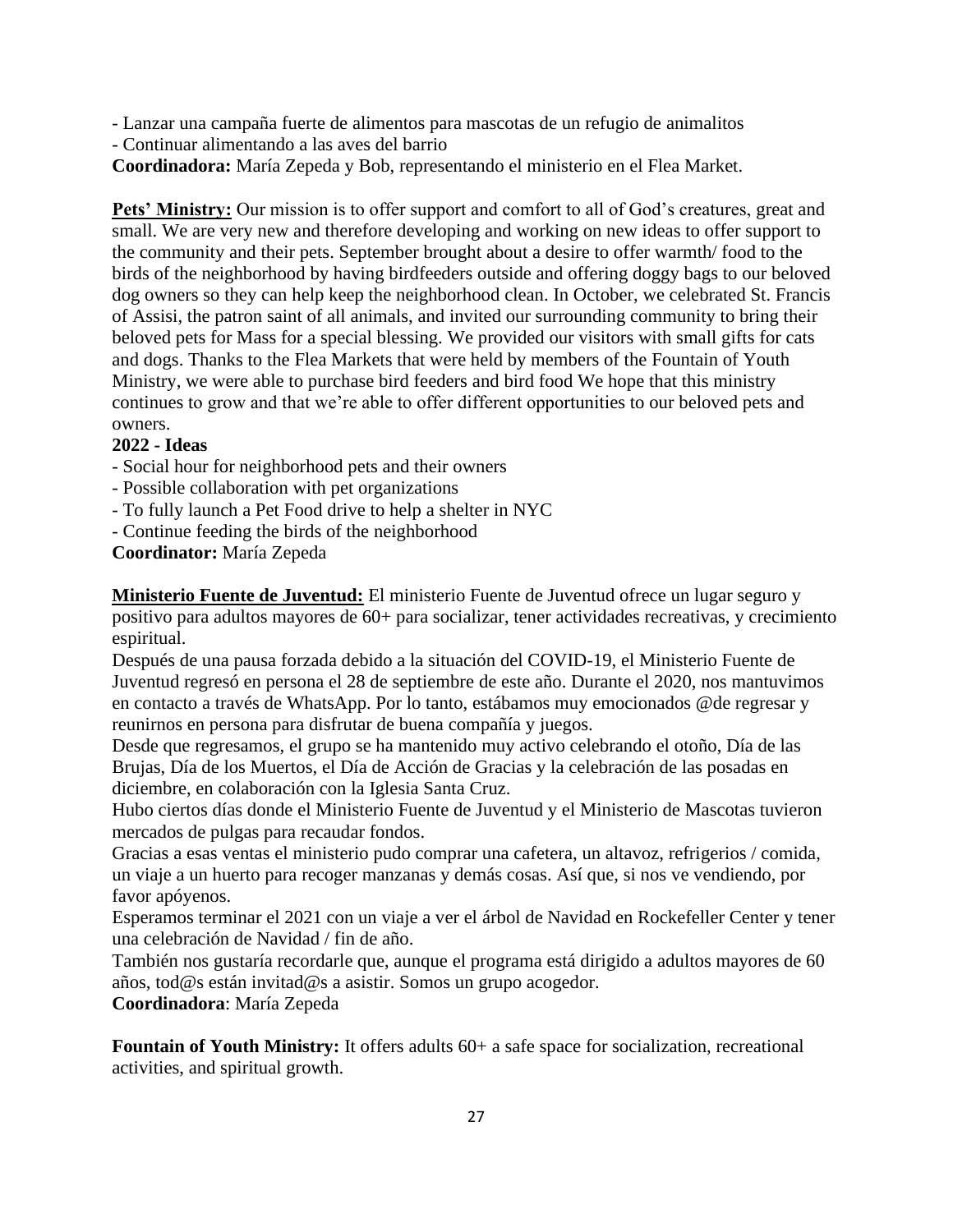After a forced hiatus due to the Covid situation, the Fountain of Youth Ministry returned on September 28th, 2021, to meet in person. During 2020, we would keep in touch via WhatsApp, keeping tabs on each other and praying. Therefore, we were so excited to come back and meet in person for good company and games.

Since the return of the Ministry, the group has kept very busy celebrating Fall, Halloween, Day of the Dead, Thanksgiving and in mid-December, the traditional celebration of "Las Posadas", commemorating Joseph and Mary's journey from Nazareth to Bethlehem in search of a safe refuge where Mary could give birth to the baby Jesus.

On certain days, the Fountain of Youth Ministry and Pet Ministry have Flea Markets to raise funds. Thanks to these Flea Markets, the Fountain of Youth Ministry was able to purchase a coffee maker, speaker, refreshments/food, a trip to an orchard for apple picking as well as other items. So, if you see us out there, please support us.

We hope to finish off 2021 with a trip to see the Christmas Tree at Rockefeller center and a Christmas / New Year's celebration. We would also like to remind you that even though the program is geared towards adults 60+, everyone is invited to attend. We are a welcoming group. **Coordinator:** María Zepeda

**Ministerio De Solidaridad Con Los Pueblos:** El Ministerio de Solidaridad con los Pueblos de nuestra iglesia Santa Cruz-Holyrood continúa

practicando, predicando y siguiendo los pasos de nuestro guía espiritual el compañero Jesús.

Aunque este año continuamos limitados por las restricciones del Covid-19, no hemos parado nuestras actividades solidarias, nuestros encuentros y reuniones. Muchos de estos encuentros han sido virtuales.

El año 2021 lo iniciamos con la ayuda humanitaria de envíos de materiales al hermano pueblo de Honduras y más adelante organizamos una

conferencia, "Cristianismo y Marxismo en Diálogo" con la participación de nuestro Sacerdote Encargado, Padre Luís Barrios y el dirigente socialista dominicano Narciso Isa Conde. Otras actividades fueron las siguientes:

-Debate virtual del Consejo de Seguridad de las Naciones Unidas sobre las minas terrestres, invitado por la Misión de Vietnam ante la ONU.

-Marchamos y participamos en manifestaciones pro- libertad de los prisioneros políticos como Mumia,

Abu Jamal, Leonard Peltier, Ana Belen, Nina Droz Franco y Alex Zaab entre otros.

-Participamos en las caravanas de solidaridad con Cuba y contra el Bloqueo de Estados Unidos a Cuba, Venezuela y Zimbabwe.

-Fuimos parte de las manifestaciones y organización de las actividades en solidaridad con Puerto Rico y su lucha por la independencia.

- Fuimos parte de las demostraciones frente a las Naciones Unidas en Solidaridad con Perú y Zimbabwe.

- Participamos en actividades por el derecho de las mujeres dominicanas, la lucha por las tres causales y en honor a los héroes y heroínas dominican@s.

- Coordinamos y participamos en la misa de solidaridad con Nicaragua y el intercambio con su primer ministro de relaciones exteriores, Denis Moncada.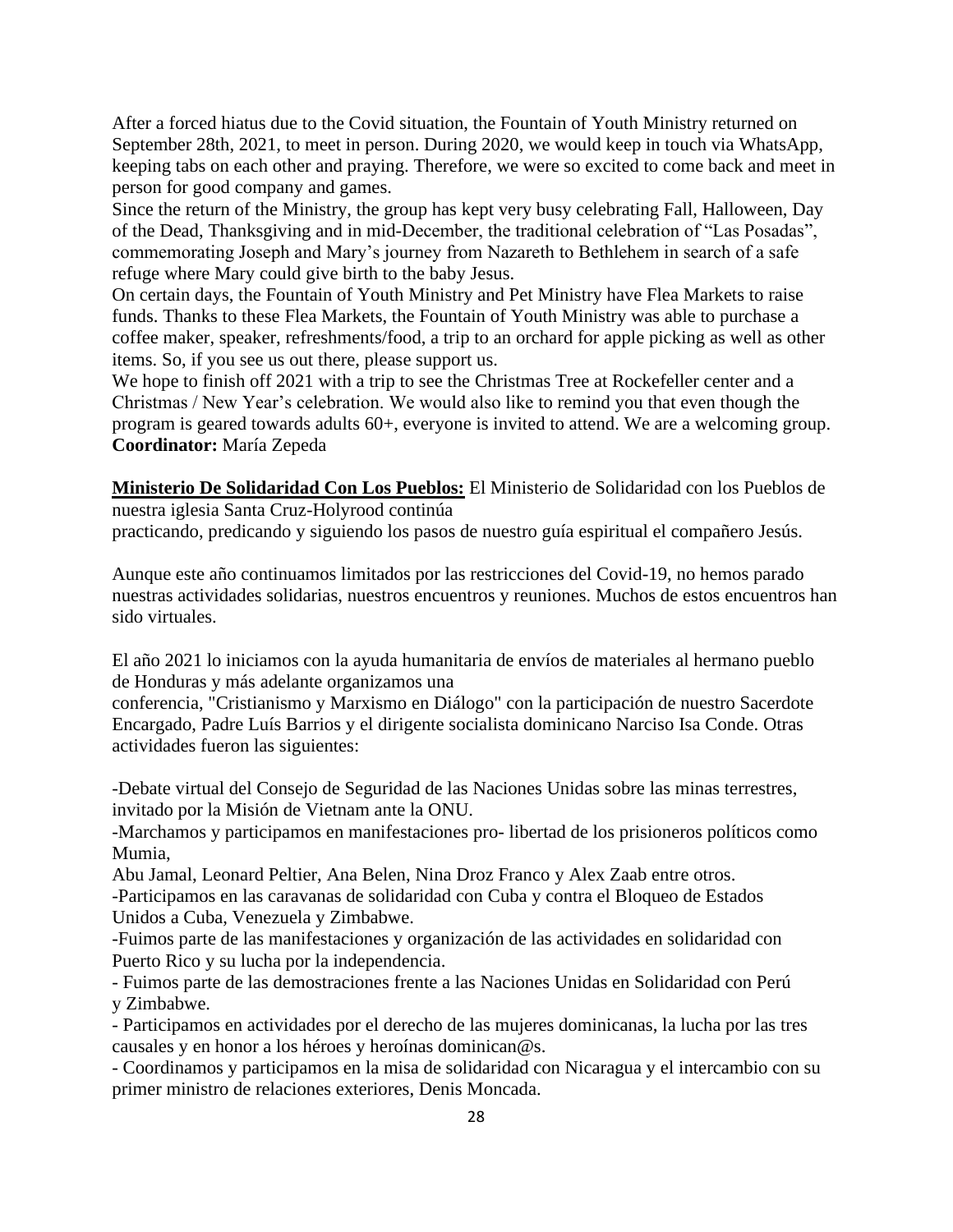- participamos en la marcha coordinada por las organizaciones y comunidades de fe en contra del cambio climático.

- Nos solidarizamos con la comunidad hondureña en su lucha por el derecho al voto en el exterior.

-En estos momentos estamos contribuyendo con la presentación del documental puertorriqueño "Simulación de Liberación" y tenemos pendiente un encuentro virtual solidario sobre Vieques y Culebra en el contexto independentista.

De esta forma y, a través de nuestra práctica, queremos seguir contribuyendo con la posibilidad de desarrollar una doctrina bíblica y teológica que tenga la capacidad de transformar nuestra realidad social.

**Coordinador:** Radhames Morales

**People Solidarity Ministry:** The People Solidarity Ministry of Holyrood Church/Iglesia Santa Cruz continues practicing, preaching, and following in the footsteps of our spiritual guide and companion, Jesus. Although this year we continue to be limited by Covid-19 restrictions, we have not stopped our solidarity activities and meetings. Many of these meetings have been virtual. In 2021, we started with the humanitarian aid of shipments of materials to the people of Honduras, and later we organized a conference, "Christianity and Marxism in Dialogue" with the participation of our Priest in Charge, Father Luís Barrios, and the Dominican socialist leader Narciso Isa Conde. Other activities included:

-Virtual debate of the United Nations Security Council on landmines, invited by the Vietnam Mission to the UN.

-We marched and participated in demonstrations for the freedom of political prisoners like Mumia, Abu Jamal, Leonard Peltier, Ana Belen, Nina Droz Franco and Alex Zaab among others. -We participated in the caravans of solidarity with Cuba, and against the blockade of the United States to Cuba, Venezuela, and Zimbabwe.

-We were part of the demonstrations and organization of the activities in solidarity with Puerto Rico and its struggle for independence.

- We were part of the demonstrations in front of the United Nations in Solidarity with Peru and Zimbabwe.

-We participated in activities for the right of Dominican women, the struggle for the three causatives, and in honor of Dominican heroes and heroines.

- We coordinated and participated in a Mass in solidarity with Nicaragua and a dialogue with its Prime Minister of Foreign Affairs, Denis Moncada.

- Participated in the march coordinated by faith organizations and communities for climate change.

- We stand in solidarity with the Honduran community in their struggle for the right to vote abroad.

-At the moment we are contributing with the presentation of the Puerto Rican documentary "Simulation of Liberation", and we have a pending virtual meetings in solidarity with Vieques and Culebra in its independence context.

Through our practice and social involvement, we want to continue contributing with the possibility to develop a biblical and theological doctrine that has the capacity to transform our social reality.

**Coordinator:** Radhames Morales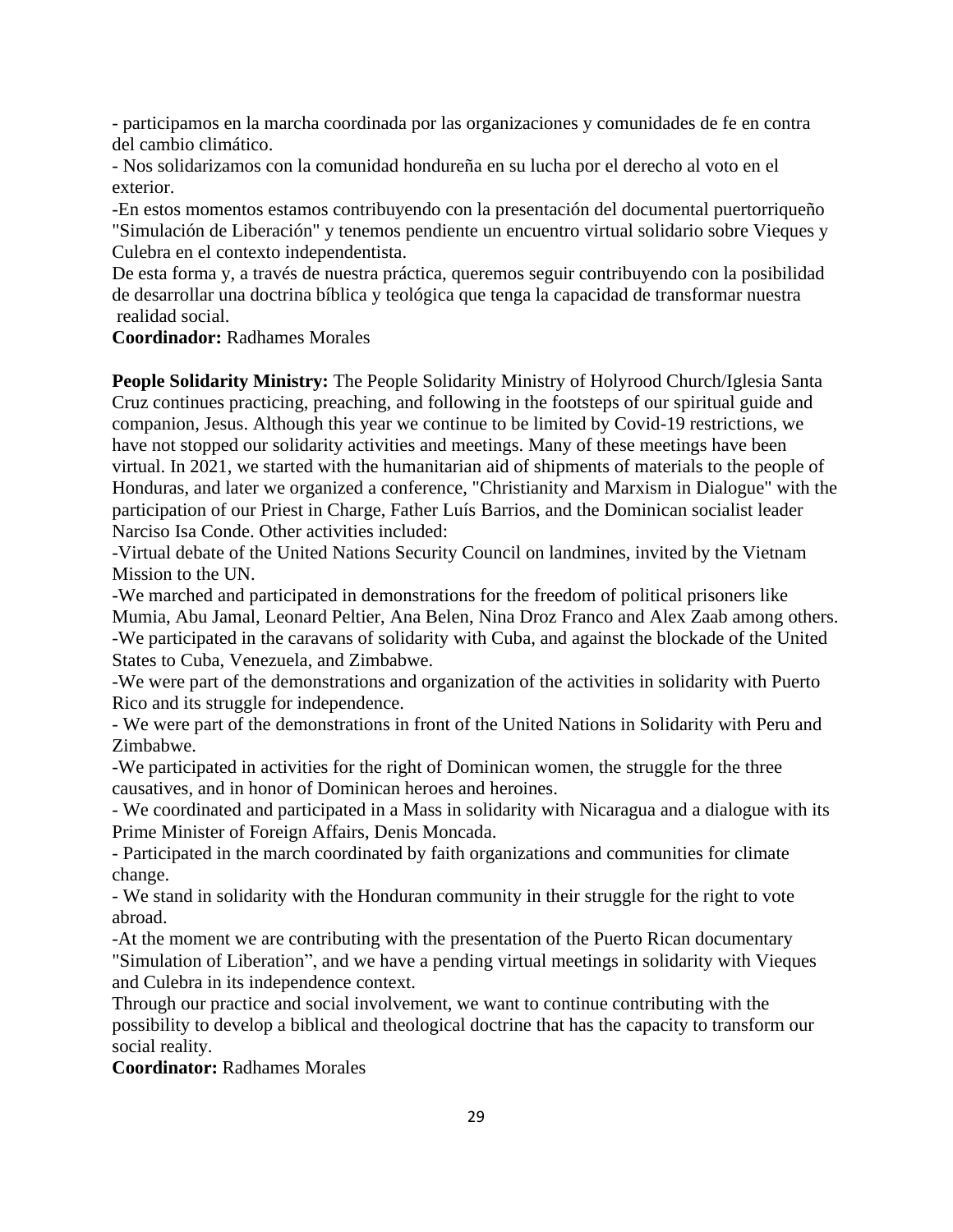*Este reporte fue presentado por Yaniris A. Urbaez, Coordinadora de los Ministerios, Iglesia Santa Cruz*

*This report has been presented by Yaniris A. Urbaez, Ministries Coordinator. Holyrood Church*



**FOLLOW IN ENGLISH Reporte Anual del Guardian y la Guardiana Wardens Annual Report-2021**

El 2021, debido a situaciones relacionadas con la pandemia, ha sido un año de muchos retos e incertidumbres, pero también de enormes logros y aprendizajes. Cuando nosotros asumimos la posición de guardianes, estábamos en medio de una pandemia y nuestra iglesia todavía estaba pasando por un proceso de sanación y reorganización. Pero, asumimos el reto con amor y entusiasmo y un deseo genuino de servir a Dios y a nuestra iglesia. Y, con ese mismo amor y deseo de continuar sirviendo, por acá compartimos un resumen de nuestras actividades del ano que concluye.

**ADMINISTRACION:** Adjunto al Padre Luis, nuestro Sacerdote Encargado, hemos asumido algunas de las responsabilidades que requiere nuestra iglesia, tales como la toma de decisiones relacionadas con revisión y firmas de contratos, compras y pagos de equipos y materiales. Ambos guardianes somos miembros del comité de la comida, comité del columbario y comité del perfil de la iglesia y comunitario. Por su parte, Yaniris coordina el comité de discernimiento. **PASTORAL CARE:** Este ha sido un tiempo de enfermedades y perdidas para varias personas fuera y dentro de nuestra iglesia; y, durante este periodo, nuestra ayuda pastoral ha sido fundamental para estas personas. Cuando ha sido necesario, hemos orado, acompañado y ofrecido ayuda financiera a feligreses@ y personas de nuestra comunidad.

**FINANZAS:** Durante este tiempo, hemos continuado prestando atención al manejo de las finanzas de la iglesia. El guardián y la guardiana son parte integral de las decisiones financieras que se toman en la iglesia y el guardián, como parte del equipo de finanzas, se ocupa de firmar cheques, contar las promesas y otras transacciones y hacer depósitos bancarios. Este ano, Yaniris fue instrumento importante para asegurar fondos para el ministerio de la comida por parte del Hospital Presbiteriano; Yaniris también fue parte del comité organizador del concierto profondos para el Ministerio Coral de Washington Heights, y sirvió de puente para la adquisición de fondos de parte del Hospital Presbiteriano para el mismo ministerio. Ambos guardianes estamos conscientes de que debemos darle mejor seguimiento al asunto de los fondos restrictivos y prestar mayor atención a la mayordomía y a la campaña capital de la iglesia.

**MAYORDOMIA:** Durante este periodo, el/la guardiana nos hemos quedado un poco rezagados en cuanto a la activación de las promesas de la feligresía y nos hemos limitado a colectar los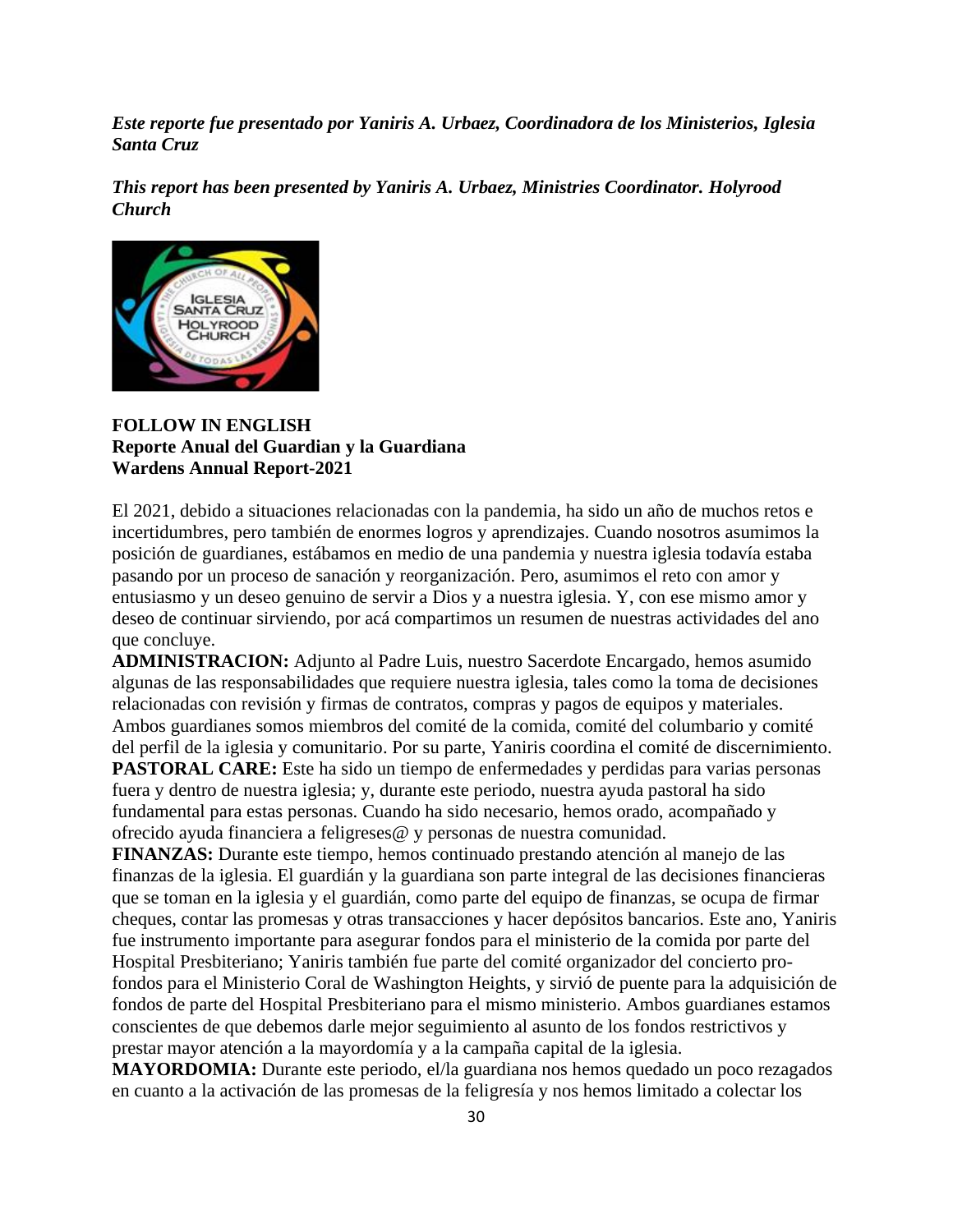formularios de promesas de las personas que vemos en la iglesia. Nosotros entendemos la importancia que tiene esta área para el buen funcionamiento de la iglesia y nos hemos comprometido a redoblar nuestros esfuerzos llamando, y motivando a personas que todavía no se han puesto al día con sus promesas.

**MINISTERIOS:** Yaniris es la coordinadora de los ministerios de la iglesia y este año iniciamos el nuevo ministerio de las mascotas. Además, tanto Yaniris como Pedro, continúan participando activamente en diversos ministerios. De enero a junio, Yaniris continúo facilitando estudios bíblicos a través del Ministerio Vida y Abundancia. Pedro dirige la oración vespertina una vez por semana y ambos guardianes participan activamente con el grupo de oración matutina. Tanto Yaniris como Pedro han ofrecido apoyo pastoral y diversas ayudas al Ministerio de Santuario y ambos continúan sirviendo como lectores y ujieres durante ambas misas del domingo.

**MANTENIMIENTO Y DESARROLLO:** El/la Guardian@ han sido instrumentos en la aprobación de fondos para la renovación de la cocina y otras reparaciones necesarias en la iglesia. Este año, bajo la guía del Padre Luis, hemos estado en conversaciones sobre la posible construcción de un edificio adyacente a la iglesia y la necesidad de reparar el interior de la iglesia. Ambos proyectos serán retomados después de las fiestas de navidad.

**LITURGIA:** Ambos, el/la guardiana sirven como lectores y ujieres regulares en los servicios dominicales y, en ausencia del Sacerdote Encargado, han dirigido la oración litúrgica del domingo y de los martes.

**SANIDAD Y SEGURIDAD:** Este año hemos sostenido varias reuniones con el personal del Centro de Desarrollo de la Mujer Dominicana sobre la problemática que presentan algunos@ de los hermanos@ del camino y su interferencia con el funcionamiento de la iglesia y del centro. Se han presentado varias alternativas y para comienzos de año se tienen en mente convocar una reunión con el capitán del precinto 34 y oficiales electos. En el área de sanidad, tanto el Sacerdote Encargado como los guardianes han estado pendientes de mantener el protocolo de la pandemia dictaminado por la Ciudad de Nueva York y nuestra Diócesis**.**

**ENTRENAMIENTOS:** Este año, Pedro fue parte del equipo de facilitadores de la Academia Ecuménica de Liderazgo que ofreció una clase de cuatro semanas sobre la historia del anglicanismo en la cual Yaniris como estudiante. Este año, Pedro y Yaniris participaron en el entrenamiento de los guardianes organizado por la Diócesis y fueron los coordinadores de un retiro de tres días que se llevó a cabo en Pennsylvania y en cual participaron más de 40 miembros de nuestra y otras iglesias, y miembros de la comunidad. Yaniris, quien es facilitadora entrenada por la Comunidad Internacional de la Esperanza, junto al Padre Luis, la Madre Isabel y nuestra hermana Annette Scudero, es parte del equipo coordinador que ha estado coordinado el entrenamiento de cuidado pastoral a un grupo de 25 participantes. Este curso, el cual consta de 14 módulos concluyo en diciembre, y el cual concluirá con un retiro y entrega de certificados en el 2022.

**VISITA DIOCESANA:** En Octubre pasado, junto a la Junta Parroquial, el/la Guardian@ sirvieron de anfitriones al Obispo Dietsche, en su visita pastoral a nuestra iglesia. Durante esta visita, el Obispo Dietsche oficio la liturgia dominical y, durante una reunión con el resto de la Junta Parroquial, tuvimos la oportunidad de compartir con el Obispo como estamos llevando a cabo el manejo y revitalización de la iglesia. En noviembre, Yaniris fue parte del comité coordinador de la Convención Diocesana, 2021.

**REUNIONES DE LA JUNTA:** Debido a la pandemia, y a excepción de noviembre y diciembre, las reuniones de la junta parroquial se llevaron a cabo vía Zoom. El Padre Luis y el/la Guardian@ se comunican antes y después de las reuniones, dos de las cuales fueron facilitadas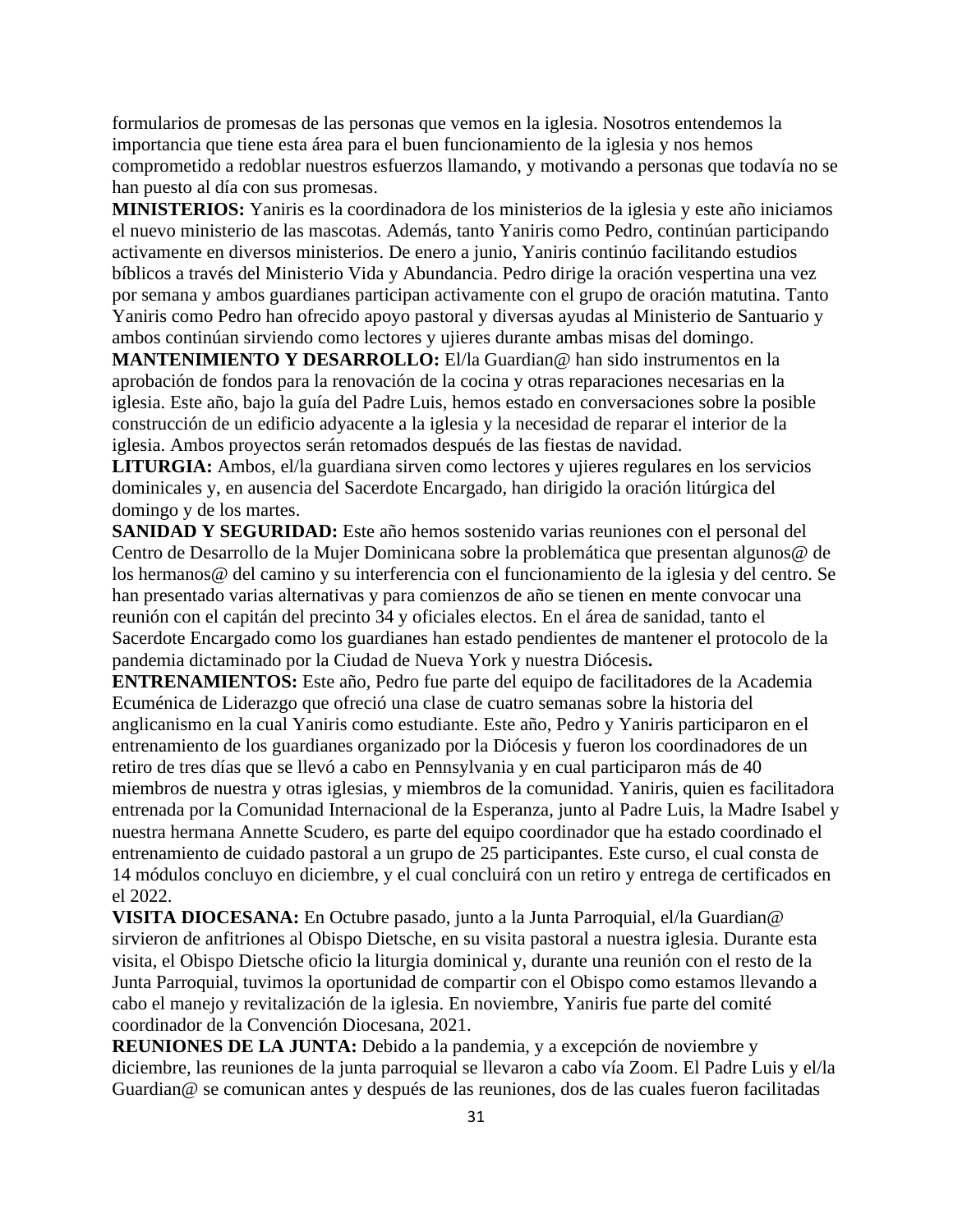en ausencia del Padre Luis por Yaniris y Pedro, respectivamente. Nos alegra informar que este año no hemos faltado a ninguna reunión de la junta Parroquial.

Deseamos terminar este reporte dando gracias a Dios Padre y Madre por la oportunidad que nos ha concedido de servir. También deseamos expresar nuestra gratitud al Padre Luis por su guía y apoyo, a los miembros de la Junta Parroquial por su compromiso y a nuestra feligresía por mantenernos enfocados en la misión social y espiritual de nuestra iglesia. Presentado cordialmente por:

Pedro P. Valerio y Yaniris A. Urbaez, Guardian y Guardiana, Holyrood Church/Iglesia Santa Cruz



**Wardens' Annual Report 2021**

The year 2021, due to situations related to the pandemic, has been a year of many challenges and uncertainties, but also of enormous achievements and learnings. When we assumed the position of wardens, we were in the middle of a pandemic and our church was still going through a process of healing and reorganization. However, we took up the challenge with love and enthusiasm and a genuine desire to serve God and our church. And, with that same love and desire to continue serving, here we share a summary of our activities of the year that concludes. **ADMINISTRATION:** Along with Father Luis, our Priest in Charge, we have taken on some of the responsibilities our church requires, such as making decisions related to reviewing and signing contracts, purchasing, and paying for equipment and materials. Both wardens are members of the food committee, columbarium committee, and church and community profile committee. For her part, Yaniris coordinates the discernment committee.

**PASTORAL CARE:** This has been a time of sickness and loss for several people inside and outside our church; and, during this period, our pastoral help has been fundamental for these sisters and brothers. When necessary, we have prayed, accompanied, and offered financial aid to members of the church and people from our community.

**FINANCES:** During this time, we have continued to pay attention to the management of church finances. The wardens are an integral part of the financial decisions making of the church and Pedro, as part of the finance team, is responsible for signing checks, counting pledges and other transactions, and making bank deposits. This year, Yaniris was an important instrument in securing funding for the food ministry by the Presbyterian Hospital; Yaniris was also part of the organizing committee of the fund-raising concert for the Washington Heights Choral Ministry and served as a channel for the acquisition of funds from Presbyterian Hospital for the same ministry. Both wardens are aware that we must do better following up on the issue of restrictive funds and pay greater attention to stewardship and the church's capital campaign.

**STEWARDSHIP:** During this period, the wardens have fallen a little behind in activating the parishioners' pledges and have limited ourselves to collecting the pledges forms from members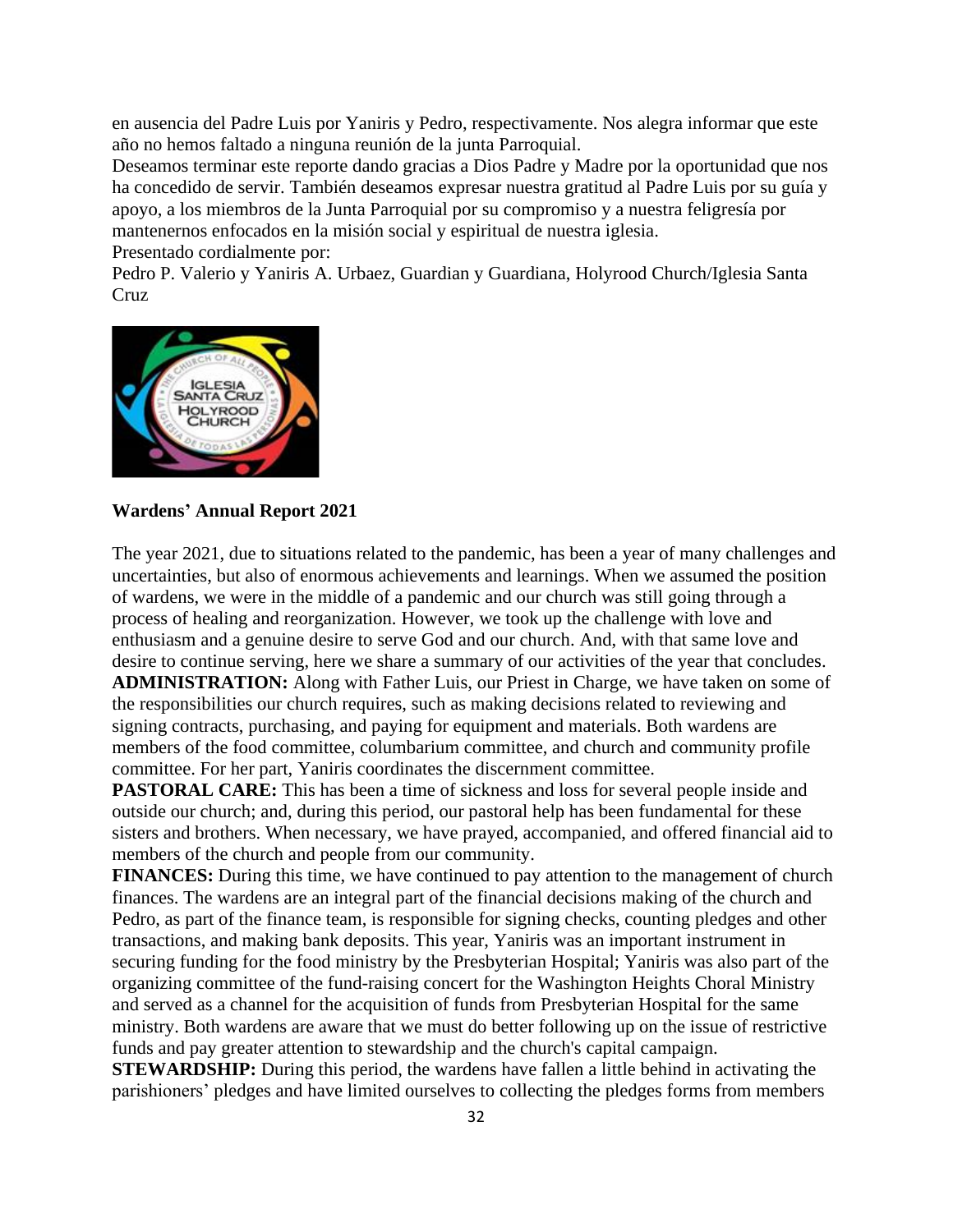we see in the church. We understand the importance of this area for the proper functioning of the church, and we are committed to redoubling our efforts by calling and motivating people who have not yet caught up with their pledges.

**MINISTRIES:** Yaniris is the coordinator of the church ministries and this year we started a new pet ministry. In addition, both Yaniris and Pedro continue to actively participate in various ministries. From January to June, Yaniris continued to facilitate Bible studies through Life and Abundance Ministry. Pedro leads the evening prayer once a week and both wardens are actively involved with the morning prayer group. Both Yaniris and Peter have offered pastoral support and various aids to Sanctuary Ministry, and both continue to serve as lectors and ushers during both Sunday Masses.

**MAINTENANCE AND DEVELOPMENT:** The wardens have been instrumental in approving funds for our kitchen renovation and other necessary repairs in the church. This year, under the guidance of Father Luis, we have been in talks about the possible construction of a building adjacent to the church and the need to repair the interior of the church. Both projects will be resumed after the Christmas holidays.

**LITURGY:** Both the wardens serve as regular readers and ushers in Sunday services and, in the absence of the Priest in-Charge, have led the liturgical prayers on Sundays and Tuesdays, respectively.

**HEALTH AND SAFETY:** This year we have held several meetings with the staff of the Dominican Women's Development Center about the problems presented by some of the brothers and sisters of the road and their sometimes interference with the functioning of the church and the center. Several alternatives have been presented and by the beginning of the year we have in mind to convene a meeting with the captain of precinct 34 and elected officials. In the area of health, both the Priest in-Charge and the wardens have been attentive to maintaining the pandemic protocol dictated by the City of New York and our Diocese.

**TRAININGS:** This year, Pedro was part of the Ecumenical Leadership Academy facilitator's team that offered a four-week class on the history of Anglicanism in which Yaniris participated as a student. Pedro and Yaniris participated in the Wardens training organized by the Diocese and were the coordinators of a three-day retreat in Pennsylvania involving more than 40 members of ours, other churches and community members. Yaniris, who is a trained facilitator by the International Community of Hope, along with Father Luis, Mother Isabel, and Annette Scudero, is part of the coordinating team that has been coordinating the pastoral care training to a group of 25 participants. This course, which consists of 14 modules, ended in December, and will conclude with a retreat and issuing of certificates in 2022.

**DIOCESAN VISIT:** Last October, together with the Vestry, the wardens served as hosts to Bishop Dietsche during his pastoral visit to our church. During this visit, Bishop Dietsche officiated the Sunday liturgy and, during a meeting with the Vestry, we had the opportunity to share with the Bishop how we are carrying out the management and revitalization of the church. In November, Yaniris was part of the coordinating committee of the Diocesan Convention, 2021.

**VESTRY'S MEETINGS:** Due to the pandemic, and except for November and December, vestry meetings were held via Zoom. Father Luis and the Guardian@ communicated before and after the meetings, two of which were facilitated, in Father Luis' absence, by Yaniris and Pedro, respectively. We are happy to report that this year we have not missed any Vestry meetings. We wish to end this report by thanking God Father and Mother for the opportunity given us to serve. We also wish to express our gratitude to Father Luis for his guidance and support, to the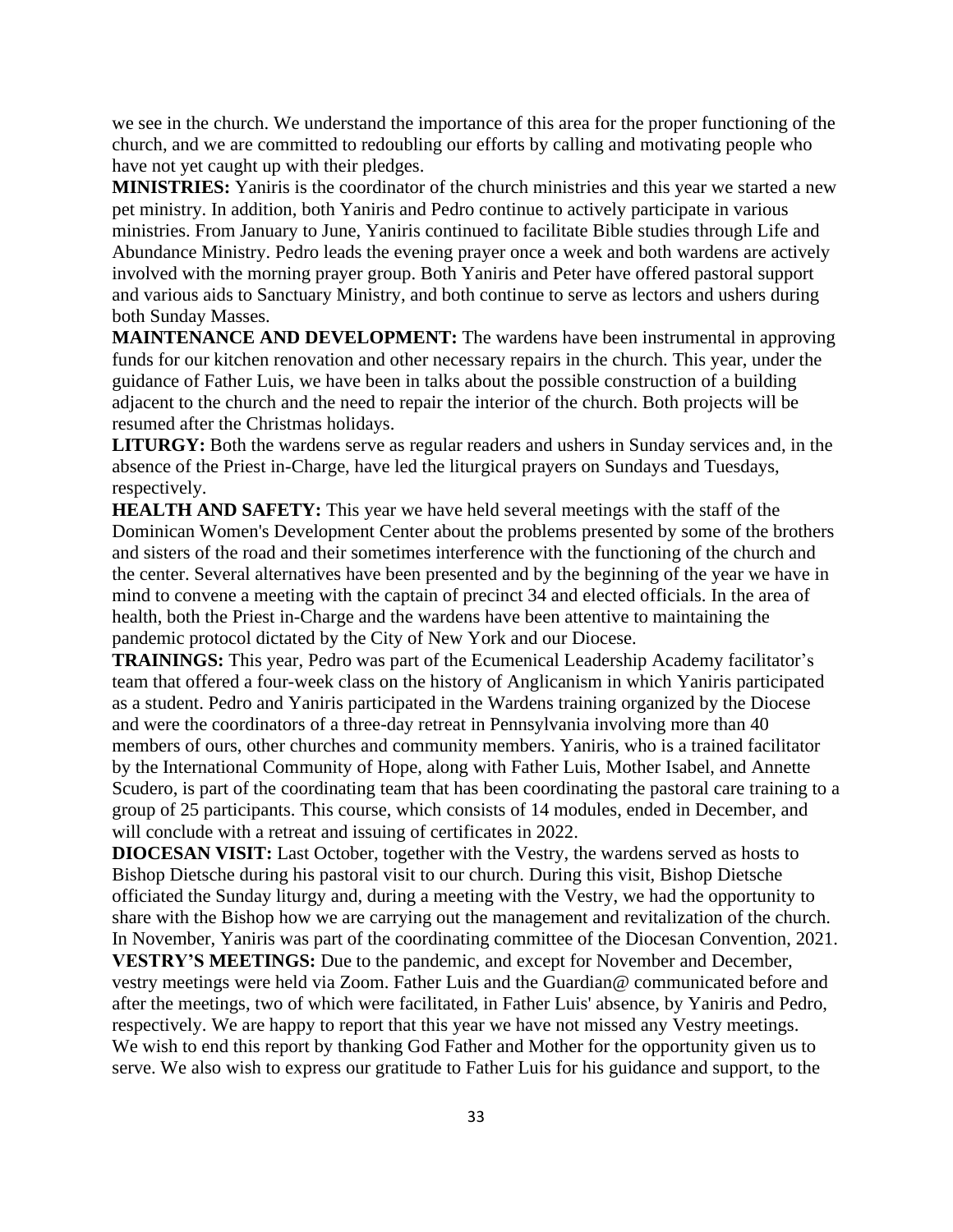members of the Vestry for their commitment, and to our parishioners for keeping us focused on the social and spiritual mission of our church.

Cordially presented by: Pedro P. Valerio and Yaniris A. Urbaez, Wardens, Holyrood Church/Holy Cross Church



**Ministerio Caleb: Valentía y Perseverancia. Caleb Ministry: Courage and Perseverance.**

**Informe Pastoral/Administrativo -2021 Pastoral/Administrative Report Padre/Fr. Luis Barrios**

#### **FOLLOW IN ENGLISH: Page 18:**

#### **I-introducción: Somos Caleb:**

Mi querida familia de Santa Cruz/Holyrood, saludos y bendiciones. Quiero comenzar este informe de progreso (o carta de reflexión) con una especie de homilía sobre Caleb. Estoy consciente que el mismo es un poco extenso, pero me pareció necesario poner todo esto como una "carta para la historia". Mas que un informe, es una agenda de trabajo y un documento de reflexión crítica. Mi recomendación es que lo lean por secciones, o en grupos, o como ustedes prefieran, pero léanlo y digieran, por favor. Tomen lo bueno y alejen lo malo. Y critica con tus acciones y palabras, como es que deben hacerse las cosas. Y de ser necesario, dialoguemos para clarificar la mejor manera de ser discipul@s de Jesús y a la misma vez seguir moviendo la visión y misión de nuestra iglesia. En otras palabras, todo esto es una invitación a que sigamos trabajando dentro de la harmonía de la unidad en diversidad.

Te comparto este testimonio desde lo más profundo de mi corazón. Cuando solo tenía 15 años en un encuentro de reflexión bíblica y oración una de las hermanas de la iglesia se me acercó y me dijo: *tu ministerio será como el de Caleb*. No tenía idea de lo que me decía, pero oré, y escudriñé la Biblia hasta que entendía este proceso de preparación. Mas adelante, en otro encuentro de reflexión bíblica y oración un amigo sacerdote se me acercó y me dijo al oído: *para pastor, para pastor, naciste, cuidaras el rebaño de mi iglesia como Moisés en el redil.* Todo este es el comienzo de mi viaje ministerial tratando de buscar la voluntad de Dios y de producir un ministerio que sea relevante y reverente a las luchas del pueblo. Todo esto porque tiene que haber vida antes de la muerte.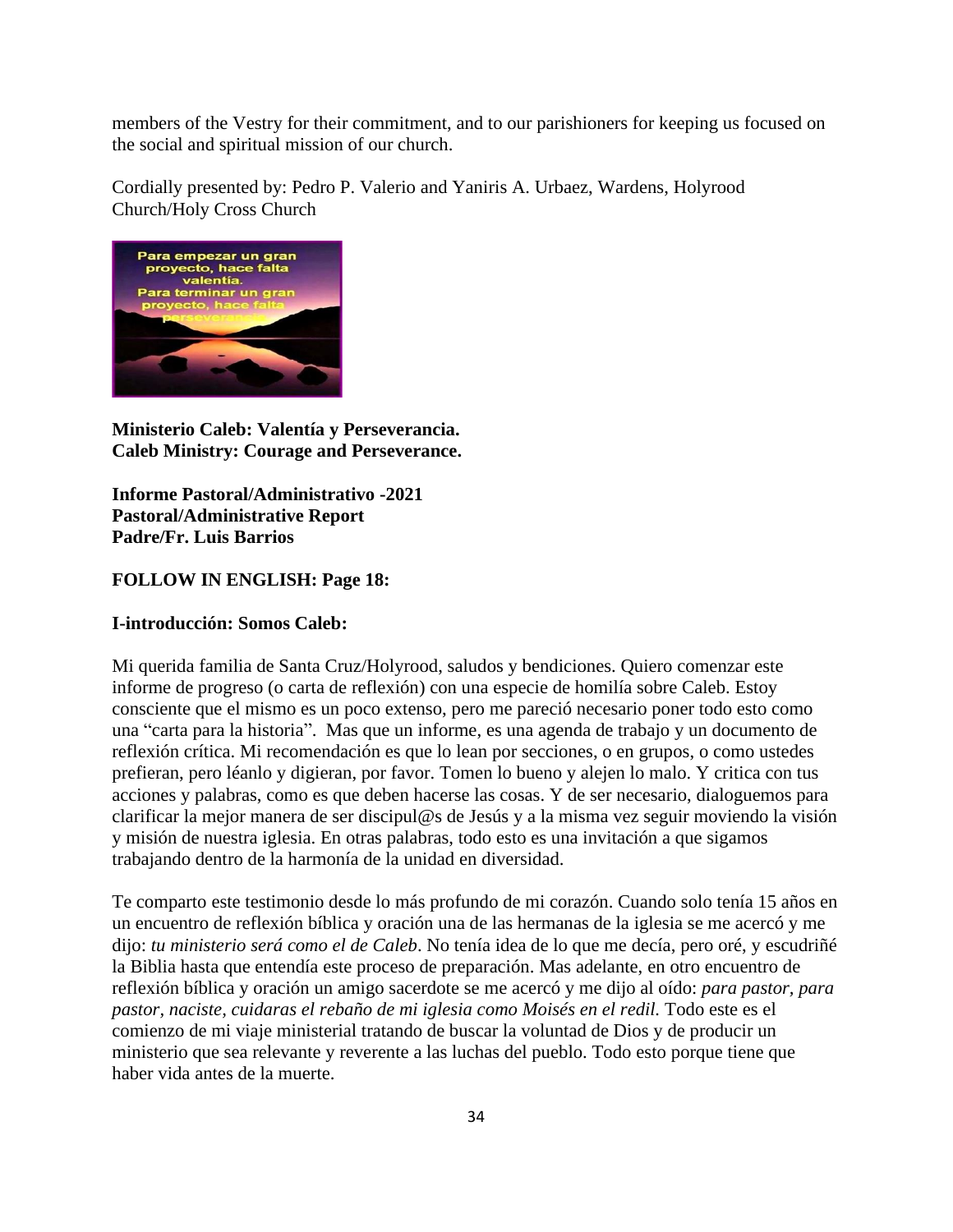Este es un documento en donde te dejo ver mi humanidad, mis inquietudes, mis contradicciones, mis motivaciones y sobre todo mi seriedad para realizar ministerio. En medio de mis contradicciones humanas debes de encontrar mis verdaderas motivaciones de tratar de hacer lo correcto. Si me caigo me levanto y si me ensucio vuelvo y me limpio; soy humano. Por eso esto es también una invitación para que me permitas seguir caminando a tu lado.

Por aquí les comparto esta historia de Caleb.

*Y Dios habló a Moisés, diciendo: Tú mismo envía hombres a fin de que reconozcan la tierra de Canaán, que voy a dar a los hijos e hijas de Israel; enviarás un hombre de cada una de las tribus de sus padres y madres, cada uno de ellos jefe entre ellos. Entonces Moisés los envió desde el desierto de Parán, al mandato de Dios: todos aquellos hombres eran jefes de las hijas e hijos de Israel. "Estos eran sus nombres: Por la tribu de Rubén, Chamma, hijo de Zacur; por la tribu de Simeón, Chafat, hijo de Huri; por la tribu de Judá, Caleb, hijo de Jefoné; por la tribu de Isacar, Igal, hijo de José; por la tribu de Efraím, Oseas, hijo de Nun; por la tribu de Benjamín, Palti, hijo de Rafu; . por la tribu de Zabulón, Gadiel, hijo de Sodi; por la tribu de José, por la estirpe de Manasés, Gadi, hijo de Susi; por la tribu de Dan, Ammiel, hijo de Gemali; por la tribu de Aser, Setur, hijo de Micael; por la tribu de Neftalí, Nahalí, hijo de Vafsi; por la tribu de Gad, Geuel, hijo de Maqui. Estos son los nombres de los hombres que Moisés mandó para que exploraran la tierra de Canaán (a Osea, Moisés le dio el nombre de Josué)." Números 13:1-16* **Somos Caleb**

Como podrás notar Caleb no es el nombre más conocido en la Biblia. Su historia es una de desilusión y sueños aplazados, sin embargo, Caleb es un ejemplo poderoso de perseverancia, fe y de resistir fuertemente hasta el final. Siendo una de las dos únicas personas que creyeron que Dios podía dar la tierra prometida a los israelitas, fue grandemente sobrepasado por toda una generación temerosa. Teniendo que esperar en el desierto por cuarenta años, Caleb vio por fin la promesa de Dios cumplida con 85 años de edad. Entonces, ¿qué podemos aprender de la vida de Caleb?

Caleb fue uno de los espías enviados por Moisés para investigar la tierra de Canaán, también era soldado y pastor fue uno de los dos únicos adultos que dejaron Egipto y entraron en la tierra prometida. Caleb es una referencia y analogía de los sueños, objetivos, prioridades y formas de vivir que necesitan ser probadas.

Esta es la historia bíblica: Números 13:1-3: Y Jehová habló a Moisés, diciendo: Envía tú hombres que reconozcan la tierra de Canaán, la cual yo doy a los hijos de Israel; de cada tribu de sus padres enviaréis un varón, cada uno príncipe entre ellos. Y Moisés los envió desde el desierto de Parán, conforme a la palabra de Jehová; y todos aquellos varones eran príncipes de los hijos de Israel. Los envió, pues, Moisés a reconocer la tierra de Canaán, diciéndoles: Subid de aquí al Neguev, y subid al monte, Núm 13:18 y observad la tierra cómo es, y el pueblo que la habita, si es fuerte o débil, si poco o numeroso; Núm 13:19 cómo es la tierra habitada, si es buena o mala; y cómo son las ciudades habitadas, si son campamentos o plazas fortificadas; Núm 13:20 y cómo es el terreno, si es fértil o estéril, si en él hay árboles o no; y esforzaos, y tomad del fruto del país. Y era el tiempo de las primeras uvas.

# **Hay por lo menos a mi juicio siete aspectos claves de Caleb para que nos pueden ayudar a seguir desarrollando un ministerio eclesial-comunitario relevante y reverente:**

1. **Recuerda la promesa de Dios a través de Moisés (Josué 14:6) (Números 14:24):** Y los hijos de Judá vinieron a Josué en Gilgal; y Caleb, hijo de Jefone cenezeo, le dijo: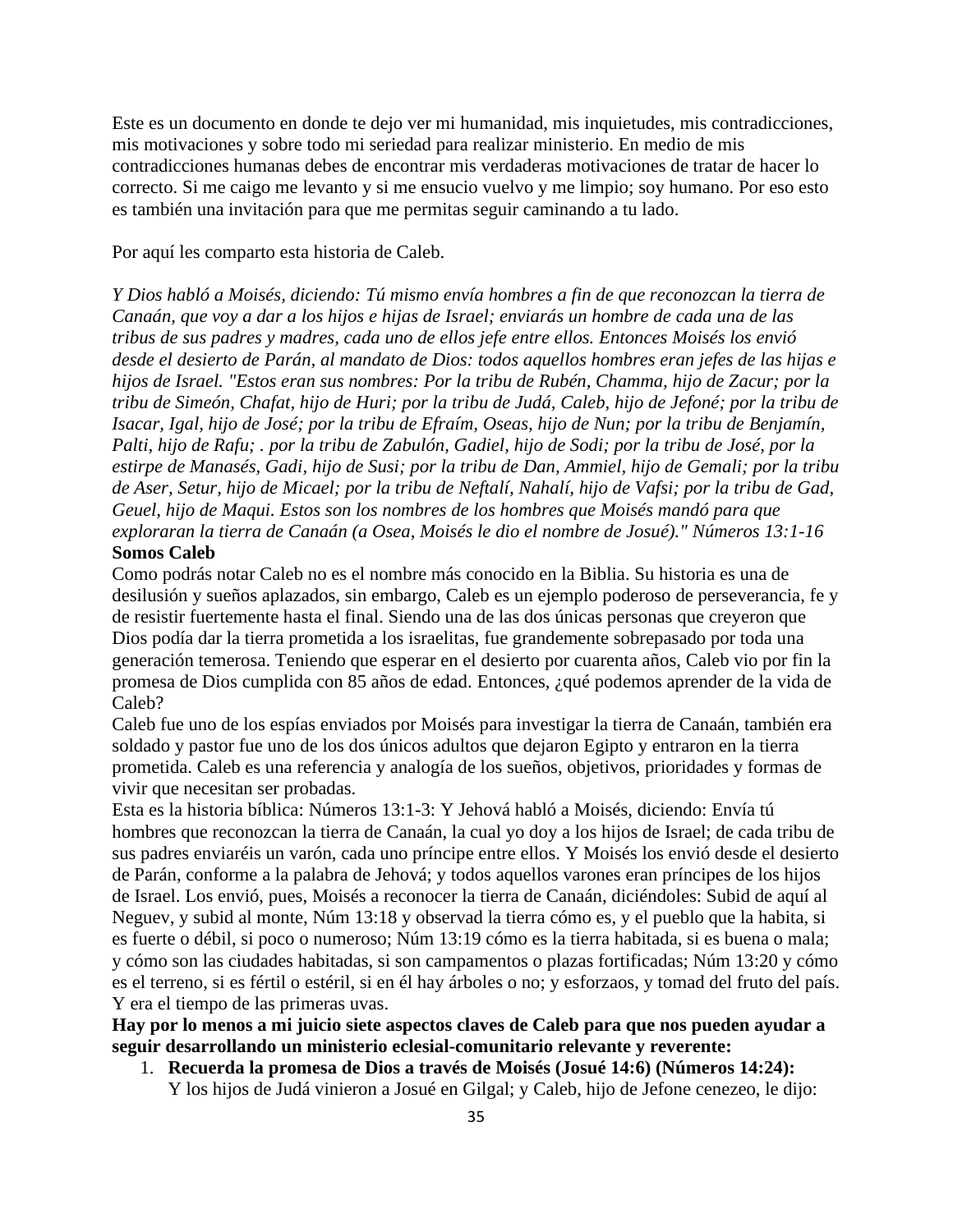Tú sabes lo que Jehová dijo a Moisés, varón de Dios, en Cades-barnea, tocante a mí y a

ti. Pero a mi siervo Caleb, por cuanto hubo en él otro espíritu, y decidió ir en pos de mí,

yo le meteré en la tierra donde entró, y su descendencia la tendrá en posesión.

O sea, Caleb fue una persona de conquista que recuerda las promesas de Dios no para coleccionarlas, sino, para vivirlas, es la punta de lanza para ir tras la conquista de cualquier desafío y adversidad.

# **2.Trajo noticias como lo sentía en su corazón (Josué 14:7):**

Yo era de edad de cuarenta años cuando Moisés siervo de Jehová me envió de Cades-barnea a reconocer la tierra; y yo le traje noticias como lo sentía en mi corazón.

Caleb tenía el mismo sentir de Dios. Para Él estaba primero la palabra de Dios, luego la fe y después los sentimientos. La frase "… como lo sentía en mi corazón", no es una frase de cajón; más bien resume la teología en acción.

# **3.En él hubo otro espíritu (Números 14:24):**

Pero a mi siervo Caleb, por cuanto hubo en él otro espíritu, y decidió ir en pos de mí, yo le meteré en la tierra donde entró, y su descendencia la tendrá en posesión.

Caleb decidió ir en pos de Dios. No se dejó llevar por la inmensa mayoría; no se dejó confundir ni por los argumentos, ni por la manipulación, ni siquiera por el desespero de los que le rodeaban. El tener otro espíritu, como Caleb, no se determina en el momento de la crisis; se obtiene desde mucho antes, como consecuencia de estar guardando el corazón en el día a día y estar almacenando en él el tesoro de la palabra de Dios.

# **4.Nunca hizo desfallecer el corazón del pueblo, de su gente (Josué 14:8):**

Y mis hermanos, los que habían subido conmigo, hicieron desfallecer el corazón del pueblo; pero yo cumplí siguiendo a Jehová mi Dios.

Es bueno preguntarnos: ¿Por causa mía alguien ha desfallecido? Cuántas veces por causa de nuestras palabras, miradas o falta de testimonio hemos hecho desfallecer el corazón de alguien. Por enfocar nuestra atención en los gigantes, podemos llevar a l@s que amamos a que no le crean a Dios y a su palabra, a que no vivan por fe.

# **5.Estaba seguro de la presencia de Dios (Números 14:9):**

Por tanto, no seáis rebeldes contra Jehová, ni temáis al pueblo de esta tierra; porque nosotros los comeremos como pan; su amparo se ha apartado de ellos, y con nosotros está Jehová; no los temáis.

El argumento de Caleb era que Dios estaba con ell@s. Nunca ignoró los gigantes, lo que sucedía con Caleb era que los gigantes no determinaban su fe, pues estaba convencido de que Dios estaba con el

# **6.Fue fuerte hasta lo último (Josué 14:11-12):**

Todavía estoy tan fuerte como el día que Moisés me envió; cual era mi fuerza entonces, tal es ahora mi fuerza para la guerra, y para salir y para entrar. Josué 14:12 Dame, pues, ahora este monte, del cual habló Jehová aquel día; porque tú oíste en aquel día que los anaceos están allí, y que hay ciudades grandes y fortificadas. Quizás Jehová estará conmigo, y los echaré, como Jehová ha dicho.

Caleb estaba tan fuerte como hacía 45 años. aún conservaba su vigor. De igual manera, Abraham, aunque su cuerpo se iba debilitando, su fe se iba fortaleciendo, es decir, desarrollaba más su musculatura espiritual (Romanos 4:19-20) Ahora bien, Caleb dice: "Dame, pues, ahora este monte…" expresa su deseo de ir y conquistarlo. Como era cada vez más fuerte, podía derribar gigantes.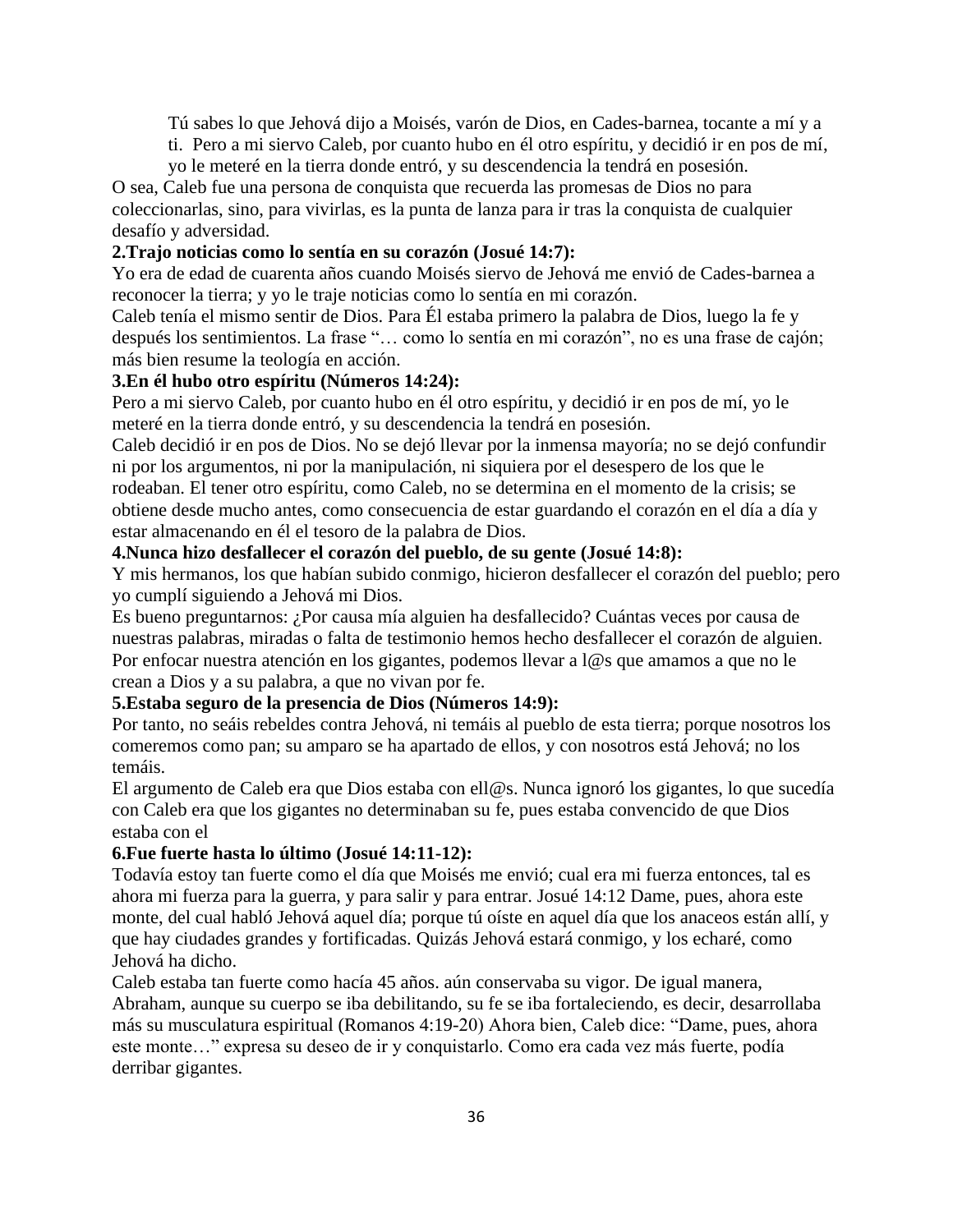#### **7. Actuó bajo bendición (Josué 14:13):**

Josué entonces le bendijo, y dio a Caleb hijo de Jefone a Hebrón por heredad. Caleb actuó bajo bendición, pues tenía claridad respecto de la autoridad de Josué y sabía que no podía ir sin su bendición. Esperó la bendición de Dios a través de Josué. El que actúa bajo bendición, siempre va a conquistar.

**La enseñanza es clara:** Caleb estaba comprometido. Una vida plenamente consagrada a Dios sin reservas. Caleb era completamente devoto a Dios. Cree en las promesas de Dios. Incluso cuando las cosas se veían sombrías, durante los 40 años en el desierto, Caleb nunca perdió la esperanza. Sin importar cuantos contratiempos, Caleb se aferró a las promesas de Dios. Esto mis queridas hermanas y hermanos es un gran modelo de discipulado y de plantar, replantar, y revitalizar iglesias.

Si nostr@s como Iglesia del Pueblo, esa que hace presencia y sabe acompañar, nuestro reto mayor es como el ministerio de Cale: **Valentía y perseverancia**. Si nos desviamos y ponemos la confianza en nosotr@s vamos a desfallecer, tenemos que sacar la autosuficiencia de nuestras vidas, así como hizo Caleb, una persona que le creyó a Dios y conquistó los desafíos. Yo resumo el mensaje de acción de Caleb con esta frase: *aquí no se rinde nadie.*

# **II-Trasfondo socio-teológico histórico:**

El 1 de febrero de 2022 se cumplen cinco años de estar pastoreando nuestra iglesia. Antes de que ustedes nos dieran a Amarilis y a mí el honor de ejercer un ministerio pastoral le compartí a l@s miembros del Comité de Búsqueda y a la Junta Parroquial, de ese entonces, que la Iglesia Santa Cruz/Holyrood Church, necesitaba (y necesita) urgentemente una revitalización con sostenibilidad en lo pastoral, en lo económico, en lo administrativo, y lo comunitario. Desde que llegamos, escuchando sus preocupaciones y expectativas de ministerios pastorales nos dimos cuenta de que definitivamente teníamos y tenemos que seguir trabajando en estos cuatro renglones. **Nuestra inspiración siempre ha sido sacada de las enseñanzas de Caleb: valentía y perseverancia. No somos una iglesia cobarde.** 

Hay personas satisfechas con el trabajo realizado y otras personas insatisfechas. Pero no podemos negar la realidad, por un lado, que la mayoría de las personas en nuestra iglesia están de acuerdo y satisfechas con el trabajo que se ha realizado. Y, por otro lado, que, aunque exista discrepancias en algunas personas, el fundamento del respeto siempre en la mayor de las veces ha predominado. Eso, hermanas y hermanos es un triunfo.

Por supuesto, este ha sido un trabajo de organización horizontal en colaboración con los ministerios de la iglesia los cuales se han convertido en su espina dorsal a través del liderazgo laical que tenemos. Por esto damos gracias por los ministerios activos que tenemos y esto lo podemos apreciar en el Informe de Ministerios del 2021. Un increíble número de personas laicas quienes con el ministerio de Caleb han mantenido esta iglesia con las puertas abiertas y en revitalización.

Y aunque somos una iglesia sin muchos recursos económicos, hemos logrado organizar un tremendo equipo voluntario de clérig@s: Revda. María Isabel, Rev. Diácono Luis Antonio y Rev. Diácono Gene. Y a todo esto se sumaron un increíble grupo de seminaristas de l@s cuales también estamos muy orgull@s: Anahí Galante, Andrew Kumfer, y Ronnie Ward.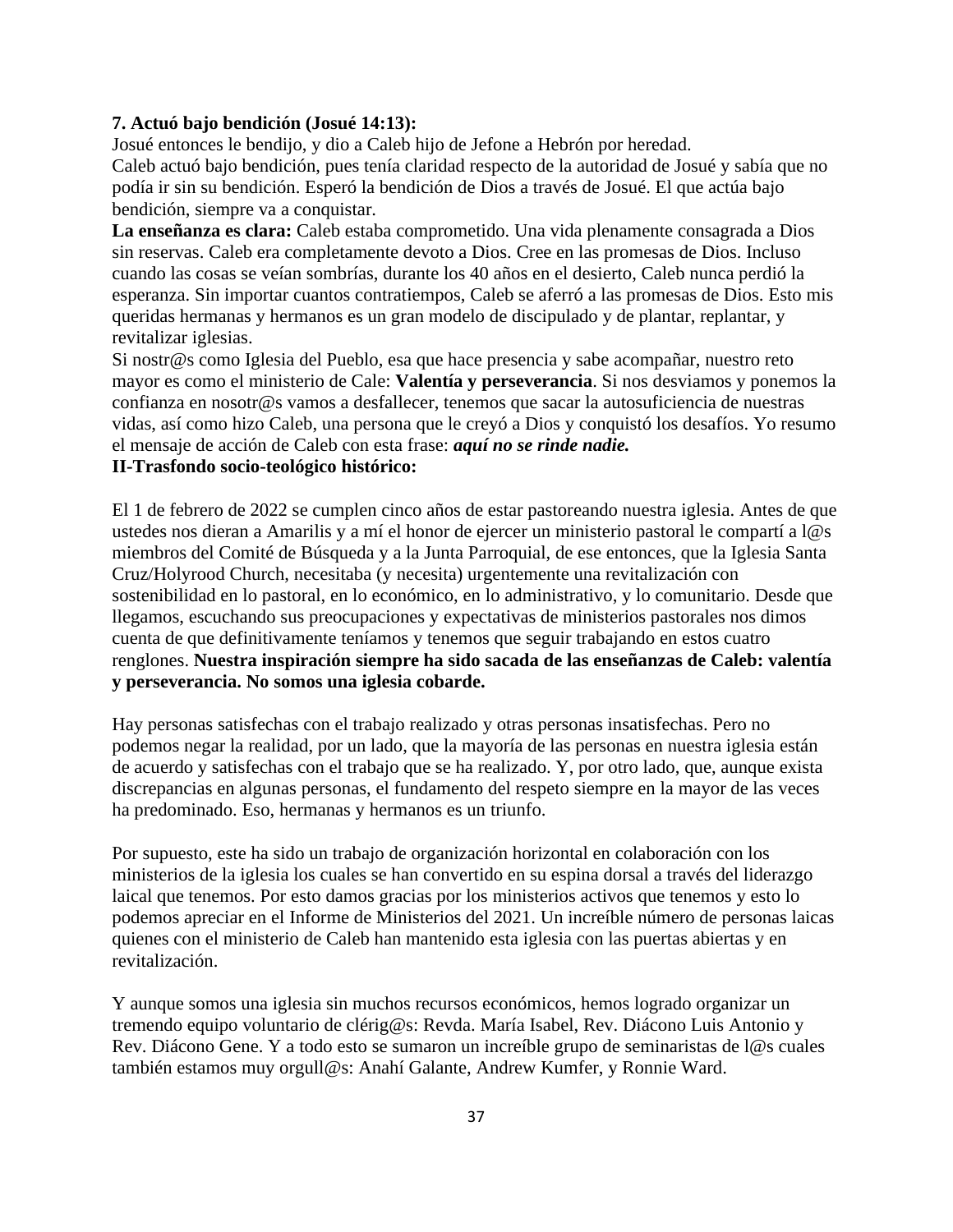Y por supuesto, a todo esto, se suma el equipo de trabajo de la iglesia de emplead@s: María Zepeda (secretaria y administradora del edificio), Yuly Mony (limpieza), Iván Toro (Mantenimiento del edificio), Humberto Varona (Reparación de computadoras y soporte técnico), Carlos Cuevas (Director Musical), y William "Bill" Leighton (en la contabilidad).

#### **Entonces, ¿de dónde venimos y en dónde estamos?**

Esta me parece a mí es la pregunta clave**.** Yo sinceramente no comparto la idea que tienen algunas hermanas y hermanos de que Santa Cruz/Holyrood es una iglesia en crisis o enfermiza. Este ha sido el análisis de algunas personas en nuestra iglesia que sufren de miopía socioespiritual o que se especializan en hacer diagnósticos con las particularidades y no el panorama general. Puedo aceptar que hemos tenido crisis, eso es de esperarse, pero esas crisis nos han ayudado a crecer y madurar para seguir moviéndonos hacia adelante. Actualmente nosotr@s somos una iglesia con una pastoral sostenible y próspera. A pesar de altas y bajas, nuestra realidad actual presenta un panorama formidable, de renovación y revitalización.

También hemos jugado un papel importantísimo en nuestra Diócesis de ser un modelo de acción de una iglesia multicultural, multirracial, multiétnica, trilingüe, multigeneracional, y otras diversidades e identidades, que sabe construir unidad en diversidad. Aquí nosotr@s nos reinventamos en medio de cada crisis porque como Caleb tenemos valentía. Somos como una revolución en marcha. Y, sobre todo, que utiliza un modelo de avivamiento, revitalización, empoderamiento laical, relevancia ministerial, de presencia y acompañamiento comunitario, que mantiene las puertas abiertas al pueblo. De aquí el que la diócesis nos está usando como un modelo eclesial a seguir. Ya lo dice la Biblia: por sus frutos los conoceréis (Mateo 7:16).

Tengo que reconocer que al llegar l@s dos nuevos Guardian@s, Pedro Valerio & Yaniris Urbáez, en el mes de agosto 2020 y asimismo nuev@s miembros a la Junta Parroquial todo en la iglesia tomó un giro sorprendente. Son personas con visión, misión, valentía, y perseverancia. Y, sobre todo, hermanas y hermanas de oración. Comenzamos a reunirnos dos veces al mes para recuperar el tiempo y trabajo perdido. Se retomó la visión y la misión de la iglesia a través de jornadas de oración y lecturas de la Biblia, y se entrenó a la nueva Junta Parroquial en sus deberes para con la iglesia. En otras palabras, retornamos a la conversión dentro de la Junta Parroquial, que Santa Cruz/Holyrood es una iglesia, no un club privado. Algunas personas fatalistas y de poca visión apostaron a que todo sería un fracaso. No contaron con nuestra inspiración de Caleb de valentía y perseverancia bajo la dirección de Dios. Algunas de estas hermanas y hermanos se fueron -que quede claro, a nadie votamos- y eso nos dolió mucho porque son parte del cuerpo de Cristo. No hubo manera de lograr un diálogo de reconciliación con justicia. Pero mantenemos las puertas abiertas para que regresen y le hemos estado dando seguimiento en nuestra oraciones y acciones.

Pero, por otro lado, otras hermanas y hermanos se quedaron porque en su arrogancia, amargura, dolor, deseo de revancha, carencia de visión socio-espiritual, y vida toxica, con su actuación directa o indirecta, consciente o inconsciente, han sido obstáculos porque les gustaría saborear el que este proyecto de Dios fracase. Pero no contaban con nuestra visión de Caleb de valentía y perseverancia. Tampoco contaban con la promesa bíblica cuando Gamaliel levantó una defensa en favor de Pedro y Juan ante el Concilio y en defensa del proyecto de Dios les dijo: *Y ahora os digo: Apartaos de estos hombres, y dejadlos; porque si este consejo o esta obra es de los*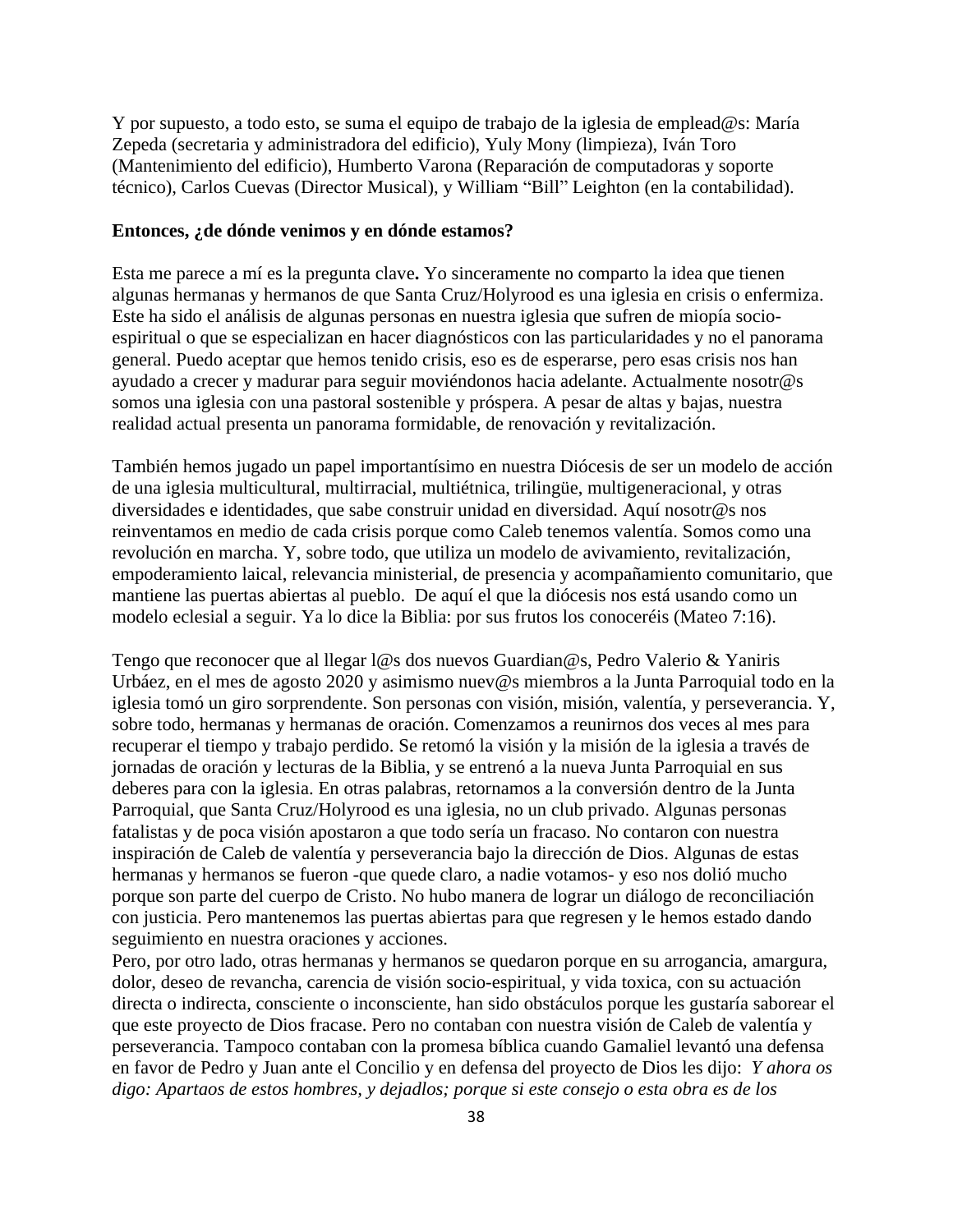## *hombres, se desvanecerá; más si es de Dios, no la podréis destruir; no seáis tal vez hallados luchando contra Dios. Hechos 5:38-39.*

**Sin embargo, otras personas se arrepintieron y se volvieron a sumar a su iglesia y en esa dirección están trabajando. Por eso somos una iglesia que creemos en la recapacitación el arrepentimiento y la restauración de la paz con justica.** 

Creemos en la justicia restaurativa, también llamada justicia reparadora o justicia compasiva. No en el castigo. Nos hemos amparado en la inspiración del Salmo 51 como el fundamento para el arrepentimiento que deja como resultado la restauración. David comprendió los efectos letales que el pecado produce en el alma de la persona creyente y por ello escribe este Salmo.

Actualmente seguimos todos los domingos con nuestras Misas -en inglés, español y ASLpresencial y en línea. Recuerden, nuestra iglesia nunca cerró las puertas cuando la pandemia nos azotó y seguimos con las puertas abiertas siete días a la semana, de 8:00am a 8:00pm.

Hemos podido sacar buen provecho a las plataformas *Zoom, Facebook, You Tube e Instagram*. Y a esto se suma una reflexión diaria por textos telefónicos y correos electrónicos, con el Boletín Mensual de actividades, y reflexión semanal audiovisual (en inglés español & ASL), Asimismo, tenemos una Misa Bilingüe todos los martes a la 1:00pm en nuestra Capilla de Reposo San Romero de América y dos Completas en español a las 9:00pm los lunes y martes que coordinan Pedro Valerio y Luisa Terrero. Igualmente tenemos bajo la coordinación de Erma Moore & Jacqueline Kellum-Foster Oraciones Matutinas en inglés de lunes a viernes a las 7:00am. También tenemos bajo la coordinación de Jacky Medrano y el Rev. Luis Antonio Oraciones Matutinas en español de lunes a viernes a las 9:00am. Todas estas actividades se realizan en el contexto de cuidado y acompañamiento pastoral.

Tenemos en planes comenzar Completas en ingles bajo la coordinación de nuestro Seminarista Interno, Ronnie Ward. Él también estará coordinando un encuentro mensual en línea sobre el cuidado pastoral y la espiritualidad a las comunidades LGBTQ.

Y por supuesto, la cara en el internet de nuestra iglesia, nuestra página web es una gran obra artística socio-teológica. Visítala y lo comprobaras: [http://www.holyroodsantacruz.org/.](http://www.holyroodsantacruz.org/) La mayor parte de este trabajo está coordinado por Amarilis Guzmán y parte de su equipo; Ítalo Villanueva y Shanty Ramnarine.

Y logramos completar en línea por Zoom -con el apoyo de la Academia de Liderazgo Hispano de la Iglesia Episcopal & Luterana- un curso sobre Anglicanismo bajo la coordinación de Simón Morel, Jacky Medrano, Lucia Rodríguez y Pedro Valerio. En la actualidad estamos terminando a través de la Comunidad Internacional de Esperanza (*COHI-Community of Hope International*) el primer curso que se ha preparado en español en Estados Unidos para preparar personas laicas en el trabajo de capellanía laical: [https://www.cohinternational.org/.](https://www.cohinternational.org/) Todo esto bajo la coordinación de Annette Scudero, Yaniris Urbáez, Rev. María Isabel Santiviago, y un servidor. Por ahora estamos usando el espacio de los miércoles a las 8:00pm el cual suele de ser un espacio de estudio bíblico en español -Vida y Abundancia- que coordina la Guardiana Yaniris Urbáez.

Hemos utilizado el espacio de la iglesia para que las familias realicen velatorios y celebren misas memoriales. O sea, el cierre de un duelo con respeto. Interesante en todo esto es que nuestra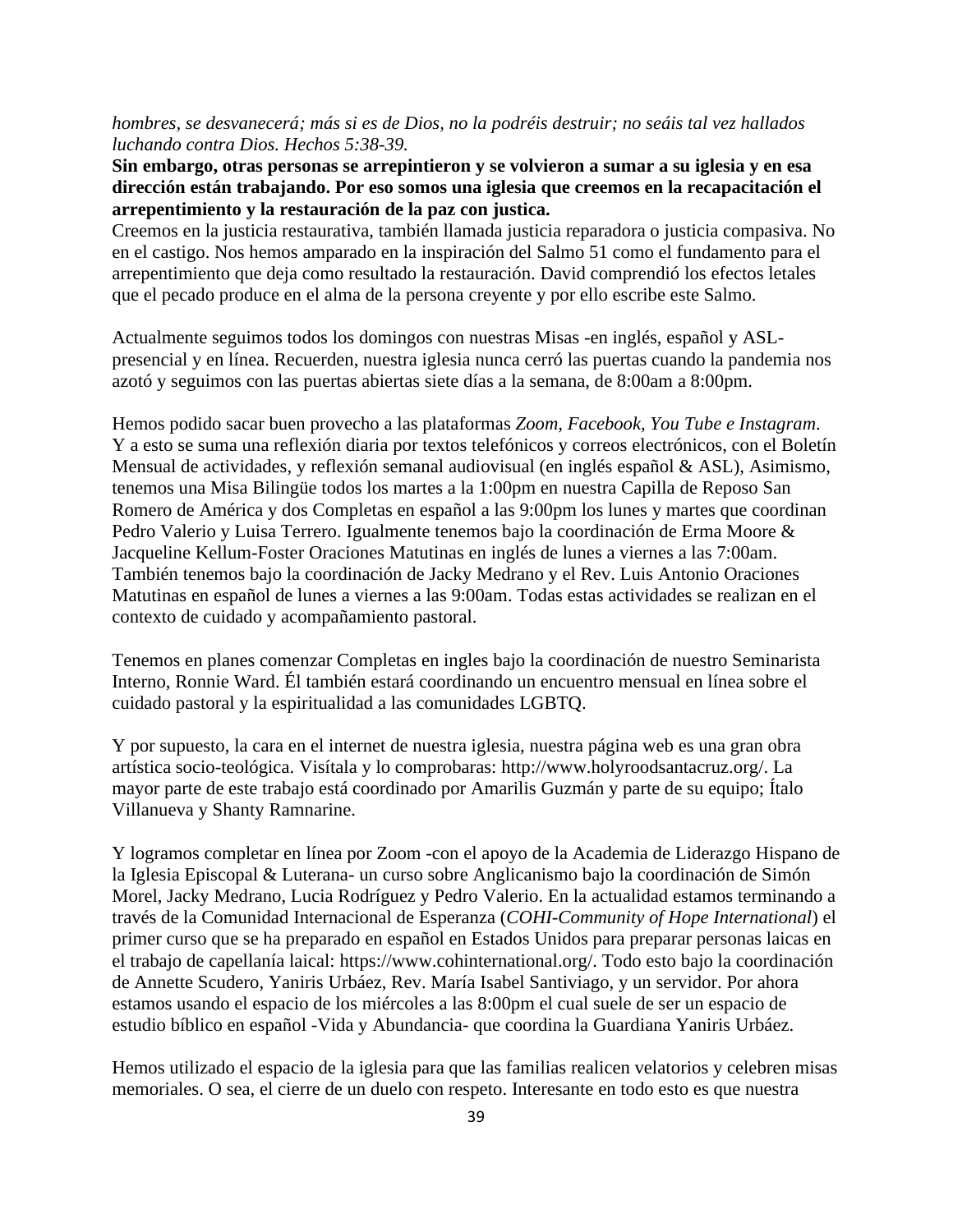iglesia no ha tenido un brote de COVID-19. Hemos realizado limpiezas y desinfecciones extensas y hemos mantenido las reglas de seguridad y salubridad en los encuentros públicos, muy en particular Ministerio de Comida y las Adoraciones.

#### **No hay muerte sin resurrección:**

Al momento de escribir este documento en nuestra iglesia hemos sido confrontado con la dolorosa realidad de la muerte física, o sea, la liberación del cuerpo de algunas hermanas y hermanos. Hasta ahora solo dos casos de COVID y el resto de las condiciones crónicas de salud, ataques del corazón y cáncer. Creo, a mi juicio, hemos expresado el verdadero apoyo al duelo con nuestro gesto solidario. Hemos reafirmado que no hay muerte sin resurrección. Por esto seguimos recordando, porque lo que se quiere nunca muere a: Alejandrina Álvaro, Amada Rodríguez, Ana Jiménez, Richard Johnson (esposo del Rev. Luis Antonio), Minerva Feliz (madre de Minervita), Gladys Veras (mamá Gina Espinal), Luis Terrero (padre de Luisa Terrero), y a Chaz Zachary (novio de Marien Morales). En otras palabras, los procesos de luto, duelo y sanación espiritual y emocional han alimentado nuestra compasión y solidaridad.

#### **Bodas, bautismo y encuentros de socialización.**

Por supuesto, no todo ha sido memoriales y velatorios. Hemos tenido un sinnúmero de bodas, bautismo, confirmaciones, recibir y bendecir nin@s que han nacido. Esto nos demuestra que seguimos en procesos de revitalización.

#### **III-Retos y oportunidades para nuestra pastoral que es valiente y perseverante:**

#### **A-Enfermedades y envejecimiento: Un reto para nuestra iglesia.**

El envejecimiento es un proceso gradual y continuo de cambio natural que se inicia en la edad adulta temprana. Durante la edad mediana temprana muchas funciones del cuerpo comienzan a disminuir gradualmente.

No hay una edad determinada que convierta a la persona en un o una anciana o en una persona de edad avanzada. Tradicionalmente, la edad de 65 años se considera como el comienzo de la vejez. Pero el motivo de esta consideración no se fundamenta en la biología, sino en la historia. La pregunta de cuándo envejece una persona se puede responder de varias maneras: **Edad cronológica:** la edad cronológica se fundamenta únicamente en el paso del tiempo. Es la edad de una persona expresada en años. La edad cronológica tiene poco sentido en términos de salud. **Edad biológica:** la edad biológica se refiere a las modificaciones que experimenta el organismo y que se presentan, generalmente, con el paso de los años. **Edad psicológica:** la edad psicológica se refiere a cómo se comportan y se sienten las personas. Por ejemplo, un octogenario que trabaja hace proyectos, espera con ilusión acontecimientos futuros y participa en muchas actividades es considerado una persona joven psicológicamente.

Desde finales del siglo pasado, la humanidad se enfrenta con un fenómeno de envejecimiento poblacional. La vejez es una etapa importante, final en la vida del ser humano. Como preocupación esencial reclama la atención de la sociedad general y de nuestra iglesia en particular. A partir de la década del 90, comienzan a aparecer interesantes teorías y estudios que parten de un enfoque de la vejez como etapa vital; como una etapa más de la experiencia humana y que puede y debe ser considerada una fase positiva del desarrollo individual y social.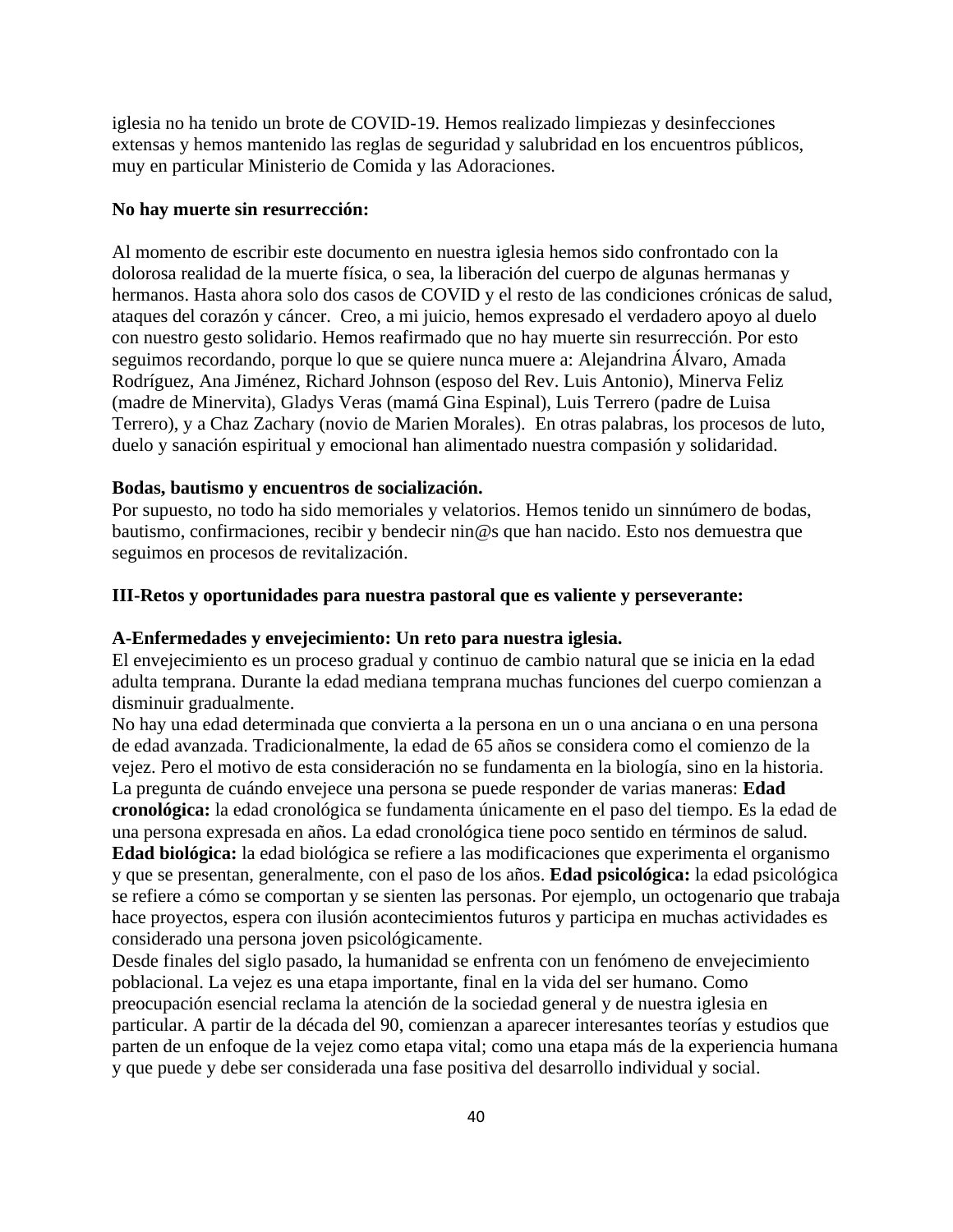Ante el mito de que las personas en la vejez se hallan muy limitadas en sus aptitudes antepone las muchas posibilidades sociales y psicológicas que tienen. **El envejecimiento no es una enfermedad ni tiene que ser limitante, pues la vejez es una etapa de la vida que puede ser tan sana como otras, si los órganos y tejidos están afectados con el paso del tiempo, se puede diseñar un papel social con menores tensiones que permitan vivir de acuerdo con las menores posibilidades vitales y dejar las tareas físicas más exigentes a las generaciones jóvenes. Por eso creemos en el relevo que le dé seguimiento a nuestra visión y misión.**

Digo todo esto, por un lado, porque ya yo estoy en los años 70 años de edad. Y se suman a mi la Rev. María Isabel, El Rev. Luis Antonio, el Rev. Gene, y la Guardian Yaniris. Sus mentes (y eso me incluye a mi) está muy clara pero la energía y vitalidad física no es la misma. Y también otros compromisos como los que tiene Gene con la diócesis y con la iglesia St. Anns.

Los valores en nuestro sistema capitalista es la de ver a la vejez como un momento para echar para un lado, botar y reemplazar. El nuestro es el de reanudar y seguir trabajando hasta donde se puede y con la velocidad que se puede. De aquí el que hemos notado la ausencia física de est@s herman@s en nuestros medios. Pero siguen conectad@s por los medios sociales y más importante, siguen apoyando y respaldando su iglesia.

Y lo mismo sucede con el liderato histórico de personas laicas de nuestra iglesia, han envejecido. Pero tengamos claro que la vejez es el destino de todas las personas; una fase natural del ciclo vital humano que tiene sus peculiaridades, sus posibilidades de desarrollo y crecimiento humano, y, por tanto, no es una etapa de involución. Por esto doy gracias a los intentos de María Zepeda con su Ministerio de Fuente de Juventud que identifica y está tratando de ser relevante para traer esperanzas a nuestras personas ancianas. Tenemos que aceptar esta realidad, seguir trabajando en traer jóvenes a nuestra iglesia y, sobre todo, seguir respetando, aceptando y agradeciendo el legado indiscutible de nuestr@s lideres históricos. **Siguen siendo el pasado, presente y futuro de nuestra iglesia. Son nuestra acumulación de riqueza social, física, emocional y espiritual.** 

**B-Financiero:** Por otro lado, no es un secreto que nuestra iglesia ha sufrido un impacto negativo en el asunto de sus ingresos económicos. Por un lado, más o menos un 60% de la membresía no están pagando las Promesas y por otro lado tenemos un grupo de personas que han optado por no pagar promesas o dar sus promesas a "fondos designados". Esta realidad ha impactado negativamente los ingresos de nuestra iglesia. A esto se suma el no tener toda la feligresía presente al recogerse las ofrendas en los espacios de adoración. También se suma a esto el que no estamos alquilando el espacio del Salón Social.

Pero si evalúan detenidamente el informe Financiero Anual del 2021 y la Auditoria del 2020 (la auditoria del 2020 estará lista para el mes de marzo 2022) no estamos tan mal, esto a pesar de la crisis que la Pandemia ha ocasionado. Nos ha ayudado enormemente el que la nuestra organización hermana, el Centro de Desarrollo de la Mujer Dominicana, ha estado pagando su compromiso mensual de alquiler a tiempo, o sea, que están al día y que los espacios de alquiler del estacionamiento asimismo también están al día. No hemos despedido a ningún empleado de nuestra iglesia, aunque hemos aumentado significativamente el número de personas voluntarias. Y por supuesto, hemos reducido los gastos económicos de nuestra iglesia.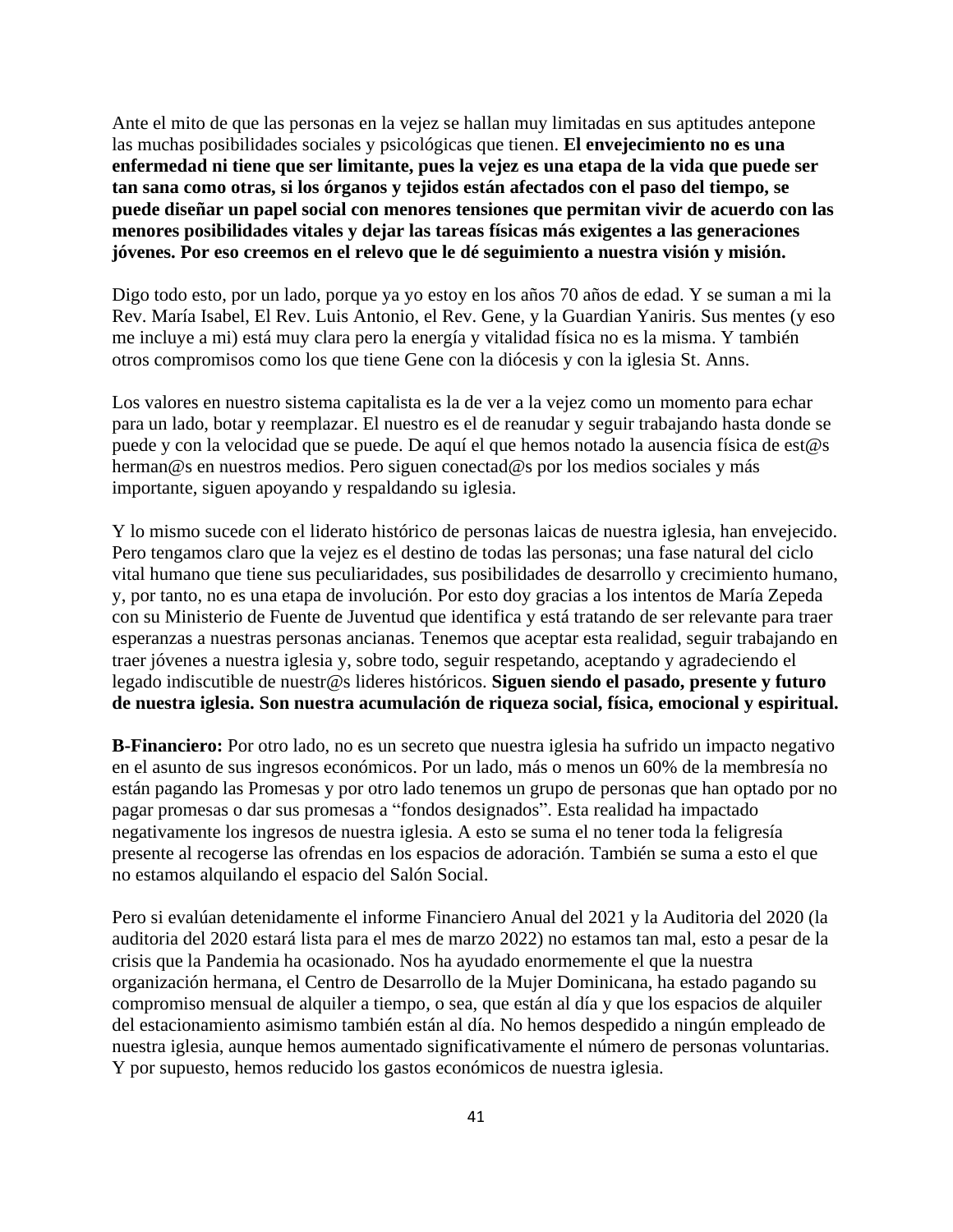**A mí me parece que el reto grande para nosotr@s como iglesia lo es el poder desarrollar una economía sostenible e inclusiva.** La economía sostenible **e inclusiva** consiste en la realización de actividades que tengan en cuenta el medio ambiente y la permanencia de los recursos en el futuro. Las **actividades financieras** que realiza cualquier iglesia (o cualquier país) pueden ir en base a buscar una mejora tanto social como medioambiental, tanto en el presente como de cara al futuro. **Hay que buscar maneras de fomentar el crecimiento inclusivo y sostenible que permita que las personas se liberen de las estructuras de la violencia de la pobreza.**

En este momento estamos en plena jornada de las promesas para el 2022 y aumentar la mayordomía en sus tres renglones: tiempo, talento y dinero. Es interesante en todo esto que la feligresía ha aumentado en un 25%, aunque sigue siendo una iglesia mayormente de inmigrantes, personas pobres y/o clase trabajadora.

Actualmente estamos organizando una estrategia con la Comisión de Edificios Histórico, nuestra diócesis y la creación de una Junta Asesora para iniciar una Campaña Capital para poder atraer fondos a la iglesia. Esto también está tomando en consideración el poder realizar socialmente un desarrollo de construcción de espacios sociales que no afecte la estructura física de nuestro edificio y que no traicione nuestra visión y misión de un Evangelio Social. Pero para que de oportunidades de alquileres con viviendas de bajo costos o para personas desamparadas. Asimismo, hemos planificado con nuestra Junta Parroquial la construcción de un Columbario en Nuestra Capilla de Nuestra Señora con 98 nichos de cenizas.

Todas estas actividades pueden generar ingresos significativos para que sigamos revitalizando nuestra iglesia y cumpliendo con nuestra visión y misión. Recuerden, estamos en el ministerio de Caleb de valentía y perseverancia.

Hay que reconocer también que la tradición o costumbre -por las razones que sean- que han seguido algun@s herman@s en nuestra iglesia de crear fondos designados y/o restringiso con sus donaciones han impactado negativamente el presupuesto de gastos operaciones de la iglesia. Asimismo, el no pagar promesas o haberlas reducido también han impactado negativamente. Esto es un gran reto. Ya nuestra Junta Parroquial se ha pronunciado sobre estos temas y se los estarán informando.

#### **C-Pandemia/Coronavirus/COVID 19:**

Hay que reconocer que la realidad de la Pandemia ha impactado y sigue impactando nuestra iglesia de maneras adversas. Nadie estaba list@ para este reto, pero lo aceptamos y comenzamos a verlo como una gran oportunidad para cumplir con nuestro ministerio profético de iglesia pueblo. Al momento de escribir este informe estamos siguiendo de cerca la nueva variante de este virus llamada Orión.

No es un secreto que la preocupación de las personas respecto del coronavirus COVID-19 produce lo que hemos denominado el estrés postraumático de la pandemia. Tanto en lo personal, como lo interrelacionar y lo colectivo. Ha deteriorado no solo la salud física, pero a la misma vez la salud emocional y espiritual y las relaciones sociales. Asimismo, la pandemia ha aumentado el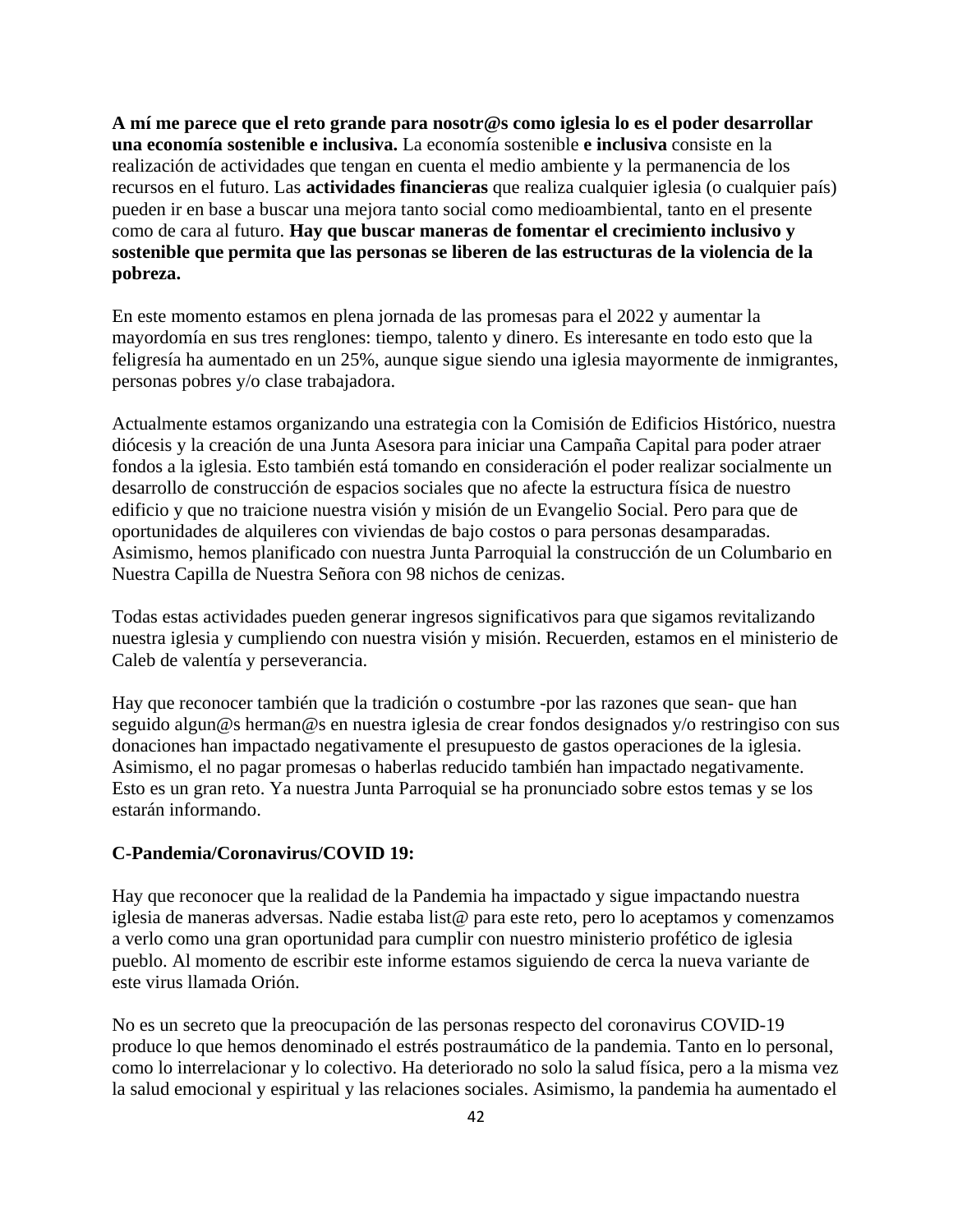hambre, la malnutrición y crisis económica. Y por desgracia, asumir que todo será igual tras la pandemia es un error. Nada volverá a ser lo mismo. Hay que aprender a vivir con esas realidades sin permitir que un espíritu derrotista o pesimista se apodere de nosotr@s. Pero a la misma vez permitiendo que el ministerio de Caleb de la valentía y la perseverancia nos inspire.

Pero a la misma vez la pandemia, la cual no fue dada por Dios, es una oportunidad para repensar nuestra manera de hacer ministerio, de hacer presencia con el pueblo y de acompañarle proféticamente en sus luchas.

Hemos aprendido que en medio de la pandemia de COVID-19, las iglesias pueden ser un recurso valioso desde una perspectiva de salud pública. Aunque las iglesias deben de trabajar para cambiar los sistemas que hacen que la atención médica sea inaccesible para las poblaciones más vulnerables con o sin una crisis de salud, hay algunas formas en las que estas deben de estar posicionadas para acompañar a sus comunidades durante esta pandemia. **Al redefinir nuestro ministerio y dejar las puertas de nuestra iglesia abiertas tres valores humanos nos han retado constantemente: valorar a las personas sobre el dinero, priorizar la humildad sobre el ego, y escuchar a las personas vulnerables sobre las poderosas.** 

La realidad de la Pandemia y el mantener el edificio abierto por un lado ha intensificado la necesidad de cuidado pastoral en nuestra iglesia. Es increíble la cantidad de personas que llegan buscando oraciones, consuelo o tal vez alguien que les escuche. Y a esto se suma nuestra feligresía con sus necesidades. Las llamadas de los hospitales y de las funerarias han aumentado significativamente.

Y además el mantener las puertas abiertas de nuestra iglesia ha incrementado los gastos económicos de electricidad, calefacción y de limpieza. Pero hasta ahora hemos podido sobrevivir estos retos.

Entendemos que hay esperanza, pero hay que reconocer que existe una preocupación válida de que las dosis iniciales de la vacuna disponible no serán suficientes para vacunar a las poblaciones más críticas y/o vulnerables. Creo que este es el momento de la iglesia para que siga brillando y utilizar todos los medios posibles para compartir las Buenas Nuevas y satisfacer las necesidades de manera innovadora, siendo a su vez parte de una política de salud pública preventiva. Lo hemos hecho y lo seguiremos haciendo: un ministerio profético de presencia y acompañamiento con el pueblo. Por eso nos llamamos la iglesia del pueblo. Tenemos que proféticamente seguir escuchando la promesa que se le hizo a Caleb: **se valiente y perseverante.** 

Por esto hemos también convertido nuestra iglesia en un centro de vacunación contra el COVID-19: las vacunas salvan vidas. Esto lo pueden ver más elaborado en el informe de los ministerios.

## **D-Herman@s del Camino y el adoptar un enfoque de las políticas de drogas basado en los derechos humanos.**

Seguimos trabajando directa e indirectamente con nuestr@s herman@s del Camino y usuarios de drogas, brindándoles apoyo espiritual, moral, social y financiero sin permitir que esta responsabilidad se convierta en una carga para nuestra iglesia sino más bien una bendición. Les hemos demostrado con acciones que somos una iglesia amistosa y hospitalaria que mantiene las puertas abiertas.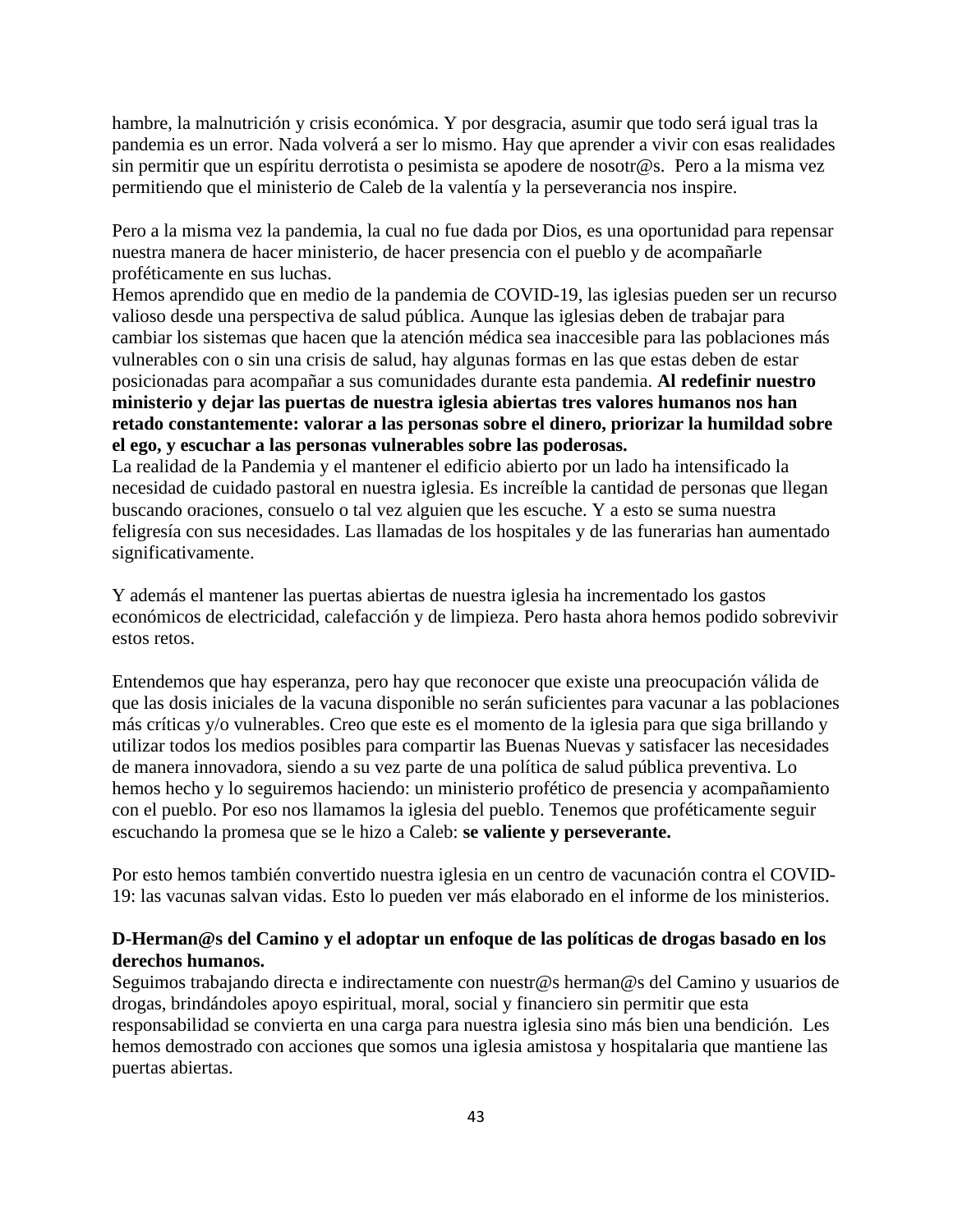Pero en la misión y visión de nuestra iglesia vemos estas dos realidades como síntomas de un problema mucho más grande. Por lo tanto, no queremos caer en acciones de rechazo o de excluir. Por el contrario, queremos el modelo de Jesús de la compasión y amor de sumar también a quienes han sido rechazad@s por nuestra sociedad. No tenemos todas las respuestas, pero tenemos el amor, el respeto y la compasión para seguir trabajando nuestros ministerios hacer presencia y acompañar al pueblo.

#### **E-Catecismo Radical de una Espiritualidad Mundana:**

La reflexión desde la Biblia de un hecho primario: la opresión y la injusticia de que son víctimas los pobres en América Latina. El primer paso de esta teología es la comprobación de si estamos siendo relevantes y reverentes en las luchas del pueblo. El paso siguiente es el examen, a la luz de la sociología, de las causas que explican situaciones de opresión y exclusión. En el examen influye de manera importante la doctrina del Evangelio Social de Jesús de que traigamos el cielo a la tierra.

El tercer paso es interrogar a la totalidad de la Escritura desde la óptica de las personas oprimid@s y excluidas. El método histórico-crítico de la hermenéutica, método racional, es reemplazado por una nueva "racionalidad científica", que brota de la praxis de quienes esperan la liberación en todas sus dimensiones.

Se recurre con frecuencia el relato del éxodo, citado siempre de forma parcial, rápida y poco rigurosa. Se incurre en la práctica de buscar los textos de la Biblia que parecen a cada autor los más eficaces para demostrar las tesis previamente establecidas por los análisis de origen sociológico.

Hacer real el sentido profundo del proyecto de liberación salvífica de Dios; la insistencia sobre la dimensión comunitaria de la fe; la urgencia de una praxis liberadora enraizada en la paz con justicia y en el amor; una relectura de la Biblia que busca hacer de la palabra de Dios la luz y el alimento del pueblo, en medio de sus luchas y de sus esperanzas.

En otras palabras, no queremos darle religión, Biblia o doctrinas al pueblo para que no piense. Queremos despertar sus conciencias, organizas esas conciencias y movilizarlas hacia su propia liberación. Ese fue y sigue siendo el modelo de Jesús de Iglesia Pueblo. **F-Seguir Desarrollando un Liderato Laical Creíble, Creyente y Encarnado:**

Me preocupa el que podamos desarrollar un relevo de visión y misión con liderazgo laical comprometido que prosiga revitalizando nuestra iglesia como una iglesia que sabe hacer presencia y acompañamiento en las luchas del pueblo con un mensaje de liberación salvífica tal y como los Evangelios nos lo presentan.

El liderazgo laical requiere de una capacidad de relación personal y profunda con Cristo y de una espiritualidad liberadora, que le permita desarrollar un discernimiento sistemático, permanente, personal y comunitario, para poder actuar como agente de Iglesia en el mundo a partir de la realidad concreta, respondiendo a las personas Crucificadas del día con día al modo de Jesús.

Capaz de distinguir la diversidad y poder situarse en ella y entender los tiempos, lugares y personas. Que este laicado tenga más allá las fórmulas preestablecidas, una enorme capacidad de análisis, adaptabilidad y la sabiduría de estar en el mundo situándose adecuadamente en cada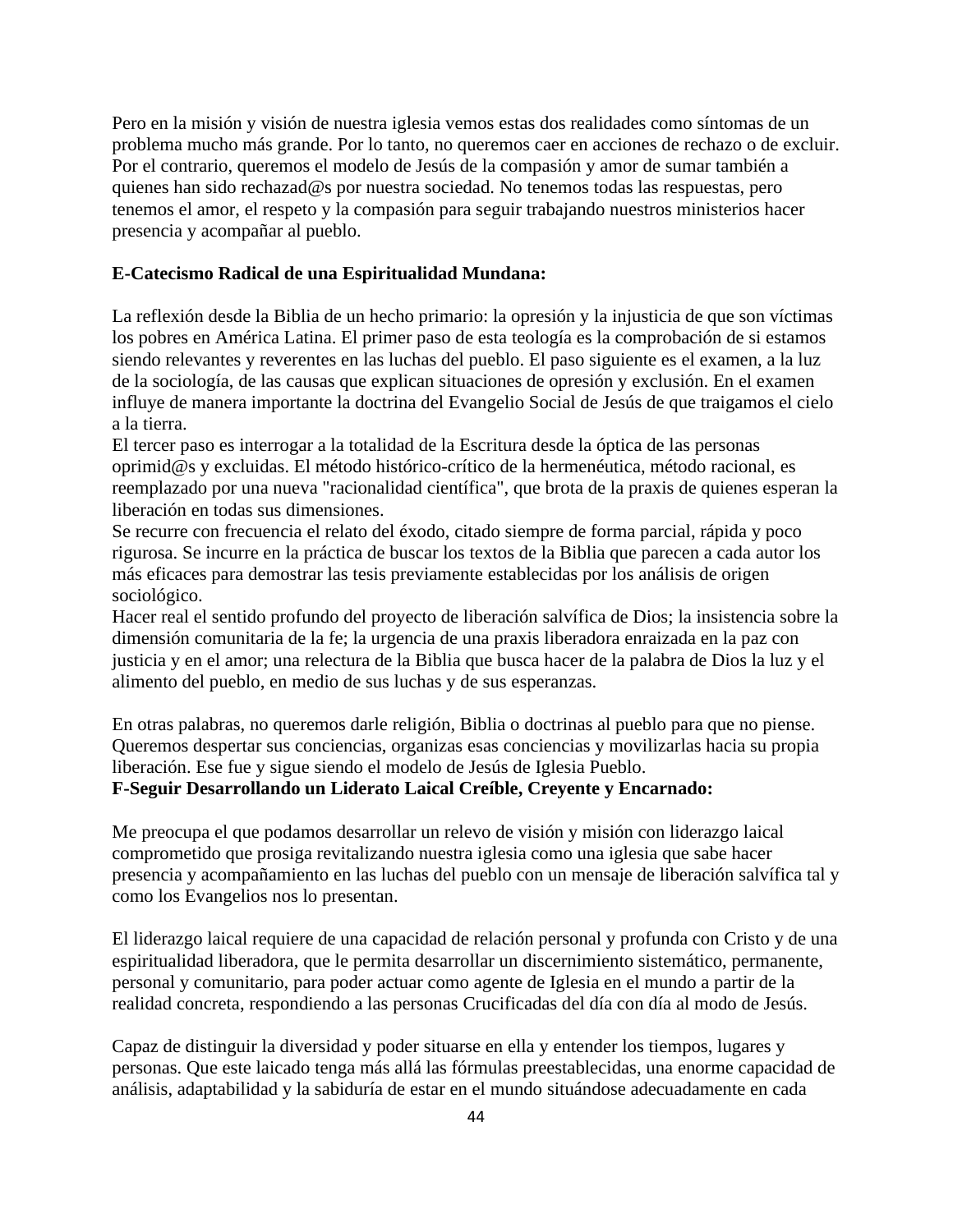sitio para impulsar más el Reino en cualquier contexto. Un laicado que rescate la espiritualidad mundana, de que estamos en el mundo para contemplarlo y cambiarlo porque tiene que haber vida antes de la muerte.

**G-Mejoras al edificio:** Asimismo, hay una serie de proyectos de mejoras al edificio que debemos de poner en prioridad. Entre estas está la cocina, las paredes de la iglesia, el techo de la iglesia, la escalera que lleva al sótano y el convertir la caldera (*boiler)* de aceite a gas.

En el 2021 logramos que nuestra iglesia pasara a ser un Monumento Histórico (Landmark Site) [https://patch.com/new-york/washington-heights-inwood/historic-washington-heights-church](https://patch.com/new-york/washington-heights-inwood/historic-washington-heights-church-earns-landmark-status)[earns-landmark-status.](https://patch.com/new-york/washington-heights-inwood/historic-washington-heights-church-earns-landmark-status) Esto definitivamente es un triunfo.

#### **H-Memoria histórica de la Iglesia:**

Recolectar la historia de una iglesia es una manera excelente de preservar su memoria histórica y su identidad. Además, es una gran ayuda para recaudar fondos. Bajo el liderazgo de Radhames Morales, reiniciamos nuevamente esta tarea a través del Proyecto de Memoria Histórica. Hay que proseguir trabajando en esta dirección de que se vea que la belleza histórica de esta iglesia es su gente, no solo la estructura física de un edificio.

**I-Vivienda y Salario Pastoral:** Entre nuestras prioridades también debe de existir el poder fortalecer las finanzas de una manera que podamos pagar el presupuesto salarial a tiempo completo de un o una sacerdote. Y a esto se suma el que podamos realizar una inversión de bienes raíces para poder tener una vivienda que sirva de casa (o apartamento) pastoral.

Al yo llegar a esta nuestra iglesia con un salario de la Universidad de la Ciudad de Nueva York y con una vivienda, esto alivió enormemente la carga económica en este renglón. Pero yo no estaré aquí para siempre y las posibilidades son que quien venga necesita su vivienda y salario a tiempo completo con todos los beneficios. Esta realidad tiene una gran prioridad en nuestra agenda de trabajo. Es importante asimismo recalcar, que mi trabajo en nuestra iglesia es a tiempo completo y muchas veces más de 40 horas a la semana.

**IV- Mi llamado como pastor del discipulado: Enseñanzas de crítica y autocritica del 2021**

L@s pastor@s entienden que deben ser líderes formador@es de discípul@s que crean un movimiento multiplicador de formación de discípul@s, comenzando con la iglesia a la que sirven.

En mi travesía como su pastor y guía espiritual cinco realidades han tocado, y siguen tocando, mi discipulado infatigablemente. **L@s grandes líderes lideran.** Implícita en la palabra "líder" está la idea de moverse con intencionalidad hacia un objetivo claro y convincente e inspirar a otras personas a moverse. Un o una líder tiene una misión que cumplir y anima a otr@s a trabajar con él o ella para lograrlo. Y no hay mejor ejemplo de esto en la historia antigua que Jesús.

**L@s líderes hablan con el ejemplo**. En Lucas 6:40 Jesús dijo: "El alumno no está por encima del maestro, pero todo el que está plenamente capacitado será como su maestro". **L@s grandes líderes oran.** "Pero Jesús a menudo se retiraba a lugares solitarios y oraba". Lucas 5:16. Orar sin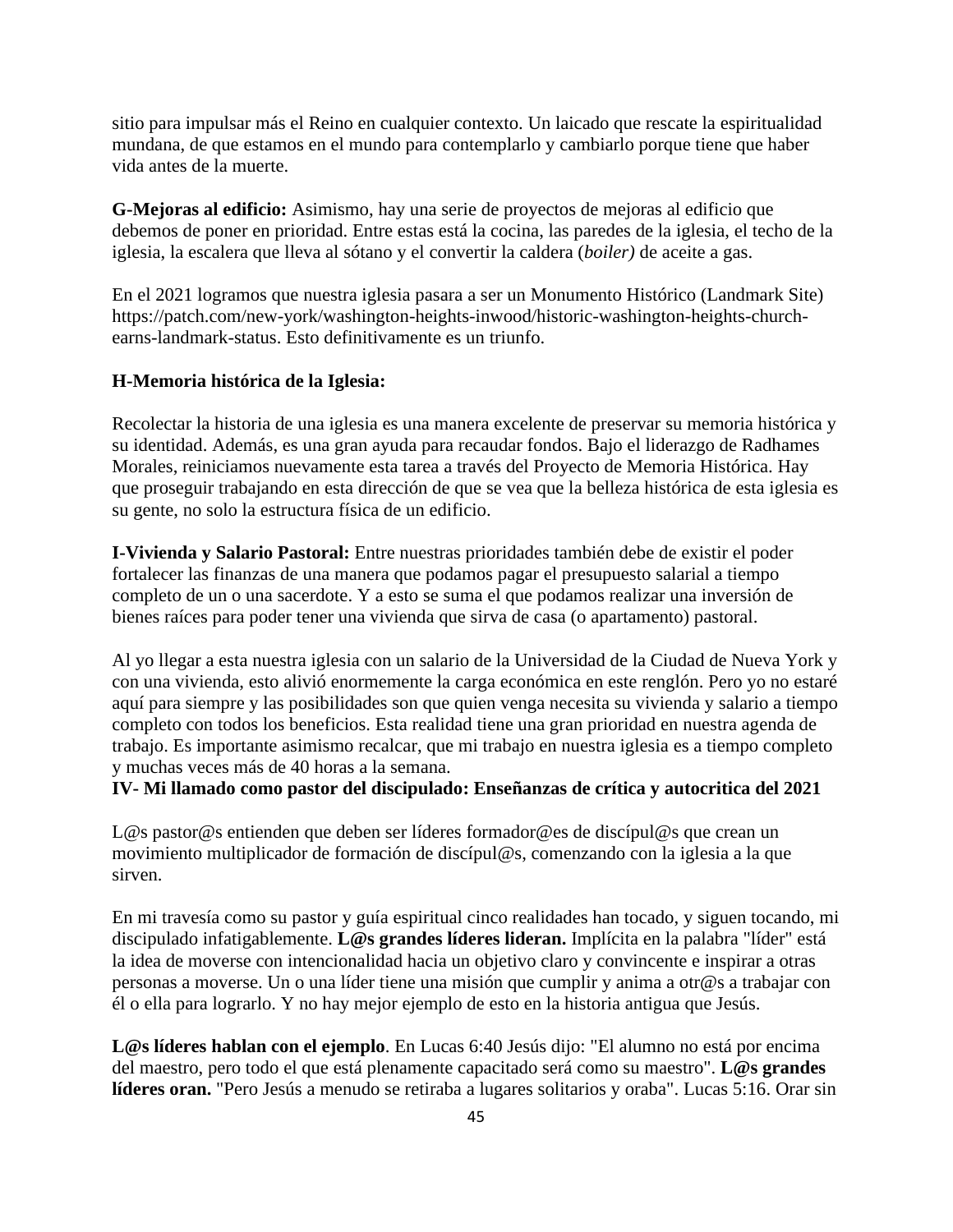cesar es estar en comunicación con Dios en todo tiempo, sumergirnos en su presencia, en su ser, en su esencia. Es dejar que Dios nos hable y nosotr@s asimismo responderle con acciones. Y algunas veces, si es necesario, usar palabras.

**L@s grandes líderes siempre están aprendiendo**. L@s grandes líderes son grandes aprendices. Ell@s leen. Ell@s escuchan. Reflejan. Y ser un/a aprendiz requiere un cierto nivel de humildad. L@s que creen saberlo todo no aprenden nada. Y **l@s grandes líderes tienen compasión.** La compasión es un valor humano que enlaza la empatía y la comprensión hacia el sufrimiento de las demás personas**.** En Lucas 9:36 nos dice: Cuando vio a las multitudes, les tuvo compasión, porque estaban confundidas y desamparadas, como ovejas sin pastor.

Yo sigo buscando con sinceridad el cómo hacer visible estas cinco realidades en mi vida. Unas veces estoy arriba y otras abajo, pero sigo tratando. Mi mayor reto como su discípulo pastor ha sido guiar y equipar a l@s miembros de nuestra iglesia para que se desarrollen y vivan en relaciones de discipulado total. El discipulado completo incluye cuidado pastoral, y crecimiento espiritual. Esto para animar a otr@s a vivir una vida para Cristo a través de tiempos de adoración y estrategias de discipulado para la congregación.

¿Recuerdan en el Evangelio cuando unas personas trajeron a Jesús a un amigo enfermo y como no pudieron atravesar la multitud hicieron un roto en el techo de la casa para traer a su amigo a la presencia de Jesús? Esto nos demuestra que ser parte de una estrategia de hacer un roto en el techo de la casa implicaba coraje y confianza en todos los sentidos. En el mensaje de Caleb es valentía y perseverancia. El verdadero ministerio será detenido por nuestro miedo o cumplido por nuestra fe.

#### **Una radiografía eclesial:**

**a-Mirando hacia adentro:** Primeramente, he aprendido que yo también de alguna manera tengo responsabilidad en todo este panorama de cosas negativas y positivas que han pasado o estanpasando en nuestra iglesia.

Asimismo, he aprendido, que tengo que transformarme si quiero transformar a nuestra iglesia y al resto de la comunidad. Por ejemplo, yo reconozco que tengo responsabilidad en la manera en que algunas personas en la iglesia se sienten conmigo: frustrad@s, con coraje, desilucionad@s, agobiad@s por mi "estilo de liderazgo pastoral" y "por mi praxis socio teológica.

A mí me parece -y esto sin negar o tratar de menospreciar mis corajes, arrebatos y furores, soy humano y sigo trabajando en estos cambios- que el problema mayor estriba en que hay personas que están en su zona de confort y no quieren que los saquen de ese lugar. O sea, no quieren oír lo que necesitan oír. Mi mensaje sigue siendo el mismo que he presentado en mis sermones: *si sigues a Jesús Él te llevará fuera de tu zona de comodidad. Una persona que tiene miedo de salir de su zona de comodidad nunca puede cambiar o enfrentarse a los desafíos de la vida. Una persona tiene que salir de su zona de confort para ser convertida en primer lugar. Después de la conversión, una persona cristiana no puede ser fuerte y ser vencedora sin salir de su zona de comodidad para afrontar nuevos retos. Jesús dejó su zona de comodidad muchas veces y así*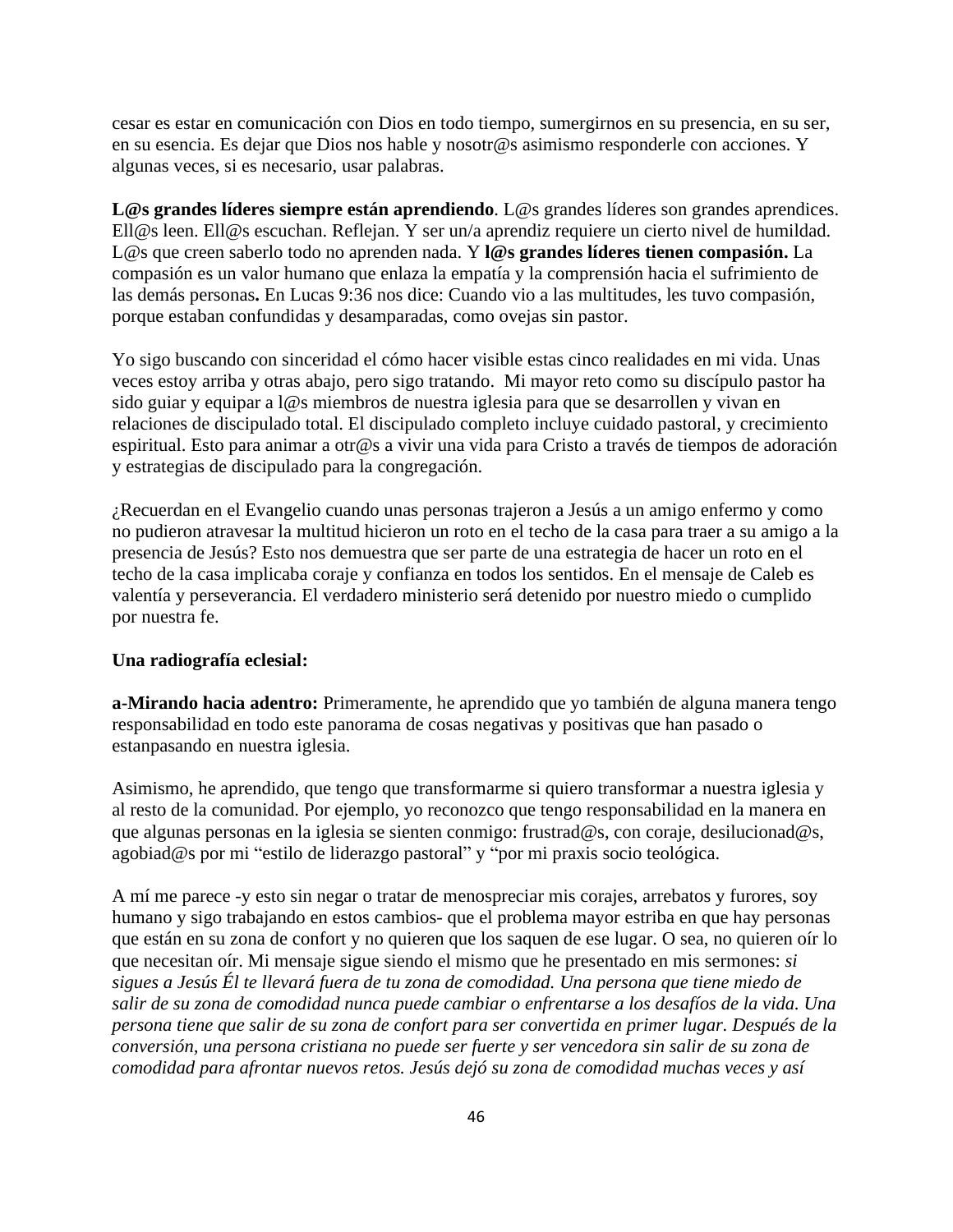*debemos hacerlo tú y yo.* Por lo tanto, hay unas paredes o murallas que tenemos que destruir porque no son saludables.

Yo estoy trabajando en mi vida, confío tú estás haciendo lo mismo porque el mantra mío sigue siendo el mismo: **no me digas que hacer, enséname con tus acciones lo que tengo que hacer y yo te voy a escuchar con mi corazón**. Tenemos personas en nuestra iglesia que siempre saben lo que yo tengo que hacer, pero no acompañan su recomendación con la acción. O sea, no saben lo que tiene que hacer.

**b-Dinámicas interesantes en Santa Cruz:** Hay una serie de realidades que me son fascinantes dentro de nuestra iglesia. Mi manera de entenderlas es desde la óptica de la psicología de grupo. O sea, la influencia que tiene el grupo sobre el comportamiento individual y la que tiene esa persona a la hora de modular el comportamiento de grupo.

**1-Domina todavía en nuestra iglesia el "derecho de la antigüedad".** En un sistema basado en la antigüedad, las personas que permanecen en la iglesia durante largos períodos de tiempo. Estas son las personas que por un lado hacen alardes de los años que llevan dentro de la iglesia o menosprecian a la nueva feligresía. Sin restarle importancia a la antigüedad, o a nuestr@s ancestr@s, a mí me fascina preguntarles a las personas lo que están haciendo ahora mismo por su iglesia y no tanto lo que hicieron. Por supuesto, no es uno o el otro, son ambos.

**2-Luchas de poder vs. luchas por la igualdad.** Jesús habla de su Pasión y l@s discípul@s, sin embargo, se ponen a discutir sobre quién es el más grande entre ellos. La lucha por el poder en la Iglesia no debe existir", porque el verdadero poder, el que el Señor "con su ejemplo nos ha enseñado", "es el luchar por la igualdad en todas las diversas humanas.

**3-La cultura del chisme.** Constantemente le pregunto a las personas chismosas de nuestra iglesia lo siguiente; ¿qué ganamos con estas cosas? Nada. Muchos de los chismes que se ven por ahí son pura invención, pero lo que nadie se pone a ver es que los mismos hacen un daño terrible a la víctima. Lamentablemente, los chismes traspasan límites a diario, en franca violación a la privacidad de la gente. Esto tenemos que erradicarlo de nuestra iglesia.

**4-Divisiones infructíferas.** Las divisiones negativas en las iglesias son un hecho triste y muy común en el cuerpo de Cristo. Los efectos que produce una división en la iglesia, sin importar la causa, pueden ser devastadoras. Las divisiones negativas en las iglesias causan tristeza y desaliento. Sin embargo, hay esperanza; las iglesias que se dividen pueden experimentar sanidad y restauración. Las iglesias son como los hospitales, llenas de personas heridas y enfermas. Mi experiencia en Santa Cruz/Holuyrood es que las divisiones ocurren cuando alguien busca manipular a las personas y/o eventos para sus propios fines. **No lo permitas.**

**5-Legalismo.** Unas de las consideraciones de ser una persona legalista, es la tendencia que se tienden a olvidar que lo correcto no solo consiste en ser obediente a ciegas de las leyes o cánones. Las personas legalistas creen que poseen la verdad, y atacan a todo aquel o aquella que disienta de sus interpretaciones, o defienden su verdad a capa y espada. Nosotr@s sabemos que la Palabra de Dios no necesita que nadie la defienda, la Palabra de Dios se defiende sola. Estas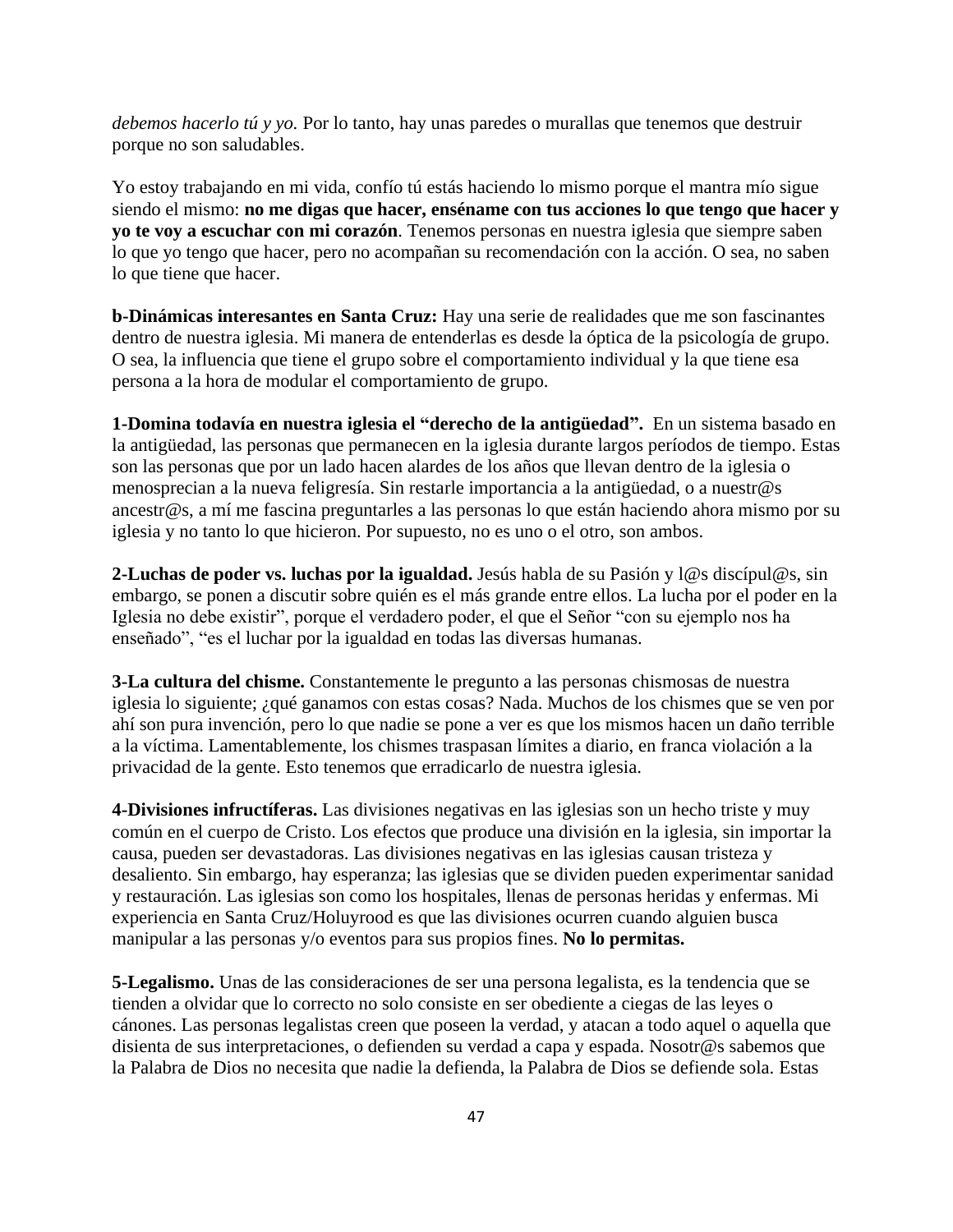personas cuidan mucho las apariencias, pero se olvidan fácilmente del amor y la justicia de Dios.

Y de estos también tenemos. Se la pasan citando los Reglamentos de la iglesia de la misma manera que los fariseos le citaban a Jesús la Ley. Debemos de siempre acompañar el aspecto humanista a nuestras leyes y reglamentos. No podemos exigir de los demás lo que no damos, no podemos dar lo que no tenemos y no podemos llegar donde no conocemos. Seamos fieles y amonestémonos con amor, entonces verdaderamente brillará la gloria de Dios a través de nosotr@s.

**6-Conflictos socio-teológicos.** No es un secreto que en mi hablar, actuar, escribir y sentir yo siempre busco el cómo encontrar las dimensiones sociales, políticas, culturales, y espirituales del Evangelio de Jesús. Esta realidad yo no la voy a cambiar porque es mi identidad pastoral. Yo tengo la obligación de respetar quienes disientes de mi teología. Si bien para mi estudiar la religión implica analizar procesos teológicos, económicos, sociopolíticos, culturales, etc., Yo veo y encuentro a Jesús en las luchas del pueblo y de aquí la necesidad de una liberación salvífica. Traer el cielo a la tierra. Desarrollar una espiritualidad mundana, que funcione y trabaje en el mundo, porque el aquí y ahora es lo más importante para mí. El mas allá es menos atractivo a mi vida pastoral. Por eso me preocupa el que hay vida antes de la muerte y el que seamos felices.

Tenemos personas en nuestra iglesia que vienen de una formación diferente y es con lo que tenemos que lidiar. Yo no tengo problemas con estas personas hermanas. Pero estas personas quieren cambiar mi manera de hacer ministerio y eso jamás va a pasar porque no lo voy a permitir. Estas personas muchas veces quieren que yo no mencione nada de los aspectos sociales, culturales, o políticos del Evangelio. Solo lo espiritual. Pero no entienden que la espiritualidad tiene dimensiones sociales, políticas, económicas y culturales. O sea, quieren que yo traiga una exégesis (explicación de la escritura Bíblica) sin realizar una hermenéutica (aplicación de la escritura Bíblica). Eso no va a ocurrir porque para mí es como tratar de borrar las dimensiones holísticas del Evangelio de Jesús. Toda mi vida yo he practicado un ministerio de vanguardia y lo seguiré practicando. Jesús era un radical y yo quiero imitarlo. Por esto me identifico como un cristiano socialista.

#### **7-Perfil de la Iglesia y de la Comunidad:**

En este momento bajo la coordinación de dos de nuestros seminaristas, Ronnie Ward y Andrew Kumfer están trabajando con un grupo de hermanas y hermanos de la iglesia en la preparación de un perfil de nuestra iglesia que nos diga en donde estamos y hacia donde queremos ir. Y, asimismo, un perfil de la comunidad que nos demuestre el tipo de ministerio relevante que tenemos que poner en práctica. Estos dos informes son de gran importancia en la transición de clero porque ayuda enormemente a un Comité de Búsqueda y a la Junta Parroquial en la exploración de un/a nuev@ clero, en el contexto de nuestra visión y misión.

#### **IV-¿Cómo deberíamos cerrar el 2021?**

Aprendamos del pasado y vamos a dejarlo ir. Vivamos el aquí y ahora. Sí, el 2020 y el 2021 fueron años duros, es tiempo de movernos de esa nostalgia. La depresión en este momento es un lujo y yo no tengo tiempo para perder. Lo mejor que podemos hacer es extraer las enseñanzas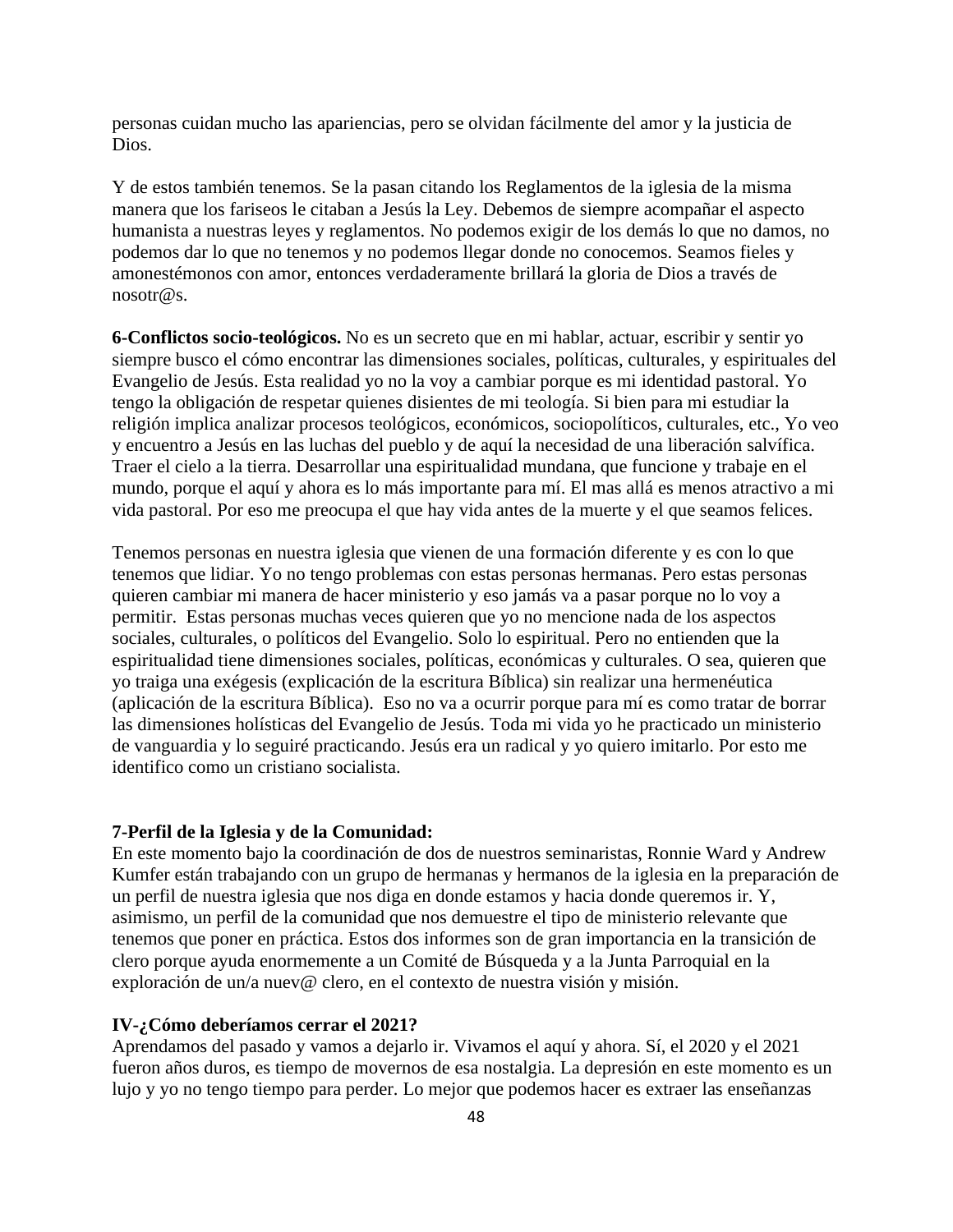que estos años nos dejan y concentrarnos en lo que está por venir con la mayor confianza. Busquemos esa utopía realizable y digamos a toda voz; Aquí no se rinde nadie, somos el pueblo de Caleb: valentía y perseverancia.

**V-Pasando la antorcha: Pero a la misma vez aprovecho para volverles a decir que mi ministerio con ustedes como pastor y sacerdote no se prolongará en Santa Cruz/Holyrood más de dos años. O sea, vamos a una transición de clero y debemos prepararnos. Puede ser antes, pero no después. Por lo tanto, tenemos que comenzar a preparar la transición de cambio, un relevo saludable para nuestra iglesia. Ahora en enero 2022 cumplo mis 70 años y siento que es necesario comenzar a moverme en otra dirección con mi ministerio en el retorno a Puerto Rico, donde todo esto comenzó cuando tenía solo 12 años. Tengo la bendición de que Amarilis está en la mejor disposición de ser parte de este proceso de cambio. Doy gracias a Dios por ella y su visión profética.**

**Les confieso que para mí esta separación ha comenzado a ser un gran dolor. Pero lo podemos superar. Porque las buenas noticias en donde quiera que estemos nos reconfortarán de que nos seguimos uniendo en la visión y misión del Evangelio Social de Jesús. Nunca será un adiós, sino un hasta luego. Ustedes son mi familia. Santa Cruz/ Holyrood ha marcado mi vida para siempre.** 

**VI-Conclusión:** Yo he dicho en muchas ocasiones que la iglesia es un hospital y todas las personas que aquí estamos en la iglesia necesitamos sanación. La iglesia no es un museo de gente santa. Dios sabe cuanta sinceridad hay cuando reconozco mis errores y saber lo que tengo que eliminar de mi vida o añadir a mi vida. De aquí el añadir los nueve dones del Espíritu Santo en Gálatas 5:22-23: "*Pero el fruto del Espíritu es amor, gozo, paz, paciencia, benignidad, bondad, fidelidad, mansedumbre, dominio propio…".* 

Muchas gracias por darme la oportunidad de ser su pastor y ayúdenme a ser mejor sacerdote. Si en algo les he ofendido, o les he fallado les pido perdón. Créanme cuando les digo que estoy tratando y les prometo que seguiré dando lo mejor de mí.

Hoy quiero asegurarles que el 2022 será, solo seamos valientes y perseverantes. Pero como personas cristianas les recuerdo el Adviento -la llegada de esa esperanza- es un viaje continuo a través de todo el año.

Recibamos el 2022 con optimismo y rescatemos un verdadero motivo de esperanza a largo plazo. Vendrán tiempos mejores. Dios nos está pidiendo que: *Seamos valientes y perseverantes como Caleb.* 

Muchas gracias por aceptarme y bendecirme. Sigamos orando y actuando.

En el amor solidario, el sacramento más importante; su hermano pastor y su hijo. **Amén y Ashé**

Luis+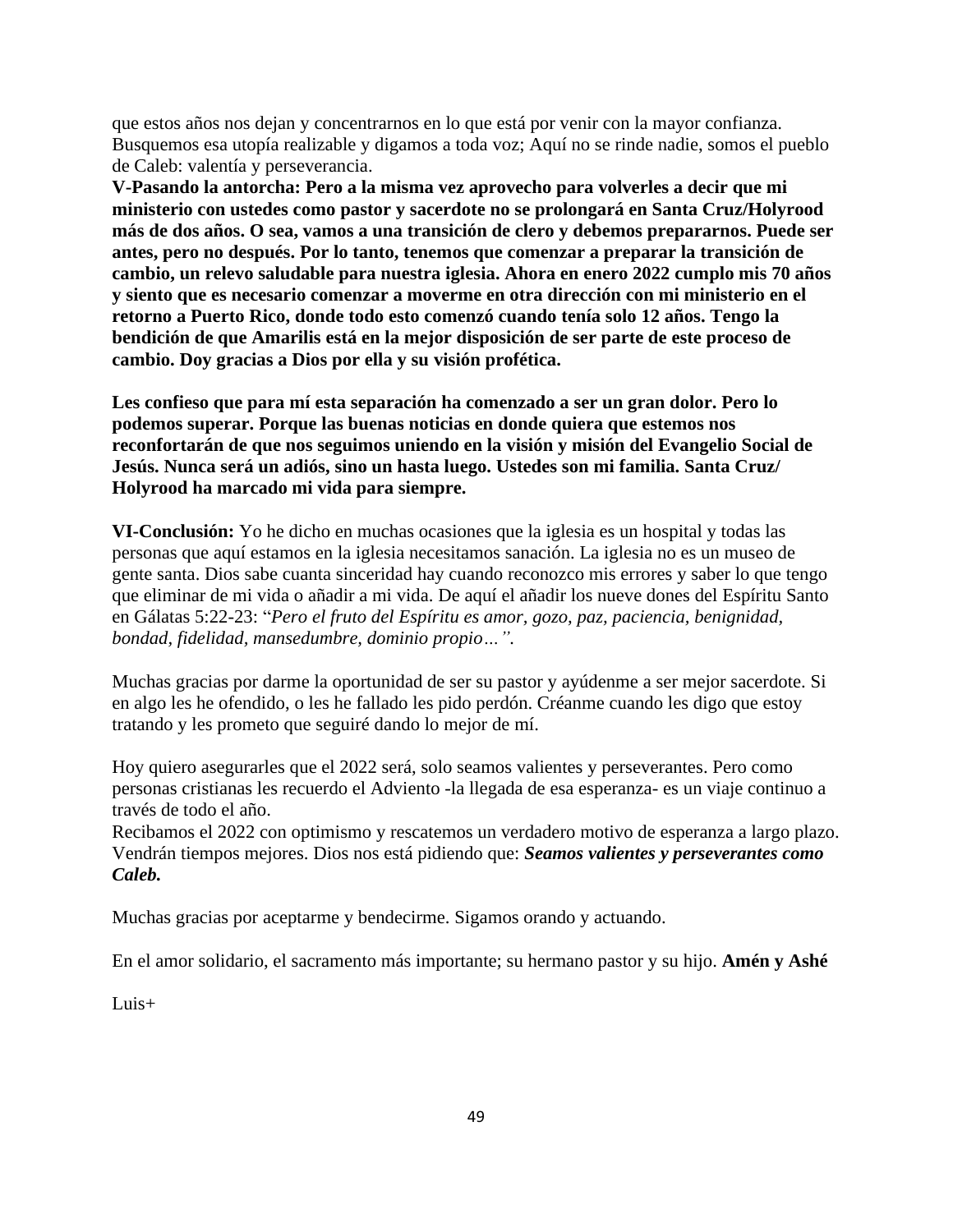

**Ministerio Caleb: Valentía y Perseverancia. Caleb Ministry: Courage and Perseverance.**

**Informe Pastoral/Administrativo -2021 Pastoral/Administrative Report Padre/Fr. Luis Barrios**

**I-introduction:** 

# **We are Caleb:**

My dear Santa Cruz / Holyrood family, greetings and blessings. I want to start this progress report (or reflection letter) with a kind of homily on Caleb. I am aware that it is a bit long, but it seemed necessary to put all this as a "letter to history." More than a report, it is a work agenda and a document for critical reflection. My recommendation is that you read it by sections, or in groups, or as you prefer, but read it and digest it, please. Take the good and put the bad away. And criticize with your actions and words, how things should be done. And if necessary, let's dialogue to clarify the best way to be disciples of Jesus and at the same time continue to move the vision and mission of our church. In other words, all of this is an invitation to continue working within the harmony of unity in diversity.

I share this testimony with you from the bottom of my heart. When I was only 15 years old in a biblical reflection and prayer meeting one of the church sisters approached me and said: your ministry will be like Caleb's. I had no idea what she was telling me, but I prayed, and searched the Bible until I understood this process of preparation. Later, in another biblical reflection and prayer meeting, a priest friend approached me and said in my ear: for a pastor, for a pastor, you were born, you will take care of the flock of my church like Moses in the fold. All of this is the beginning of my ministry journey trying to seek God's will and to produce a ministry that is relevant and reverent to the struggles of the people. All this because there must be life before death.

This is a document where I let you see my humanity, my concerns, my contradictions, my motivations and above all my seriousness to carry out ministry. In the midst of my human contradictions, you must find my true motivations to try to do the right thing. If I fall, I get up and if I get dirty, I come back and clean myself; I'm human. That is why this is also an invitation for you to allow me to continue walking by your side. Here I share this story of Caleb.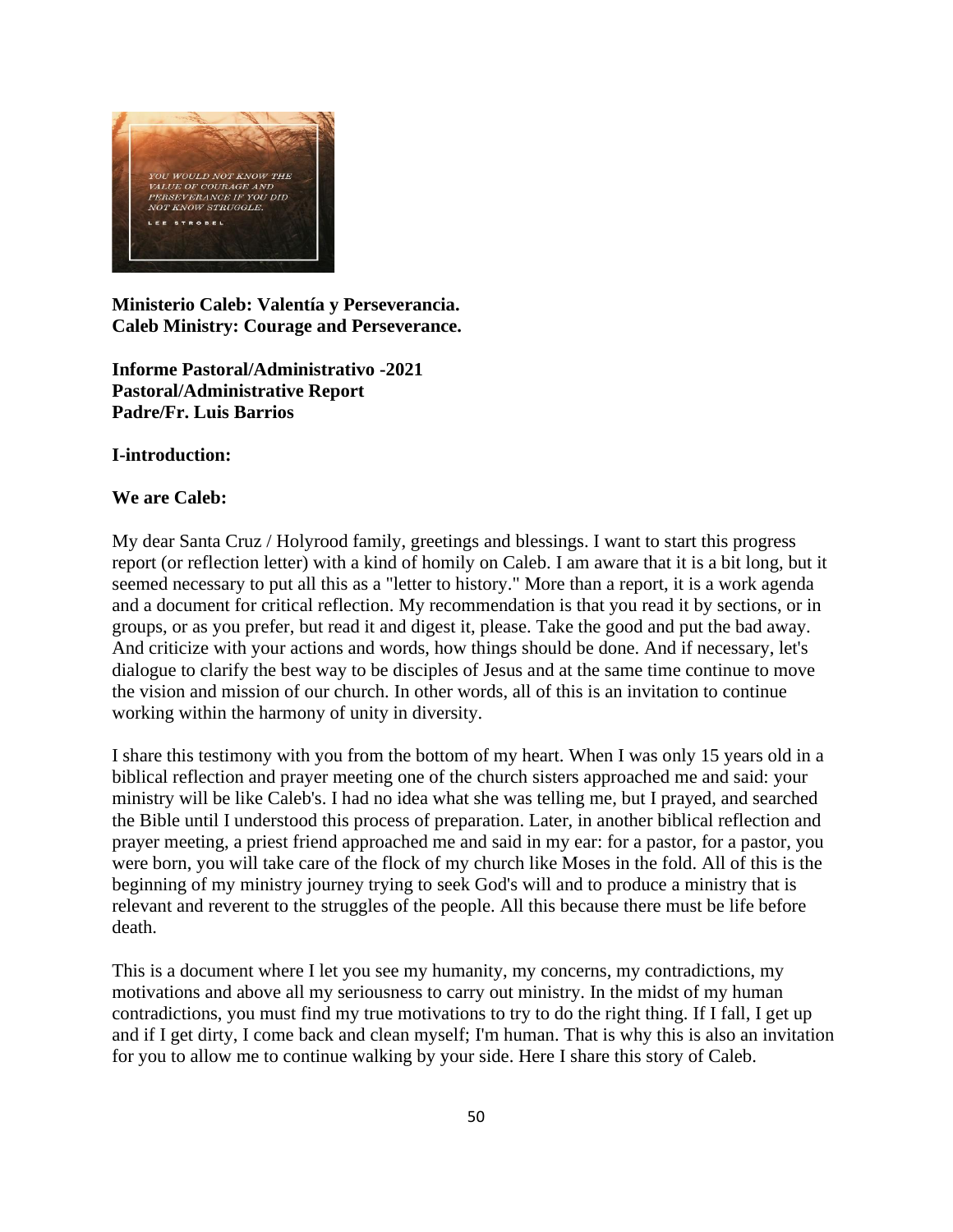*The Lord said to Moses, <sup>2</sup> "Send some men to explore the land of Canaan, which I am giving to the Israelites. From each ancestral tribe send one of its leaders." <sup>3</sup> So at the Lord's command Moses sent them out from the Desert of Paran. All of them were leaders of the Israelites. <sup>4</sup> These are their names: from the tribe of Reuben, Shammua son of Zakkur; <sup>5</sup> from the tribe of Simeon, Shaphat son of Hori; <sup>6</sup> from the tribe of Judah, Caleb son of Jephunneh; <sup>7</sup> from the tribe of Issachar, Igal son of Joseph; <sup>8</sup> from the tribe of Ephraim, Hoshea son of Nun; <sup>9</sup> from the tribe of Benjamin, Palti son of Raphu; <sup>10</sup> from the tribe of Zebulun, Gaddiel son of Sodi; <sup>11</sup> from the tribe of Manasseh (a tribe of Joseph), Gaddi son of Susi; <sup>12</sup> from the tribe of Dan, Ammiel son of Gemalli; <sup>13</sup> from the tribe of Asher, Sethur son of Michael; <sup>14</sup> from the tribe of Naphtali, Nahbi son of Vophsi; <sup>15</sup> from the tribe of Gad, Geuel son of Maki. <sup>16</sup> These are the names of the men Moses sent to explore the land. (Moses gave Hoshea son of Nun the name Joshua.) Numbers 13:- 1-16.* 

#### **We are Caleb**

As you can see Caleb is not the best-known name in the Bible. His story is one of disappointment and postponed dreams, yet Caleb is a powerful example of perseverance, faith, and enduring strongly to the end. Being one of only two people who believed that God could give the promised land to the Israelites, he was greatly overwhelmed by an entire fearful generation. Having to wait in the desert for forty years, Caleb finally saw God's promise fulfilled at 85 years of age. So, what can we learn from Caleb's life? Caleb was one of the spies sent by Moses to investigate the land of Canaan, he was also a soldier and a shepherd, he was one of the only two adults who left Egypt and entered the promised land. Caleb is a reference and analogy for dreams, goals, priorities, and ways of living that need to be tested. This is the biblical story: Numbers 13: 1-3: And Jehovah spoke to Moses, saying: Send men to spy out the land of Canaan, which I am giving to the children of Israel; From each tribe of their fathers, you shall send a male, each a prince among them. And Moses sent them out of the wilderness of Paran, according to the word of the Lord; and all those men were princes of the children of Israel. So Moses sent them to spy out the land of Canaan, saying to them: Go up from here to the Negev, and go up to the mountain, Num 13:18 and observe the land how it is, and the people who inhabit it, whether it is strong or weak, if little or numerous; Num 13:19 what the inhabited earth is like, whether it is good or bad; and how are inhabited cities, if they are camps or fortified squares; Num 13:20 and what the land is like, whether it is fertile or barren, whether there are trees on it or not; and be strong, and take of the fruit of the country. And it was the time of the first grapes. In my opinion, there are at least seven key aspects of Caleb that can help us to continue developing a relevant and reverent ecclesial-community ministry:

#### **1. Remember God's promise through Moses (Joshua 14: 6) (Numbers 14:24):**

And the sons of Judah came to Joshua in Gilgal; And Caleb the son of Jephunneh Cenezeus said to him: You know what the Lord said to Moses the man of God in Kadesh-barnea, concerning me and you. But to my servant Caleb, because there was another spirit in him, and he decided to follow me, I will bring him into the land where he entered, and his offspring will have it in possession.

In other words, Caleb was a person of conquest who remembers the promises of God not to collect them, but to live them, he is the spearhead to go after the conquest of any challenge and adversity.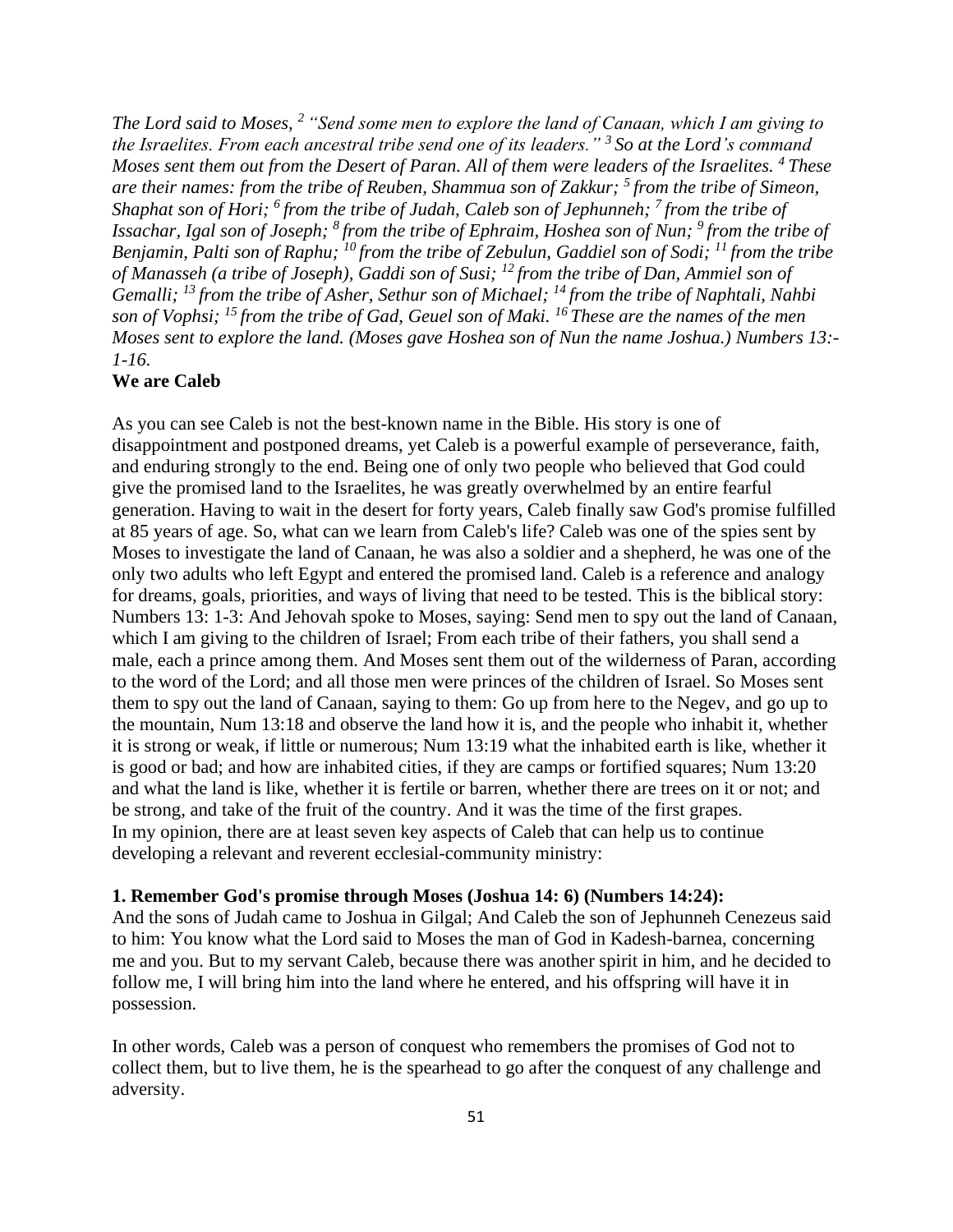#### **2. He brought news as he felt it in his heart (Joshua 14: 7):**

I was forty years old when Moses the servant of Jehovah sent me from Kadesh-barnea to spy out the land; and I brought him news as I felt it in my heart.

Caleb had the same feeling of God. For Him there was first the word of God, then faith and then feelings. The phrase "... how I felt it in my heart" is not a drawer phrase; rather it sums up theology in action.

#### **3.In him was another spirit (Numbers 14:24):**

But to my servant Caleb, because there was another spirit in him, and he decided to follow me, I will bring him into the land where he entered, and his offspring will have it in possession. Caleb decided to go after God. He was not carried away by the vast majority; he was not confused neither by the arguments, nor by the manipulation, nor even by the despair of those around him. Having another spirit, like Caleb, is not determined at the moment of crisis; it is obtained long before, as a consequence of guarding the heart from day to day and storing in it the treasure of the word of God.

#### **4. He never made the hearts of the people faint, of his people (Joshua 14: 8):**

And my brothers, those who had gone up with me, made the hearts of the people fail; but I fulfilled by following Jehovah my God.

It is good to ask ourselves: Has anyone fainted because of me? How many times have we made someone's heart fail because of our words, looks or lack of testimony? By focusing our attention on the giants, we can lead those we love not to believe God and his word, to live by faith.

#### **5. He was sure of God's presence (Numbers 14: 9):**

Therefore, do not be rebellious against Jehovah, nor fear the people of this land; because we will eat them like bread; their protection has departed from them, and the Lord is with us; do not fear them.

Caleb's argument was that God was with them. He never ignored the giants, what happened with Caleb was that the giants did not determine his faith, because he was convinced that God was with him.

#### **6.He was strong to the last (Joshua 14: 11-12):**

I'm still as strong as the day Moses sent me; what was my strength then, such is my strength now for war, and to go out and to enter. Joshua 14:12 Now therefore give me this mountain, of which the Lord spoke that day; for you heard in that day that the Anakim are there, and that there are large and fortified cities. Perhaps Jehovah will be with me, and I will drive them out, as Jehovah has said.

Caleb was as strong as he was 45 years ago. he still had his vigor. In the same way, Abraham, although his body was weakening, his faith was strengthening, that is, he developed more his spiritual musculature (Romans 4: 19-20). Now, Caleb says: "Now give me this mountain…" Expresses her desire to go and conquer him. As he was getting stronger, he could take down giants.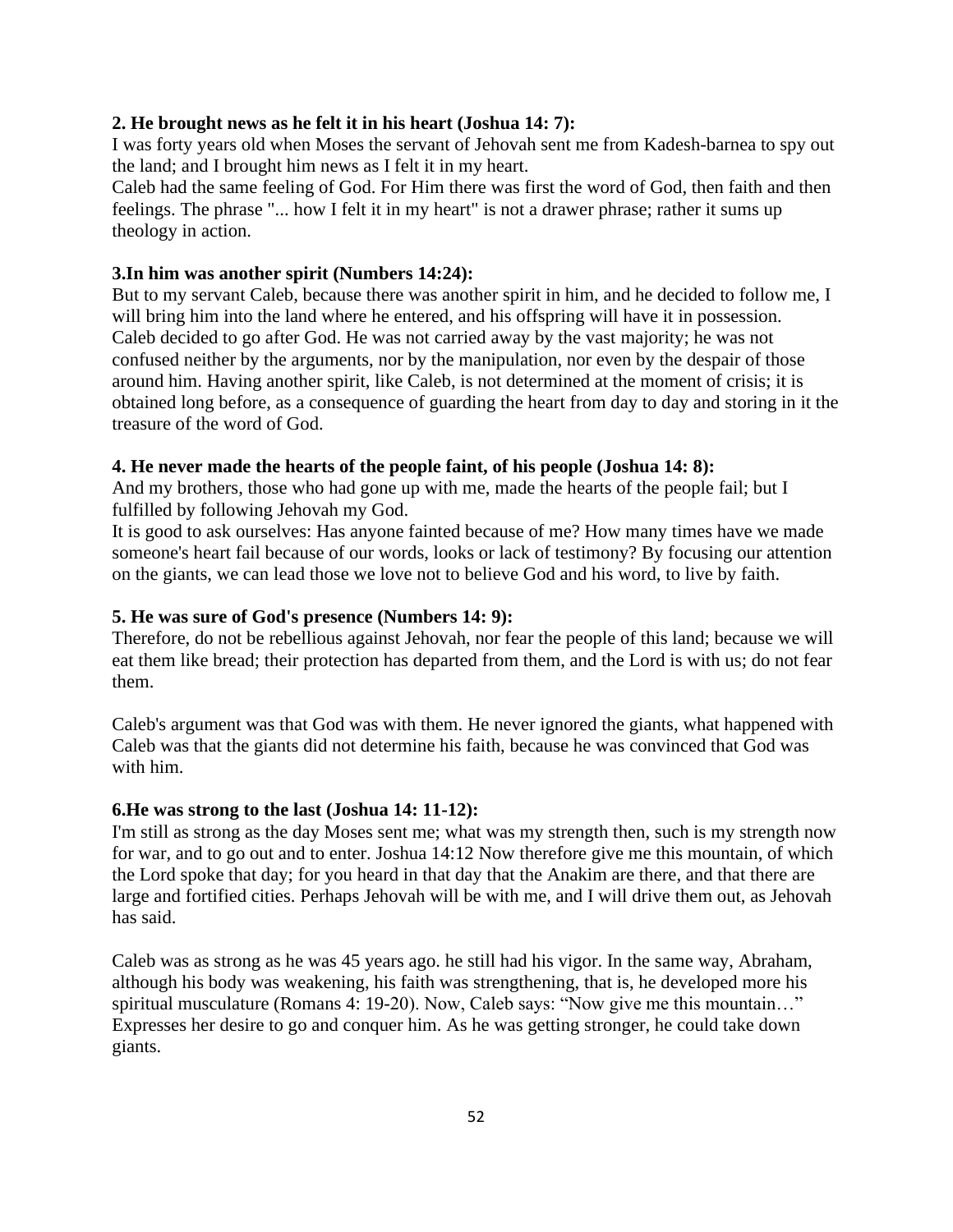#### **7. He acted under blessing (Joshua 14:13):**

Joshua then blessed him and gave Caleb the son of Jephunneh to Hebron as an inheritance. Caleb acted under blessing, as he was clear about Joshua's authority and knew that he could not go without his blessing. He waited for God's blessing through Joshua. He who acts under blessing, he will always conquer.

The teaching is clear: Caleb was engaged. A life fully consecrated to God without reservation. Caleb was completely devoted to God. He believes in the promises of God. Even when things looked bleak, during his 40 years in the desert, Caleb never gave up hope. No matter how many setbacks, Caleb held onto God's promises. This my dear brothers and sisters is a great model of discipleship and of planting, replanting, and revitalizing churches.

If we are the Church of the People, the one that is present and knows how to accompany, our greatest challenge is like Cale's ministry: Courage and perseverance. If we deviate and put our trust in ourselves, we are going to fail, we have to get self-sufficiency out of our lives, just like Caleb did, a person who believed God and conquered challenges. I summarize Caleb's message of action with this phrase: no one gives up here.

#### **II-Historical socio-theological background:**

February 1, 2022 will be five years pastoring our church. Before you gave Amarilis and me the honor of exercising a pastoral ministry, I shared with the members of the Search Committee and the Parish Board, at that time, that Iglesia Santa Cruz / Holyrood Church, needed (and needs) urgently a revitalization with sustainability in the pastoral, economic, administrative, and community matters. Since we arrived, listening to their concerns and expectations of pastoral ministries, we realized that we definitely had, and we have to continue working on these four lines. Our inspiration has always been drawn from Caleb's teachings: courage and perseverance. We are not a cowardly church.

There are people satisfied with the work done and other people dissatisfied. But we cannot deny the reality, on the one hand, that most of the people in our church agree and are satisfied with the work that has been done. And, on the other hand, that, although there are discrepancies in some people, the foundation of respect has always prevailed in most cases. That, sisters and brothers, is a triumph.

Of course, this has been a horizontal organizing work in collaboration with the ministries of the church which have become its backbone through the lay leadership that we have. For this we give thanks for the active ministries that we have, and we can see this in the Ministries Report for 2021. An incredible number of lay people who with Caleb's ministry have kept this church with its doors open and in revitalization.

And although we are a church without many financial resources, we have managed to organize a tremendous volunteer team of clergy: Revda. María Isabel, Rev. Deacon Luis Antonio and Rev. Deacon Gene. And to all this was added an incredible group of seminarians of whom we are also very proud: Anahí Galante, Andrew Kumfer, and Ronnie Ward.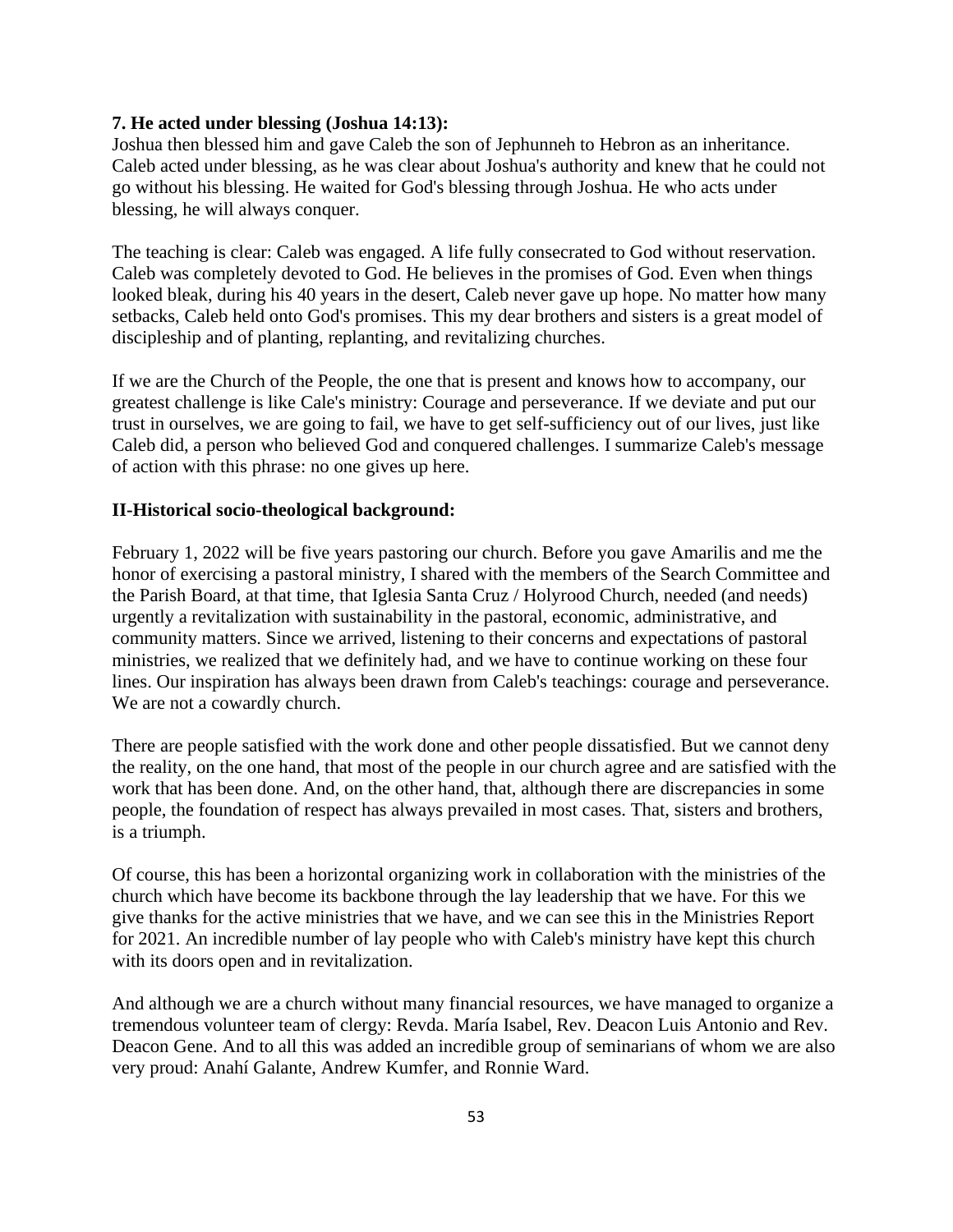And of course, to all this, is added the work team of the church of employees: María Zepeda (secretary and administrator of the building), Yuly Mony (cleaning), Iván Toro (Maintenance of the building), Humberto Varona (Repair computer and technical support), Carlos Cuevas (Music Director), and William "Bill" Leighton (in accounting).

#### **So where do we come from and where are we at?**

This seems to me is the key question. I honestly do not share the idea that some sisters and brothers have that Holy Cross / Holyrood is a church in crisis or unhealthy. This has been the analysis of some people in our church who suffer from socio-spiritual myopia or who specialize in making diagnoses with the particularities and not the big picture. I can accept that we have had crises, that is to be expected, but those crises have helped us to grow and mature to keep moving forward. Currently we are a church with a sustainable and prosperous pastoral. Despite ups and downs, our current reality presents a formidable panorama, of renewal and revitalization.

We have also played a very important role in our Diocese of being a model of action of a multicultural, multiracial, multiethnic, trilingual, multigenerational church, and other diversities and identities, which knows how to build unity in diversity. Here we reinvent ourselves in the midst of every crisis because like Caleb we have courage. We are like a revolution in progress. And, above all, that it uses a model of revival, revitalization, lay empowerment, ministerial relevance, presence and community accompaniment, which keeps the doors open to the people. Hence, the diocese is using us as an ecclesial model to follow. The Bible already says: by their fruits you will know them (Matthew 7:16).

I have to admit that when the two new Guardians arrived, Pedro Valerio & Yaniris Urbáez, in the month of August 2020 and also new members of the Parish Board, everything in the church took a surprising turn. They are people with vision, mission, courage, and perseverance. And, above all, sisters and sisters of prayer. We started meeting twice a month to make up for lost time and work. The vision and mission of the church were retaken through days of prayer and Bible readings, and the new Parish Board was trained in their duties towards the church. In other words, we return to the conversion within the Parish Board, that Santa Cruz / Holyrood is a church, not a private club. Some fatalistic and short-sighted people bet it would all be a failure. They did not count on our inspiration from Caleb of courage and perseverance under God's direction. Some of these sisters and brothers left - let it be clear, we did not vote for anyone - and that hurt us a lot because they are part of the body of Christ. There was no way to achieve a dialogue of reconciliation with justice. But we keep the doors open for them to return and have been following up on our prayers and actions.

But, on the other hand, other sisters and brothers stayed because their arrogance, bitterness, pain, desire for revenge, lack of socio-spiritual vision, and toxic life, with their direct or indirect actions, conscious or unconscious, have been obstacles. because they would like to savor the failure of this project of God. But they weren't counting on our vision of Caleb for bravery and perseverance. Nor did they count on the biblical promise when Gamaliel raised a defense in favor of Peter and John before the Council and in defense of God's project he told them: And now I say to you: Depart from these men, and leave them; because if this advice or this work is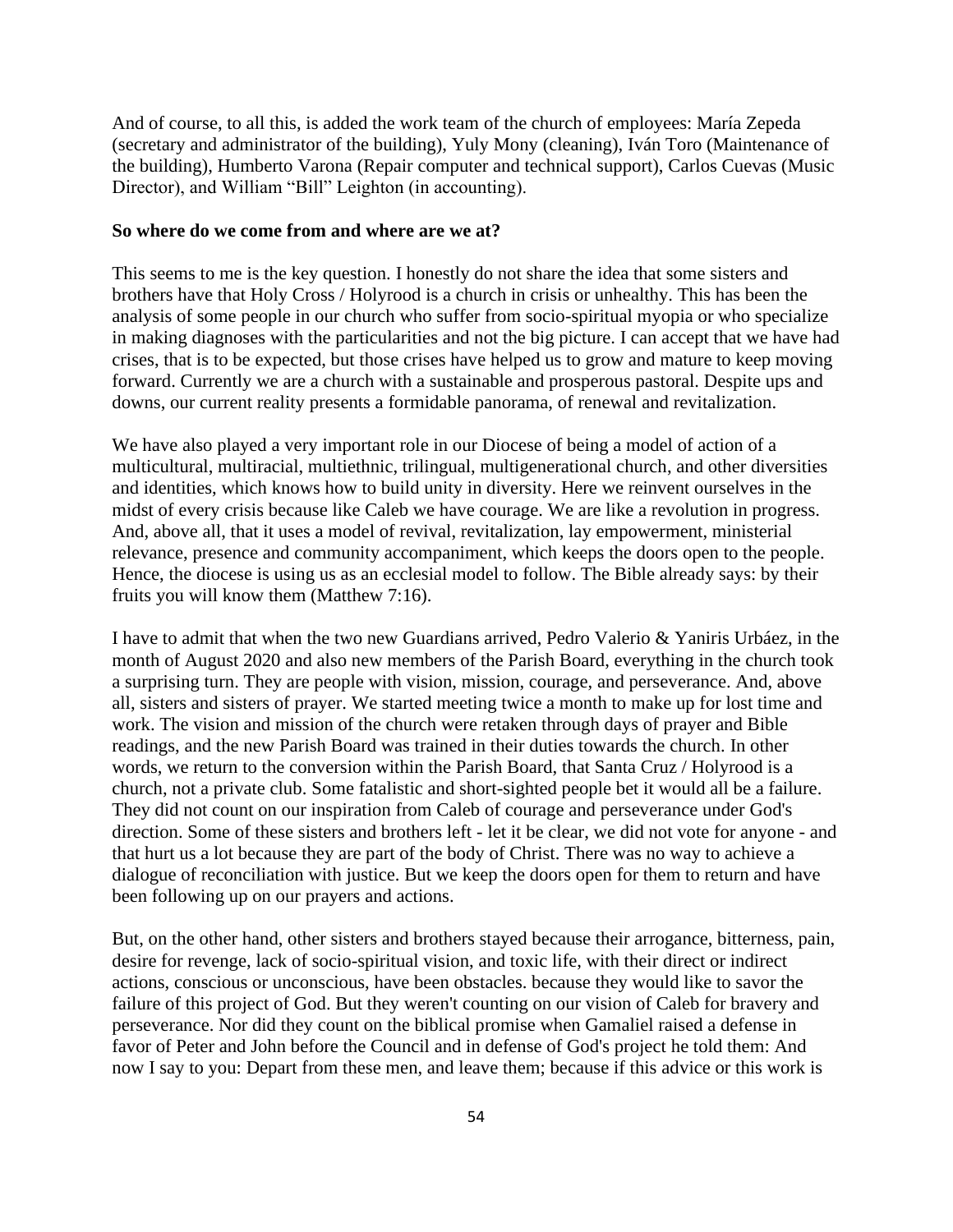of men, it will vanish; but if it is from God, you will not be able to destroy it; you may not be found fighting against God. Acts 5: 38-39.

However, other people repented and joined his church again and they are working in that direction. That is why we are a church that believes in retraining, repentance, and restoring peace with justice.

We believe in restorative justice, also called restorative justice or compassionate justice. Not in punishment. We have relied on the inspiration of Psalm 51 as the foundation for repentance that results in restoration. David understood the deadly effects that sin produces on the soul of the believing person and for this reason he writes this Psalm.

Currently we continue every Sunday with our Masses -in English, Spanish and ASL- in person and online. Remember, our church never closed its doors when the pandemic hit us and we continue to have the doors open seven days a week, from 8:00 am to 8:00 pm.

We have been able to take advantage of the Zoom, Facebook, You Tube and Instagram platforms. And to this is added a daily reflection by telephone texts and emails, with the Monthly Bulletin of activities, and weekly audiovisual reflection (in English, Spanish & ASL), We also have a Bilingual Mass every Tuesday at 1:00 pm in our Capilla de Reposo San Romero de América and two Compline in Spanish at 9:00 pm on Mondays and Tuesdays coordinated by Pedro Valerio and Luisa Terrero. We also have under the coordination of Erma Moore & Jacqueline Kellum-Foster Morning Prayers in English from Monday to Friday at 7:00 am. We also have under the coordination of Jacky Medrano and Rev. Luis Antonio Morning Prayers in Spanish from Monday to Friday at 9:00 am. All these activities are carried out in the context of pastoral care and accompaniment.

We plan to begin Complines in English under the coordination of our Internal Seminarian, Ronnie Ward. He will also be coordinating a monthly online gathering on pastoral care and spirituality for LGBTQ communities.

And of course, the online face of our church, our website is a great socio-theological work of art. Visit it and you will check it: http://www.holyroodsantacruz.org/. Most of this work is coordinated by Amarilis Guzmán and part of his team; Ítalo Villanueva and Shanty Ramnarine.

And we were able to complete online by Zoom - with the support of the Hispanic Leadership Academy of the Episcopal & Lutheran Church - a course on Anglicanism under the coordination of Simón Morel, Jacky Medrano, Lucia Rodríguez and Pedro Valerio. At present we are finishing through the International Community of Hope (COHI-Community of Hope International) the first course that has been prepared in Spanish in the United States to prepare lay people in the work of lay chaplaincy: https: // www. cohinternational.org/. All this under the coordination of Annette Scudero, Yaniris Urbáez, Rev. María Isabel Santiviago, and a server. For now, we are using the space on Wednesdays at 8:00 pm which is usually a space for Bible study in Spanish -Vida y Abundancia- coordinated by Guardian Yaniris Urbáez.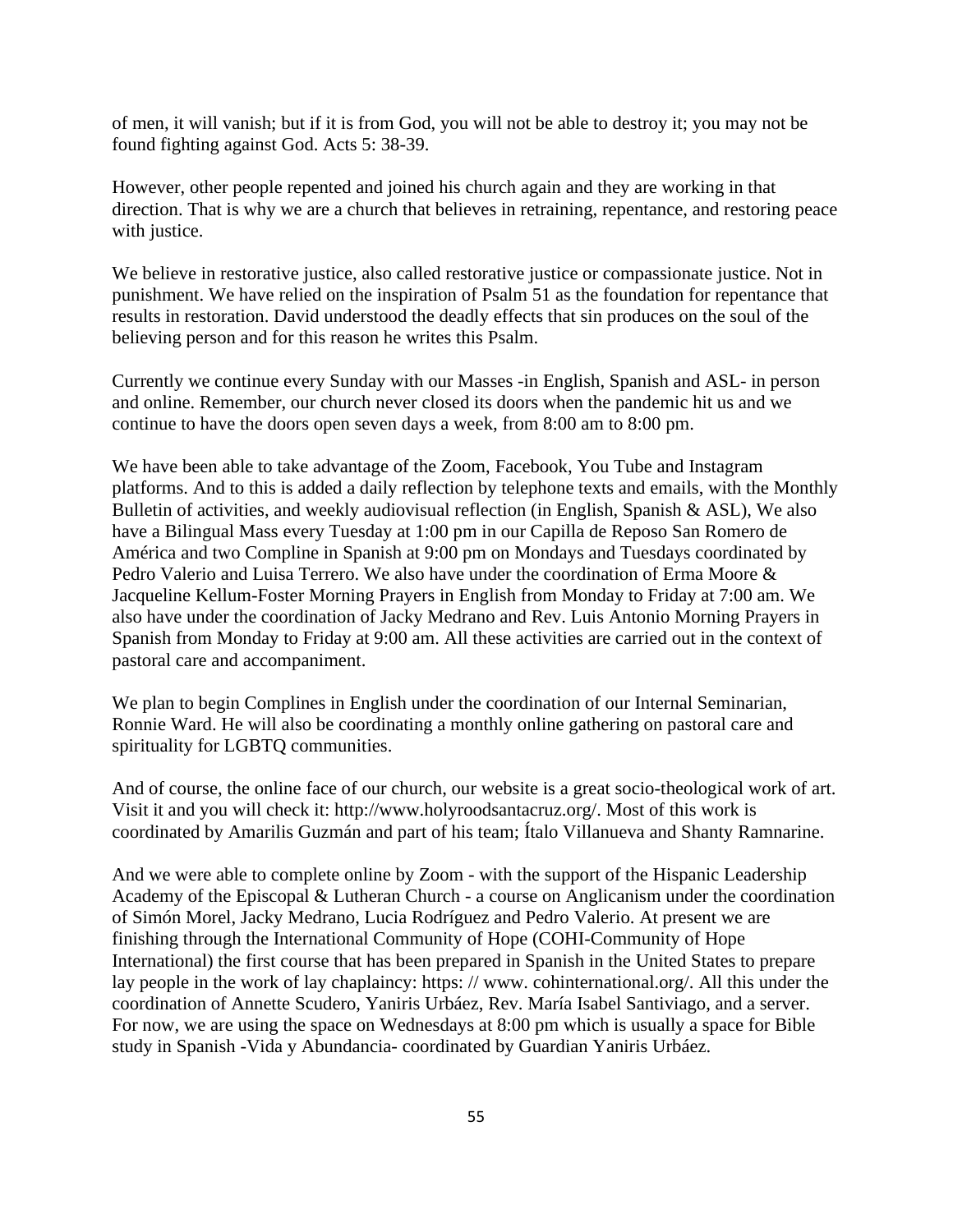We have used the church space for families to hold wakes and celebrate memorial masses. In other words, the closing of a duel with respect. Interesting in all of this is that our church has not had a COVID-19 outbreak. We have carried out extensive cleaning and disinfection and we have maintained the rules of safety and health in public gatherings, especially the Ministry of Food and Worship.

#### **There is no death without resurrection:**

At the time of writing this document in our church we have been confronted with the painful reality of physical death, that is, the liberation of the body of some sisters and brothers. So far only two cases of COVID and the rest of the chronic health conditions, heart attacks and cancer. I believe, in my opinion, we have expressed true support for the duel with our gesture of solidarity. We have reaffirmed that there is no death without resurrection. This is why we continue to remember, because what is loved never dies to: Alejandrina Álvaro, Amada Rodríguez, Ana Jiménez, Richard Johnson (husband of Rev. Luis Antonio), Minerva Feliz (mother of Minervita), Gladys Veras (mother Gina Espinal), Luis Terrero (father of Luisa Terrero), and Chaz Zachary (boyfriend of Marien Morales). In other words, the processes of mourning, mourning, and spiritual and emotional healing have fueled our compassion and solidarity.

#### **Weddings, baptism, and socialization meetings.**

Of course, not everything has been memorials and wakes. We have had countless weddings, baptisms, confirmations, receiving and blessing children who have been born. This shows us that we are still in revitalization processes.

#### **III-Challenges and opportunities for our ministry that is courageous and persevering:**

#### **A-Diseases and aging: A challenge for our church.**

Aging is a gradual and continuous process of natural change that begins in early adulthood. During early middle age many body functions gradually begin to decline. There is no certain age that makes a person an elderly or elderly person. Traditionally, the age of 65 is considered the beginning of old age. But the reason for this consideration is not based on biology, but on history.

The question of when a person age can be answered in several ways: Chronological age: Chronological age is based solely on the passage of time. It is the age of a person expressed in years. Chronological age makes little sense in terms of health. Biological age: biological age refers to the modifications that the body experiences and that generally appear over the years. Psychological age: Psychological age refers to how people behave and feel. For example, an octogenarian who works, does projects, looks forward to future events, and participates in many activities is considered a psychologically young person.

Since the end of the last century, humanity has faced a phenomenon of population aging. Old age is an important, final stage in the life of the human being. As an essential concern, it demands the attention of society in general and of our church in particular. Starting in the 90s, interesting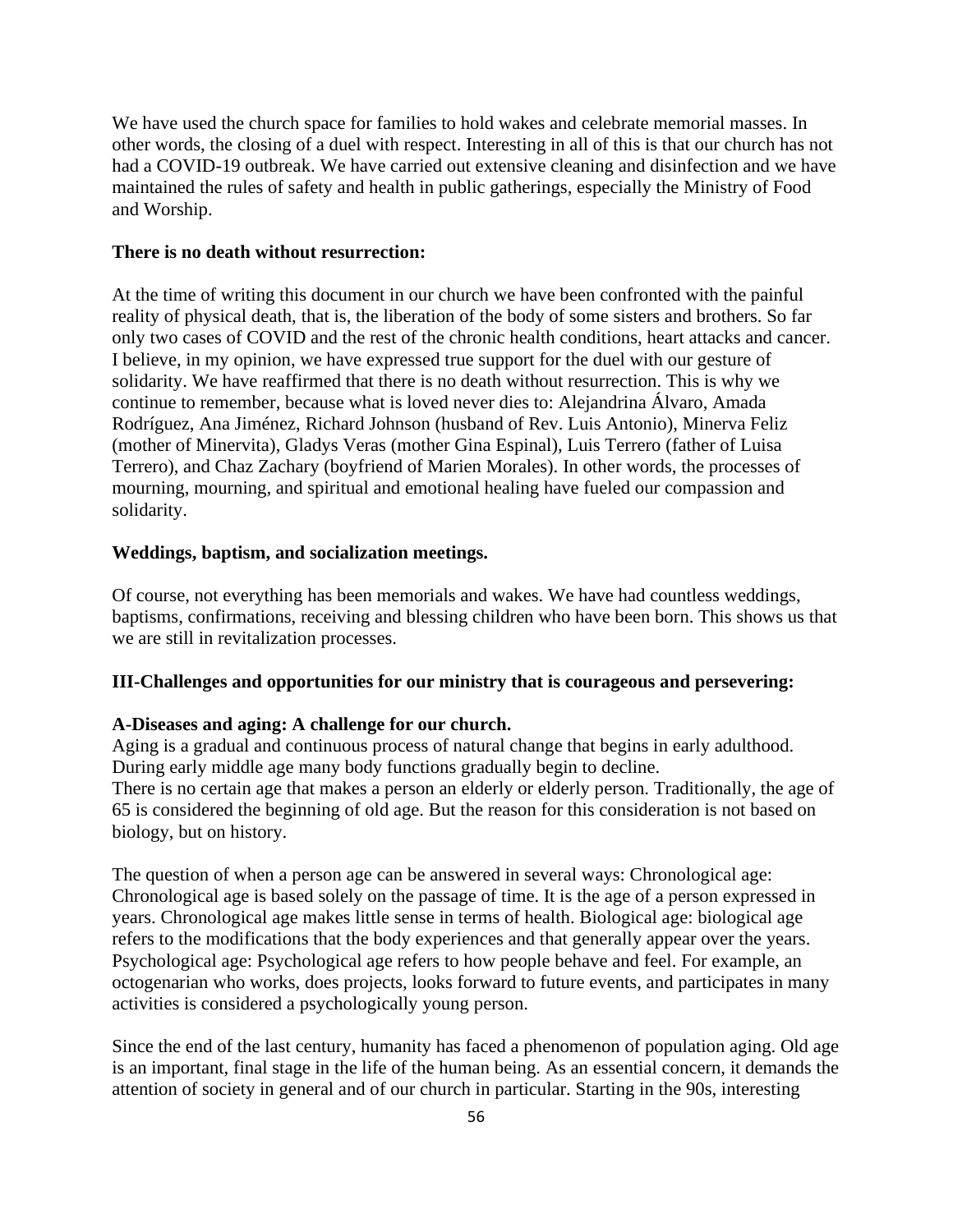theories and studies began to appear that start from an approach to old age as a vital stage as one more stage of human experience and that can and should be considered a positive phase of individual and social development.

Faced with the myth that people in old age are very limited in their abilities, he puts before the many social and psychological possibilities they have. Aging is not a disease, nor does it have to be limiting, since old age is a stage of life that can be as healthy as others, if organs and tissues are affected over time, a social role can be designed with minors tensions that allow living in accordance with the least possibilities of life and leaving the most demanding physical tasks to the younger generations. That is why we believe in the relay that follows up on our vision and mission.

I say all this, on the one hand, because I am already in my 70s years old. And the Rev. María Isabel, the Rev. Luis Antonio, the Rev. Gene, and the Guardian Yaniris join me. Their minds (and that includes me) is very clear but the energy and physical vitality are not the same. And also other commitments like the ones Gene has with the diocese and with St. Anns Church.

Values in our capitalist system is to view old age as a time to cast aside, throw away, and replace. Ours is to resume and continue working as far as possible and as fast as possible. Hence, we have noticed the physical absence of these siblings in our media. But they remain connected through social media and more importantly, they continue to support and support their church.

And the same happens with the historical leadership of lay people in our church, they have aged. But let's be clear that old age is the destiny of all people; a natural phase of the human life cycle that has its peculiarities, its possibilities for human development and growth, and, therefore, it is not a stage of involution. For this I am grateful to María Zepeda's attempts with her Fountain of Youth Ministry that she identifies and is trying to be relevant to bring hope to our elderly people. We have to accept this reality, continue working to bring young people to our church and, above all, continue to respect, accept and appreciate the undisputed legacy of our historical leaders. They remain the past, present and future of our church. They are our accumulation of social, physical, emotional, and spiritual wealth.

**B-Financial:** On the other hand, it is not a secret that our church has suffered a negative impact on the matter of its economic income. On the one hand, roughly 60% of the membership are not paying the Promises and on the other hand we have a group of people who have chosen not to pay promises or give their promises to "designated funds". This reality has negatively impacted the income of our church. Added to this is not having all the parishioners present when the offerings are collected in the worship spaces. Also added to this is the fact that we are not renting the Social Room space.

But if you carefully evaluate the 2021 Annual Financial Report and the 2020 Audit (the 2020 audit will be ready for the month of March 2022) we are not so bad, this despite the crisis that the Pandemic has caused. It has helped us enormously that our sister organization, the Dominican Women's Development Center, has been paying its monthly rental commitment on time, that is, that they are up to date and that the parking rental spaces are also up to date. day. We have not laid off any employees from our church, although we have significantly increased the number of volunteers. And of course, we have reduced the financial expenses of our church.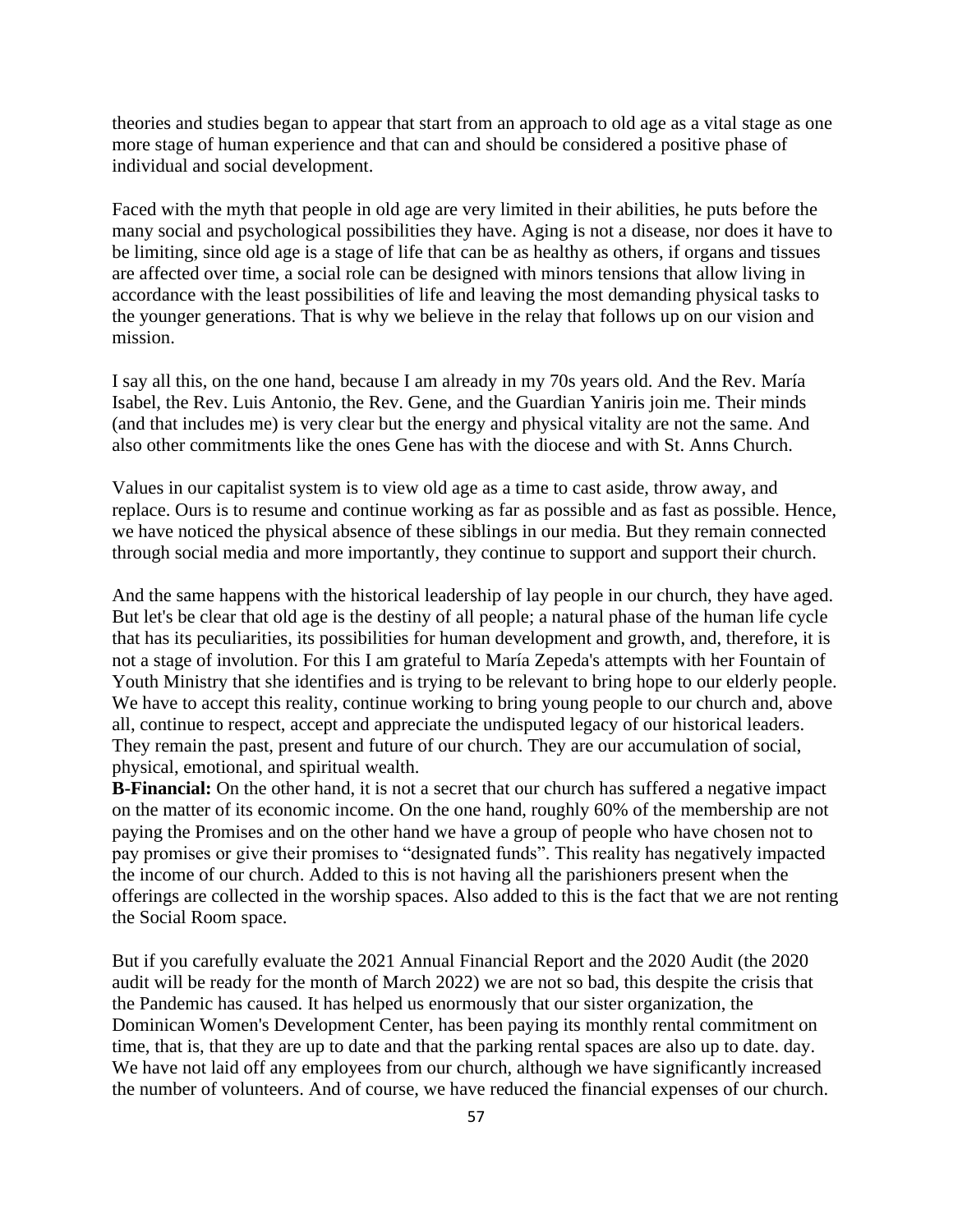It seems to me that the big challenge for us as a church is to be able to develop a sustainable and inclusive economy. The sustainable and inclusive economy consists of carrying out activities that take into account the environment and the permanence of resources in the future. The financial activities carried out by any church (or any country) can be based on seeking both social and environmental improvement, both in the present and in the future. Ways must be found to foster inclusive and sustainable growth that allows people to break free from the structures of the violence of poverty.

At this moment we are in full swing of promises for 2022 and increasing stewardship in its three lines: time, talent, and money. It is interesting in all this that the membership has increased by 25%, although it is still a church mostly of immigrants, poor people and / or working class.

We are currently organizing a strategy with the Historic Buildings Commission, our diocese, and the creation of an Advisory Board to initiate a Capital Campaign to attract funds to the church. This is also taking into consideration being able to carry out socially a development of construction of social spaces that does not affect the physical structure of our building and that does not betray our vision and mission of a Social Gospel. But for rental opportunities with lowcost or homeless homes. Likewise, we have planned with our Parish Board the construction of a Columbarium in Our Chapel of Our Lady with 98 ash niches.

All these activities can generate significant income for us to continue to revitalize our church and fulfill our vision and mission. Remember, we are in Caleb's ministry of courage and perseverance.

It must also be recognized that the tradition or custom -for whatever reasons- that some siblings in our church have followed to create designated and / or restricted funds with their donations have negatively impacted the church's operating expenses budget. . Likewise, not paying promises or having reduced them have also had a negative impact. This is a great challenge. Our Parish Board has already ruled on these issues and will be informing you.

#### **C-Pandemic / Coronavirus / COVID 19:**

It must be recognized that the reality of the Pandemic has impacted and continues to impact our church in adverse ways. No one was ready for this challenge, but we accepted it and began to see it as a great opportunity to fulfill our prophetic ministry of church people. As of this writing, we are closely following the new variant of this virus called Orion.

It is no secret that people's concern about the COVID-19 coronavirus produces what we have called the post-traumatic stress of the pandemic. Both personally, as interrelated and collectively. It has deteriorated not only physical health, but at the same time emotional and spiritual health and social relationships. Likewise, the pandemic has increased hunger, malnutrition and the economic crisis. And unfortunately, assuming that everything will be the same after the pandemic is a mistake. Nothing will ever be the same. We must learn to live with these realities without allowing a defeatist or pessimistic spirit to take over us. But at the same time allowing Caleb's ministry of courage and perseverance to inspire us.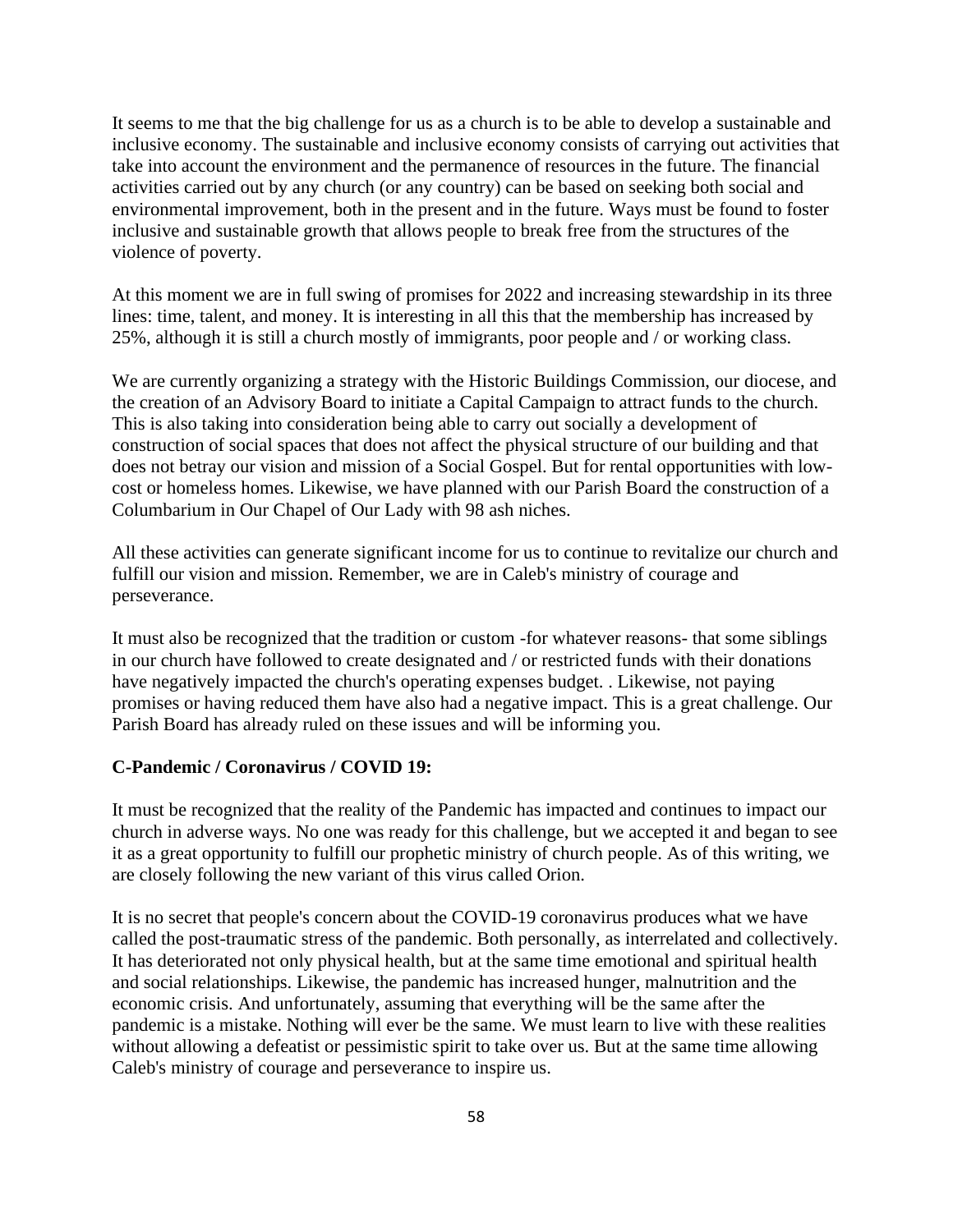But at the same time, the pandemic, which was not given by God, is an opportunity to rethink our way of doing ministry, to be present with the people and to accompany them prophetically in their struggles.

We have learned that in the midst of the COVID-19 pandemic, churches can be a valuable resource from a public health perspective. Although churches must work to change the systems that make health care inaccessible to the most vulnerable populations with or without a health crisis, there are some ways in which they must be positioned to accompany their communities during this pandemic. In redefining our ministry and leaving our church doors open, three human values have constantly challenged us: valuing people over money, prioritizing humility over ego, and listening to the vulnerable over the powerful.

The reality of the Pandemic and keeping the building open on one side has intensified the need for pastoral care in our church. It's amazing how many people come looking for prayers, comfort, or maybe someone to listen to them. And to this is added our parishioners with their needs. Calls from hospitals and funeral homes have increased significantly.

And also keeping the doors of our church open has increased the economic costs of electricity, heating and cleaning. But so far, we have been able to survive these challenges.

We understand that there is hope, but it must be recognized that there is a valid concern that the initial doses of available vaccine will not be sufficient to vaccinate the most critical and / or vulnerable populations. I believe that this is the time for the church to continue to shine and use all possible means to share the Good News and meet needs in an innovative way, while being part of a preventive public health policy. We have done it and we will continue to do it: a prophetic ministry of presence and accompaniment with the people. That is why we call ourselves the village church. We need to prophetically keep listening to the promise made to Caleb: be brave and persevere.

This is why we have also turned our church into a vaccination center against COVID-19: vaccines save lives. You can see this more elaborate in the report of the ministries. **D-Sisters and brothers from the road and adopting a human rights-based approach to drug policy.**

We continue to work directly and indirectly with our brothers and sisters on the Camino and drug users, providing them with spiritual, moral, social and financial support without allowing this responsibility to become a burden for our church but rather a blessing. We have shown them with actions that we are a friendly and hospitable church that keeps its doors open.

But in the mission and vision of our church we see these two realities as symptoms of a much bigger problem. Therefore, we do not want to fall into actions of rejection or exclusion. On the contrary, we want Jesus' model of compassion and love to also add to those who have been rejected by our society. We do not have all the answers, but we have the love, respect and compassion to continue working our ministries to be present and accompany the people.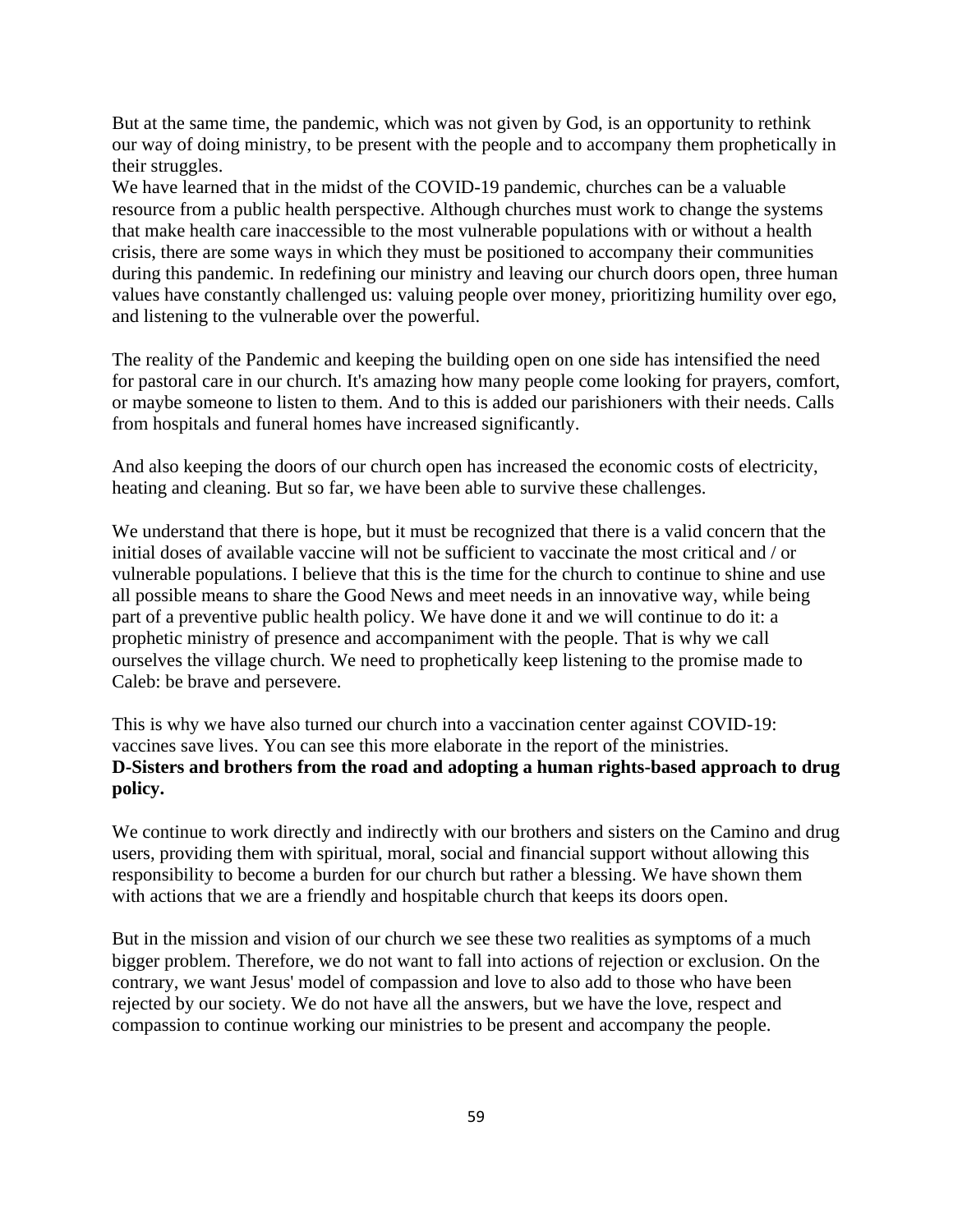#### **E-Radical Catechism of a Mundane Spirituality:**

The reflection from the Bible of a primary fact: the oppression and injustice of which the poor in Latin America are victims. The first step of this theology is the verification of whether we are being relevant and reverent in the struggles of the people. The next step is the examination, in the light of sociology, of the causes that explain situations of oppression and exclusion. The test is strongly influenced by the doctrine of the Social Gospel of Jesus that we bring heaven to earth.

The third step is to interrogate the entirety of Scripture from the perspective of the oppressed and excluded people. The historical-critical method of hermeneutics, the rational method, is replaced by a new "scientific rationality", which springs from the praxis of those who hope for liberation in all its dimensions.

The account of the exodus is frequently used, always cited in a partial, rapid and not rigorous way. The practice of searching for the texts of the Bible that appear to each author to be the most effective is made to demonstrate the theses previously established by analyzes of sociological origin.

Make real the deep meaning of God's saving liberation project; the insistence on the community dimension of faith; the urgency of a liberating praxis rooted in peace with justice and in love; a rereading of the Bible that seeks to make the word of God the light and nourishment of the people, in the midst of their struggles and their hopes.

In other words, we do not want to give religion, Bible or doctrines to the people so that they do not think. We want to awaken their consciences, organize those consciences and mobilize them towards their own liberation. That was and continues to be the model of Jesús de Iglesia Pueblo.

#### **F-Continue Developing a Credible, Believing and Incarnate Lay Leadership:**

I am concerned that we can develop a relay of vision and mission with committed lay leadership that continues to revitalize our church as a church that knows how to be present and accompany the struggles of the people with a message of salvific liberation as the Gospels present it to us.

Lay leadership requires a capacity for a personal and deep relationship with Christ and a liberating spirituality, which allows it to develop a systematic, permanent, personal and community discernment, in order to be able to act as an agent of the Church in the world based on concrete reality, responding to Crucified people from day to day in the manner of Jesus.

Able to distinguish diversity and to be able to position oneself in it and understand times, places, and people. That this laity have beyond the pre-established formulas, an enormous capacity for analysis, adaptability, and the wisdom of being in the world, positioning themselves appropriately in each place to further promote the Kingdom in any context. A laity that rescues worldly spirituality, that we are in the world to contemplate it and change it because there must be life before death.

G-Building improvements: Likewise, there are a series of building improvement projects that we must prioritize. These include the kitchen, the church walls, the church ceiling, the staircase that leads to the basement, and the converting of the boiler from oil to gas.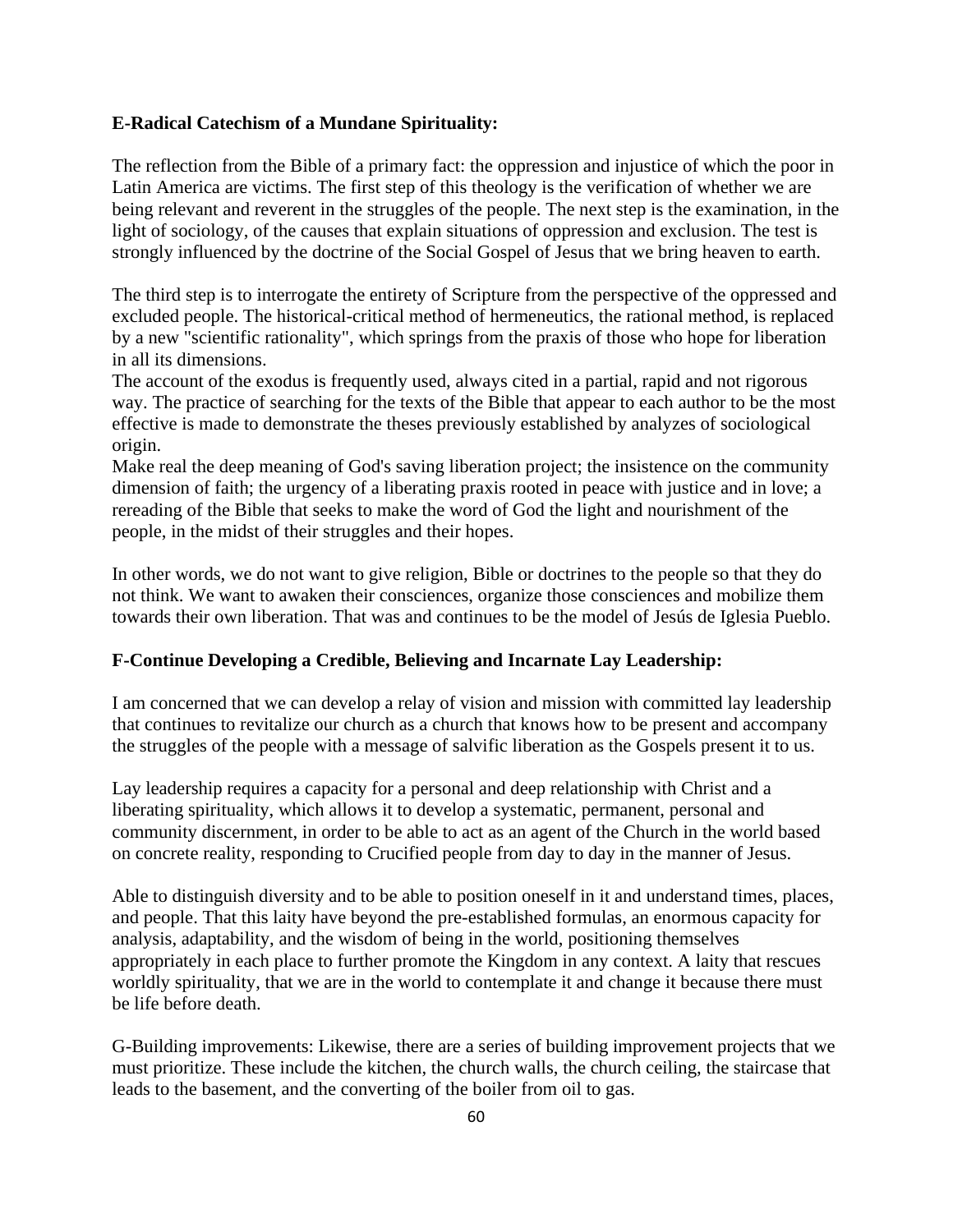In 2021 we achieved that our church became a Historic Monument (Landmark Site) https://patch.com/new-york/washington-heights-inwood/historic-washington-heights-churchearns-landmark-status. This is definitely a triumph.

# **H-Historical memory of the Church:**

Collecting the history of a church is an excellent way to preserve its historical memory and identity. Plus, it's a great fundraising aid. Under the leadership of Radhames Morales, we resumed this task again through the Historical Memory Project. We must continue working in this direction so that the historical beauty of this church is seen to be its people, not just the physical structure of a building.

# **I-Housing and Pastoral Salary:**

Among our priorities should also exist the power to strengthen finances in a way that we can pay the full-time salary budget of a priest. And to this is added the fact that we can make a real estate investment to be able to have a home that serves as a pastoral house (or apartment).

When I came to this our church with a salary from the City University of New York and with a house, this greatly alleviated the economic burden in this area. But I won't be here forever, and the chances are that whoever comes needs their home and full-time salary with all the benefits. This reality has a high priority on our work agenda. It is also important to emphasize that my work in our church is full time and often more than 40 hours a week.

# **IV- My call as a pastor of discipleship: Criticism and self-criticism teachings of 2021**

Pastors understand that they must be disciple-making leaders who create a multiplying movement of disciple-making, starting with the church they serve.

In my journey as your pastor and spiritual guide, five realities have touched, and continue to touch, my discipleship tirelessly. Great leaders lead. Implicit in the word "leader" is the idea of intentionally moving toward a clear and compelling goal and inspiring other people to move. A leader has a mission to fulfill and encourages others to work with him or her to achieve it. And there is no better example of this in ancient history than Jesus.

Leaders speak by example. In Luke 6:40 Jesus said, "The student is not above the teacher, but everyone who is fully qualified will be like his teacher." Great leaders pray. "But Jesus often withdrew to lonely places and prayed." Luke 5:16. To pray without ceasing is to be in communication with God at all times, to immerse ourselves in his presence, in his being, in his essence. It is letting God speak to us and we also respond to him with actions. And sometimes, if necessary, use words.

Great leaders are always learning. Great leaders are great learners. They read. They listen. They reflect. And being an apprentice requires a certain level of humility. Those who think they know everything learn nothing. And great leaders have compassion. Compassion is a human value that links empathy and understanding towards the suffering of other people. In Luke 9:36 he tells us: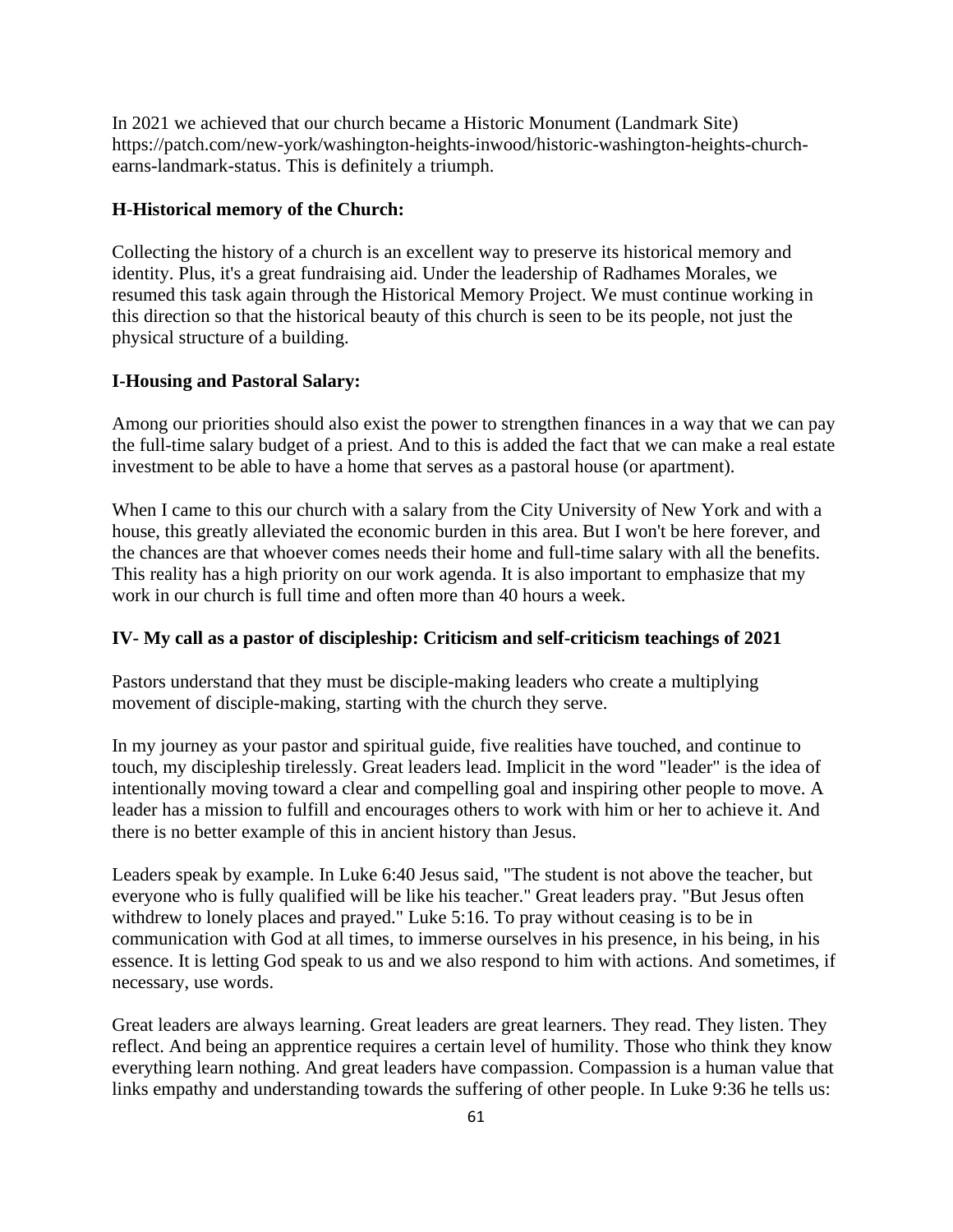When he saw the crowds, he had compassion on them, because they were confused and helpless, like sheep without a shepherd.

I keep searching sincerely how to make these five realities visible in my life. Sometimes I'm up and sometimes I'm down, but I keep trying. My greatest challenge as your pastor disciple has been to guide and equip the members of our church to develop and live in relationships of total discipleship. Complete discipleship includes pastoral care, and spiritual growth. This is to encourage others to live a life for Christ through times of worship and discipleship strategies for the congregation.

Do you remember in the Gospel when some people brought a sick friend to Jesus and since they could not get through the crowd, they made a break in the roof of the house to bring their friend into the presence of Jesus? This shows us that being part of a strategy to break the roof of the house involved courage and confidence in every way. In Caleb's message it is courage and perseverance. True ministry will be stopped by our fear or fulfilled by our faith.

#### **An ecclesial radiography:**

**a-Looking within:** First, I have learned that I also somehow have responsibility in all this panorama of negative and positive things that have happened or are happening in our church.

Also, I have learned that I have to transform myself if I want to transform our church and the rest of the community. For example, I recognize that I have responsibility in the way some people in the church feel about me: frustrated, angry, disappointed, overwhelmed by my "pastoral leadership style" and "by my partner praxis theological.

It seems to me - and this without denying or trying to belittle my anger, outbursts and fury, I am human, and I continue to work on these changes - that the biggest problem is that there are people who are in their comfort zone and do not want them to. get out of that place. I mean, they don't want to hear what they need to hear. My message remains the same that I have presented in my sermons: if you follow Jesus, He will take you out of your comfort zone. A person who is afraid to step out of his comfort zone can never change or face life's challenges. A person has to get out of his comfort zone to be converted in the first place. After conversion, a Christian person cannot be strong and victorious without stepping out of his comfort zone to face new challenges. Jesus left his comfort zone many times and so must you and I. Therefore, there are some walls or walls that we have to destroy because they are not healthy.

I am working on my life, I trust you are doing the same because my mantra remains the same: don't tell me what to do, teach me with your actions what I have to do, and I will listen to you with my heart. We have people in our church who always know what I have to do, but they don't accompany their recommendation with action. I mean, they don't know what to do.

**b-Interesting dynamics in Santa Cruz:** There are a series of realities that are fascinating to me within our church. My way of understanding them is from the perspective of group psychology. In other words, the influence that the group has on individual behavior and that person has when modulating group behavior.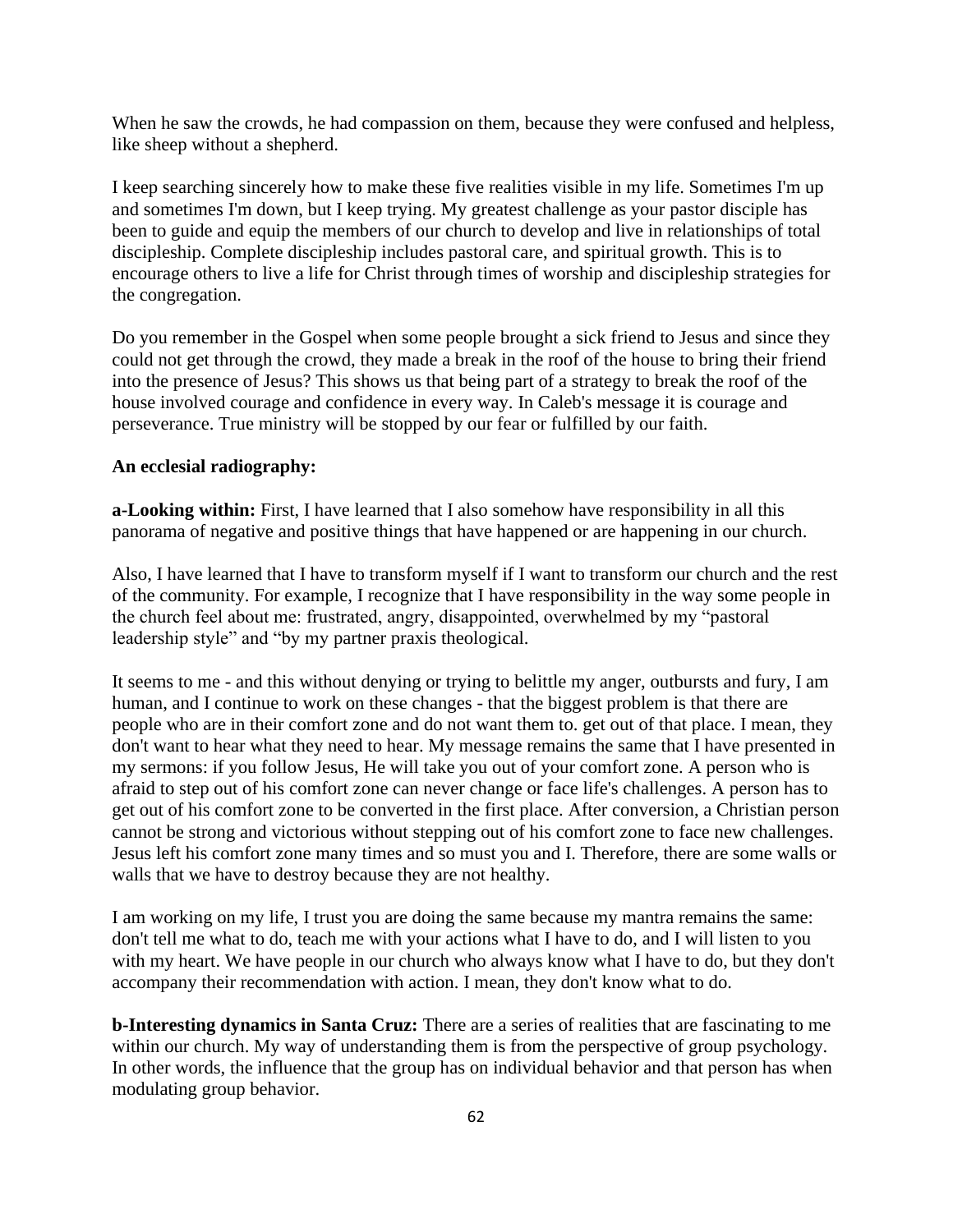**1-The "law of antiquity"** still dominates in our church. In a system based on seniority, people who stay in the church for long periods of time. These are the people who, on the one hand, flaunt the years they have been in the church or belittle the new membership. Without minimizing the importance of seniority, or our ancestors, I am fascinated by asking people what they are doing right now for their church and not so much what they did. Of course, it is not one or the other, it is both.

**2-Power struggles vs. you fight for equality**. Jesus speaks of the Passion of him and the disciples, however, they start arguing about who is the greatest among them. The struggle for power in the Church should not exist", because the true power, the one that the Lord" with his example has taught us "," is to fight for equality in all the different human beings.

**3-The culture of gossip.** I constantly ask the gossiping people in our church the following: What do we gain from these things? Any. Many of the gossip you see out there are pure invention, but what no one starts to see is that they do terrible harm to the victim. Unfortunately, gossip crosses boundaries on a daily basis, in frank violation of people's privacy. This we have to eradicate from our church.

**4-Fruitless divisions.** Negative divisions in the churches are a sad and very common occurrence in the body of Christ. The effects of a church division, regardless of the cause, can be devastating. Negative divisions in the churches cause sadness and discouragement. However, there is hope; churches that are divided can experience healing and restoration. Churches are like hospitals, full of injured and sick people. My experience in Santa Cruz / Holuyrood is that divisions occur when someone seeks to manipulate people and / or events for their own purposes. Do not let that happen.

**5-Legalism.** One of the considerations of being a legalistic person is the tendency that they tend to forget that the correct thing is not only to be blindly obedient to the laws or canons. Legalistic people believe that they possess the truth, and they attack anyone who disagrees with their interpretations, or defend their truth tooth and nail. We know that the Word of God does not need anyone to defend it, the Word of God defends itself. These people take great care of appearances, but they easily forget the love and justice of God.

And of these we also have. They spend it quoting the Regulations of the church in the same way that the Pharisees quoted the Law to Jesus. We must always accompany the humanistic aspect of our laws and regulations. We cannot demand from others what we do not give, we cannot give what we do not have, and we cannot go where we do not know. Let us be faithful and admonish each other with love, then the glory of God will truly shine through us.

**6-Socio-theological conflicts.** It is not a secret that in my speaking, acting, writing, and feeling I always look for how to find the social, political, cultural, and spiritual dimensions of the Gospel of Jesus. I am not going to change this reality because it is my pastoral identity. I have the obligation to respect those who disagree with my theology. Although for me studying religion implies analyzing theological, economic, socio-political, cultural processes, etc., I see and meet Jesus in the struggles of the people and hence the need for a salvific liberation. Bring heaven to earth. Develop a worldly spirituality that works and works in the world, because the here and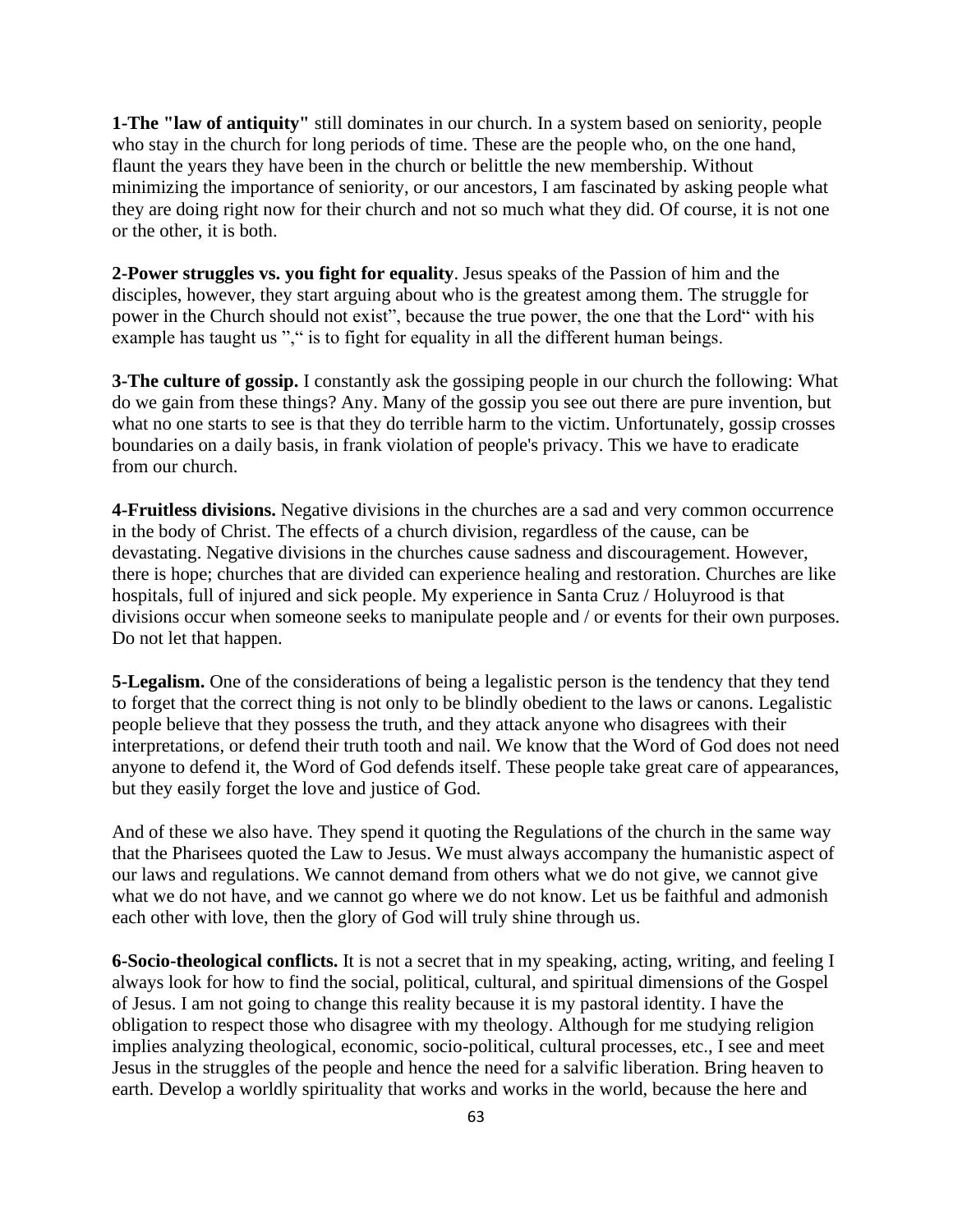now is the most important thing to me. The hereafter is less attractive to my pastoral life. That is why I am concerned that there is life before death and that we are happy...

We have people in our church who come from a different background and that is what we have to deal with. I have no problems with these sister people. But these people want to change the way I do ministry and that will never happen because I will not allow it. These people often want me not to mention anything about the social, cultural, or political aspects of the Gospel. Only the spiritual. But they do not understand that spirituality has social, political, economic, and cultural dimensions. In other words, they want me to bring an exegesis (explanation of Biblical writing) without doing a hermeneutic (application of Biblical writing). That is not going to happen because for me it is like trying to erase the holistic dimensions of the Gospel of Jesus. All my life I have practiced a vanguard ministry and I will continue to practice it. Jesus was a radical and I want to imitate him. This is why I identify myself as a Christian Socialist.

#### **7-Profile of the Church and the Community:**

At this time under the coordination of two of our seminarians, Ronnie Ward and Andrew Kumfer are working with a group of sisters and brothers from the church to prepare a profile of our church that tells us where we are and where we want to go. And also, a community profile that shows us the type of relevant ministry that we need to put into practice. These two reports are of great importance in the clergy transition because they greatly assist a Search Committee and the Parish Board in exploring new clergy, in the context of our vision and mission.

#### **IV-How should we close 2021?**

Let's learn from the past and let's let it go. Let's live in the here and now. Yes, 2020 and 2021 were hard years, it is time to move from that nostalgia. Depression right now is a luxury and I don't have time to waste. The best we can do is extract the lessons that these years have left us and focus on what is to come with the utmost confidence. Let's look for that achievable utopia and say loudly; No one gives up here, we are Caleb's people: courage and perseverance.

**V-Passing the torch:** But at the same time, I take the opportunity to tell you again that my ministry with you as pastor and priest will not last in Santa Cruz / Holyrood for more than two years. In other words, we are going to a clergy transition, and we must prepare. It may be before, but not after. Therefore, we have to start preparing for the transition of change, a healthy handover for our church. Now in January 2022 I am turning 70 years old, and I feel that it is necessary to start moving in another direction with my ministry in the return to Puerto Rico, where all this began when I was only 12 years old. I am blessed that Amarilis is in the best position to be part of this process of change. I thank God for her and her prophetic vision of her.

I confess that for me this separation has begun to be a great pain. But we can overcome it. Because the good news wherever we are will comfort us that we continue to unite in the vision and mission of the Social Gospel of Jesus. It will never be a goodbye, but a see you later. You are my family. Santa Cruz / Holyrood has shaped my life forever.